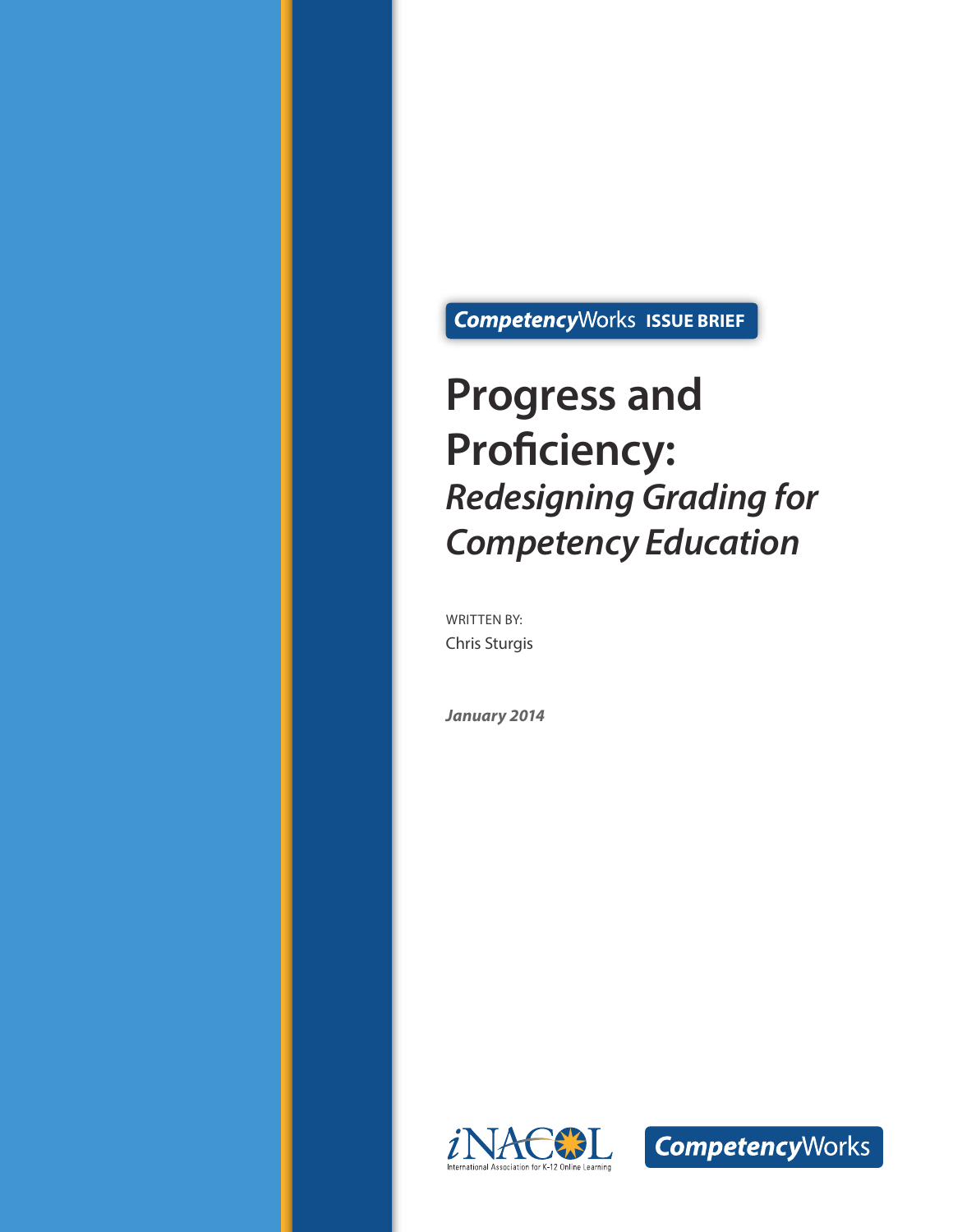#### **Acknowledgments**

This paper could not possibly have happened without the insights, wisdom, and nudges from Rose Colby. As always, Susan Patrick has been a collaborative and incredibly supportive partner in advancing competency education. I would also like to thank the many people who dedicated time to share their experiences, including Ginger Blackmon, John Caesar, Kim Carter, Richard Delorenzo, Mary Esselman, Kristin Floreno, Virgel Hammonds, Akili Moses Israel, Matthew Lewis, Ashley Ogonowski, Derek Pierce, David Ruff, Brian Stack, and Tom Vander Ark. Also, I want to thank all the educators who hosted me during school visits. Many of the insights included in this paper were gained during quick conversations in classrooms and hallways with principals, teachers, and students.

None of our work at CompetencyWorks would be possible without the support of our funders: Carnegie Corporation, and the Donnell-Kay Foundation. A special thanks goes to Nicholas Donohue, Beth Miller, and Charlie Toulmin from the Nellie Mae Education Foundation for their support, guidance, and feedback.

#### **About Competency Works**

CompetencyWorks is a collaborative initiative drawing on the knowledge of its partners and advisory board. The International Association for K–12 Online Learning (iNACOL) is the lead organization with project management facilitated by MetisNet. We are deeply grateful for the leadership and support from the partner organizations American Youth Policy Forum, Jobs for the Future, and the National Governors Association. Their vision and creative partnership have been instrumental in the development of CompetencyWorks.

CompetencyWorks is made possible with the generous support of our funders:



*Please refer to this paper as Sturgis, C. Progress and Proficiency: Redesigning Grading for Competency Education, International Association for K-12 Online Learning, 2014.*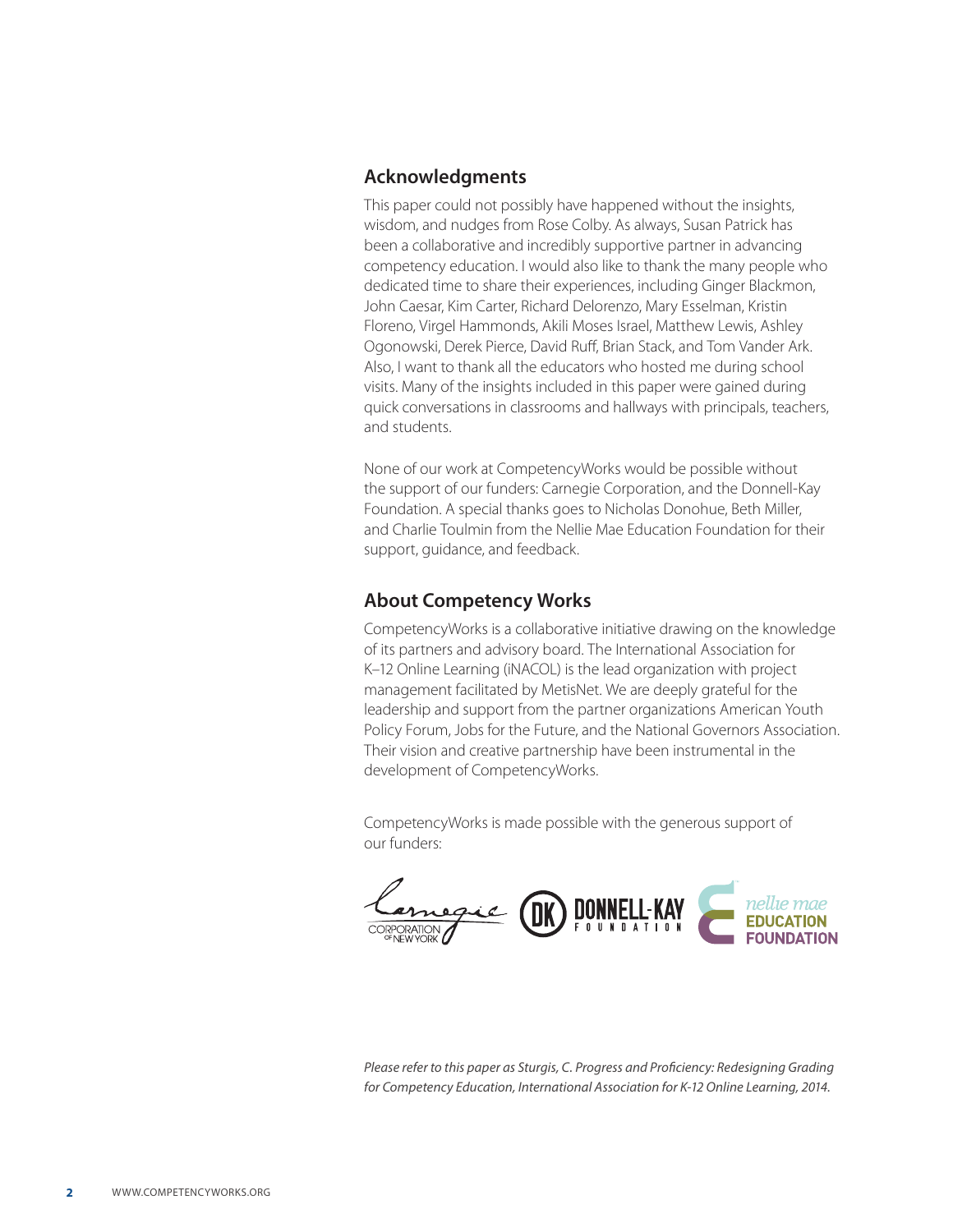# **TABLE OF CONTENTS**

| I. Introduction                                                                                                                                                                                                                     | 4                    |
|-------------------------------------------------------------------------------------------------------------------------------------------------------------------------------------------------------------------------------------|----------------------|
| II. Understanding the Weaknesses of the Traditional<br><b>Grading System</b>                                                                                                                                                        | 6                    |
| A. Subjectivity, Variation, and Inaccurate Measures of Achievement                                                                                                                                                                  | 9                    |
| B. Swiss Cheese Achievement                                                                                                                                                                                                         | 10 <sup>2</sup>      |
| C. Motivation, Competition, and Control                                                                                                                                                                                             | 10                   |
| <b>III. Redesigning Grading</b>                                                                                                                                                                                                     | 12                   |
| A. Getting Started                                                                                                                                                                                                                  | 12                   |
| B. Elements of Competency-Based Grading                                                                                                                                                                                             | 13                   |
| 1. Learning Progressions<br>2. Calibrating Proficiency through Levels of Knowledge<br>3. A Culture of Transparency<br>4. A School-Wide Standards-Based Grading Policy<br>5. Not Yet Proficient and the Roles of Feedback, Revision, | 14<br>16<br>17<br>18 |
| and Reassessment<br>6. Tracking and Communicating Progress                                                                                                                                                                          | 23<br>26             |
| <b>IV.</b> Lessons from the Field                                                                                                                                                                                                   | 27                   |
| A. Timing, Sequencing and Community Engagement                                                                                                                                                                                      | 27                   |
| B. Preparing for Transparency in the Classroom                                                                                                                                                                                      | 28                   |
| C. Continuous Improvement                                                                                                                                                                                                           | 29                   |
| D. High School and College Admissions                                                                                                                                                                                               | 30                   |
| <b>V. Going Forward</b>                                                                                                                                                                                                             | 30                   |
| A. Recognize Excellence in Academic Performance                                                                                                                                                                                     | 30                   |
| B. Design for Deeper Learning                                                                                                                                                                                                       | 31                   |
| C. Equity in a Competency-Based Grading System                                                                                                                                                                                      | 32                   |
| D. Higher Education                                                                                                                                                                                                                 | 33                   |
| E. Competency-Based Human Capital Development                                                                                                                                                                                       | 34                   |
| F. The Role of State Policy in Grading                                                                                                                                                                                              | 34                   |
| G. Badging, Credentialing and Community Assessors                                                                                                                                                                                   | 35                   |
| <b>VI. Conclusion</b>                                                                                                                                                                                                               | 36                   |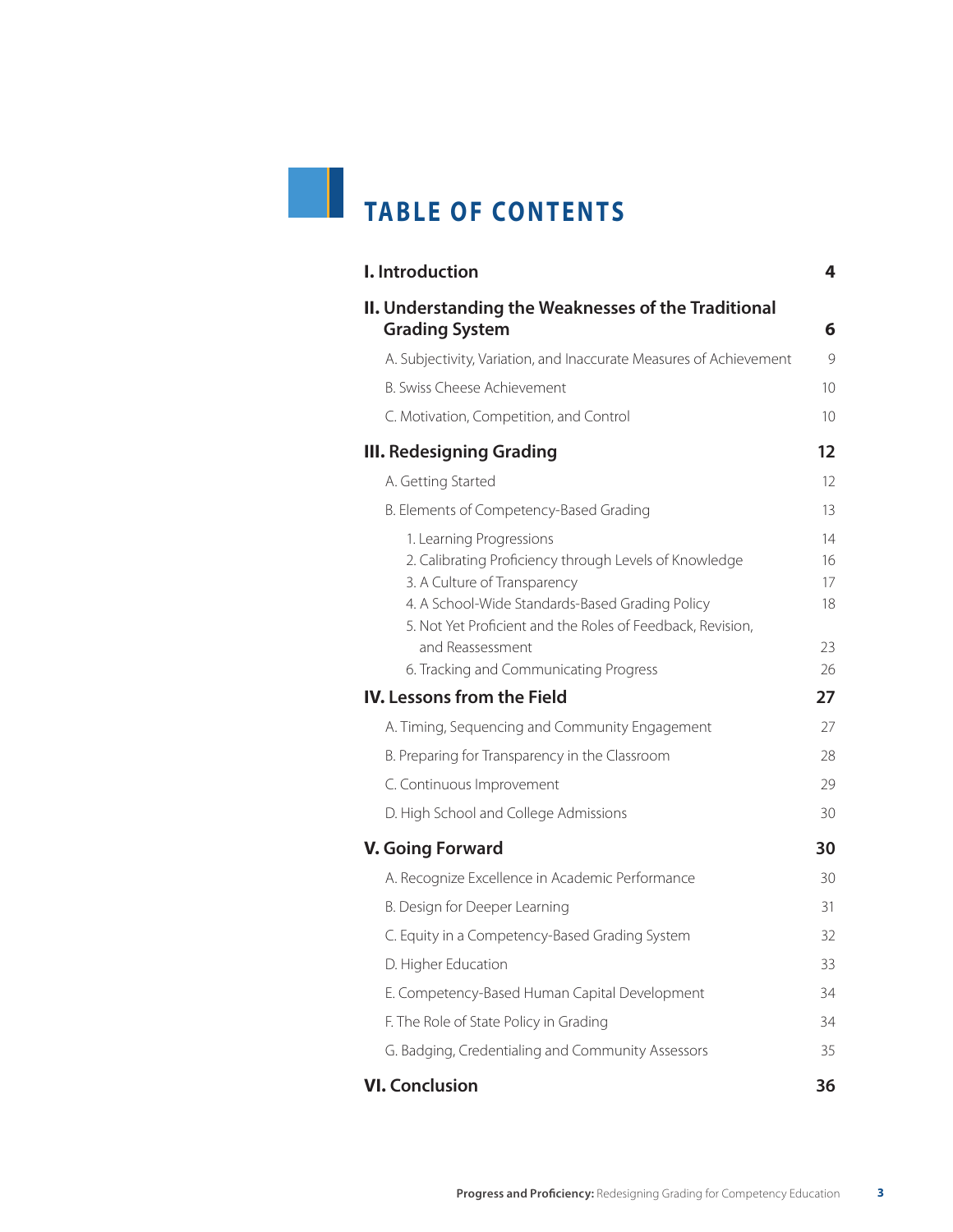### <span id="page-3-0"></span>**PROGRESS AND PROFICIENCY: Redesig ning Grading for Compete ncy Ed ucatio n**

## **I.** Introduction

*Casco Bay High School is harder than other schools, but you learn everything. You can't pass by with a 78 and not know half the material. I used to pass by with a B-, but when I got to Casco I didn't know half of the material I was supposed to have learned in middle school because that was the half I didn't learn.* 

> – Student from Casco Bay High School in Expeditionary Learning's "[Why Use a Standards-Based](http://vimeo.com/43992307)  [Grading System?"](http://vimeo.com/43992307)

Any school that has begun the journey toward competency education, breaking free of the limitations of the time-based system, will eventually come face-to-face with grading policies and practices. Along with the excitement of creating a new grading system that ignites a dynamic culture of learning will come opportunities to engage students, families and the community in creating a shared vision about the purpose of school. Challenging the traditional system of grading practices, rooted firmly in the American culture with its exhilarating A+ to the dreadful F, will prompt questions, fears, and misconceptions. There are likely to be lively community meetings and even a letter or two in the local newspaper. There will also be the mutual delight when a competency-based grading system is put into place that allows students and teachers to work together toward a shared vision of learning. Most importantly, there will be cause to celebrate as students make progress toward proficiency.

This paper is part of a series investigating the implementation of competency education. The purpose of the paper is to explore how districts and schools can redesign grading systems to best help students to excel in academics and to gain the skills that are needed to be successful in college, the community, and the workplace. In order to make the discussions most useful, the paper is divided into four sections.



**You can learn more about competency education at [CompetencyWorks.org,](http://www.competencyworks.org/) as well as find links and materials for all the resources mentioned in this paper on the [CompetencyWorks wiki](http://competencyworks.pbworks.com/w/page/66734498/Welcome%2520to%2520the%2520CompetencyWorks%2520Wiki).**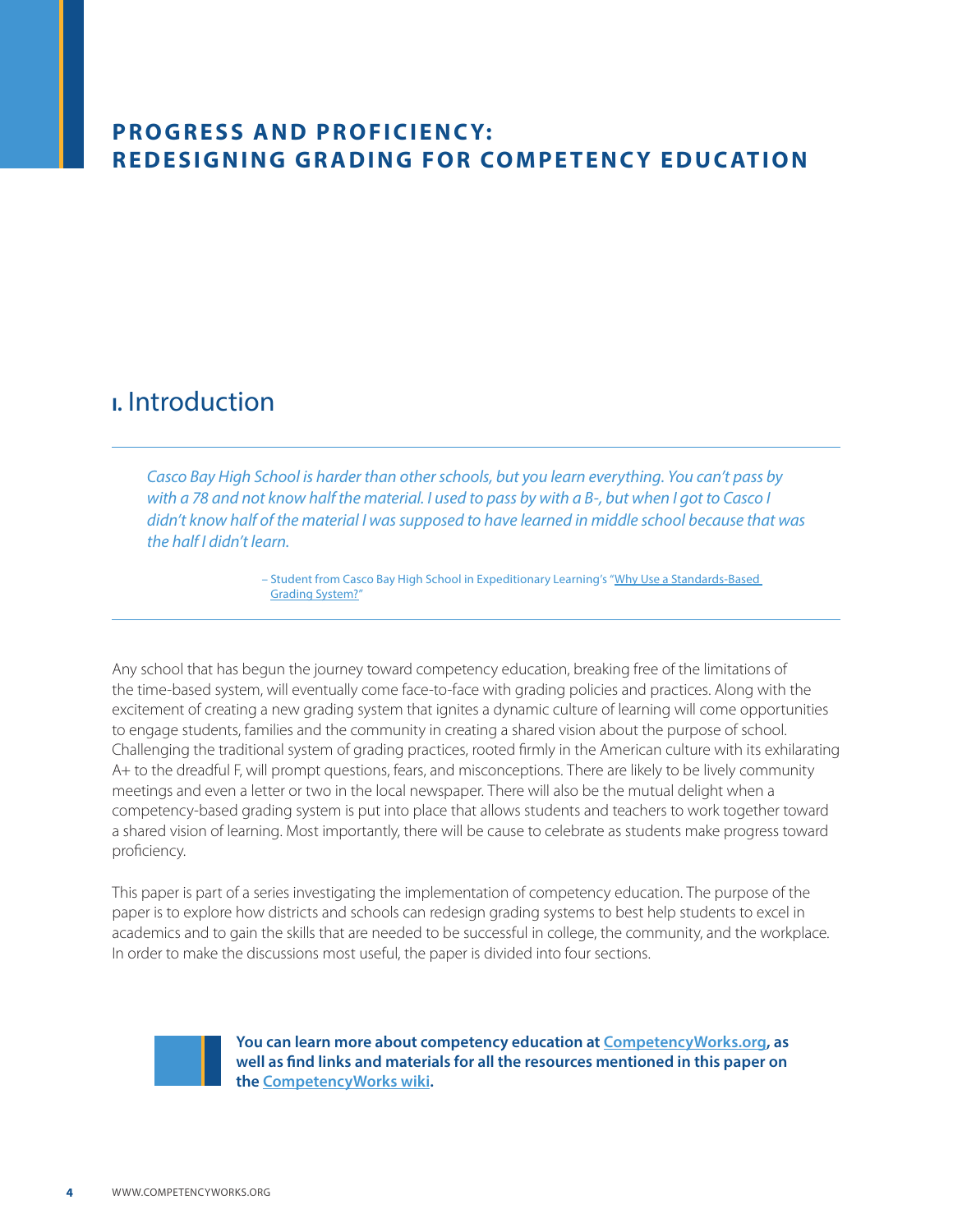- "Understanding the Weaknesses of the Traditional Grading System" provides a review of the inherent weaknesses and the implications of A–F grading policies.
- "Redesigning Grading" looks at six elements essential to grading in competency-based environments.
- "Lessons from the Field" offers insights from innovators into the lessons learned and ongoing efforts in leading states, districts, and schools.
- "Going Forward" explores several issues that are likely to emerge, requiring creativity and stakeholder engagement to address.

What this paper will not do is cover the research on grading in depth since much has been written on the subject.<sup>1</sup> Nor will it cover the much broader topic of building the systems of assessment required in a competency-based school.2

As in all CompetencyWorks briefing papers, there will be an exploration of what needs to be in place to address the inequity that challenges our schools and our communities. We are on our way toward designing a system that emphasizes learning rather than ranking and excelling rather than sorting. It is up to us to make sure that the system is designed to work for students who have the steepest path to climb to college and careers.

#### **What is Competency Education?**

*At its most fundamental, mastery learning simply suggests that students should adequately comprehend a given concept before being expected to understand a more advanced one.* 

#### – Salman Khan, *The One World Schoolhouse*

Competency education is an approach to ensure that all children are successful in developing the knowledge and skills they need for life. Competency education has a laser focus on learning that challenges century-old assumptions about schools and schooling. The five essential elements of competency education are that:

- · Students advance upon mastery.
- Competencies include explicit, measurable, transferable learning objectives that empower students.
- Assessment is meaningful and a positive learning experience for students.
- Students receive timely, differentiated support based on their individual learning needs.
- Learning outcomes emphasize competencies that include application and creation of knowledge, along with the development of important skills and dispositions.

Depending on where you live, it may be called proficiency-based, performance-based, standards-based, or masterybased education. In this paper, the term competency education will be used except in examples from districts and schools in which we will use their preferred terminology.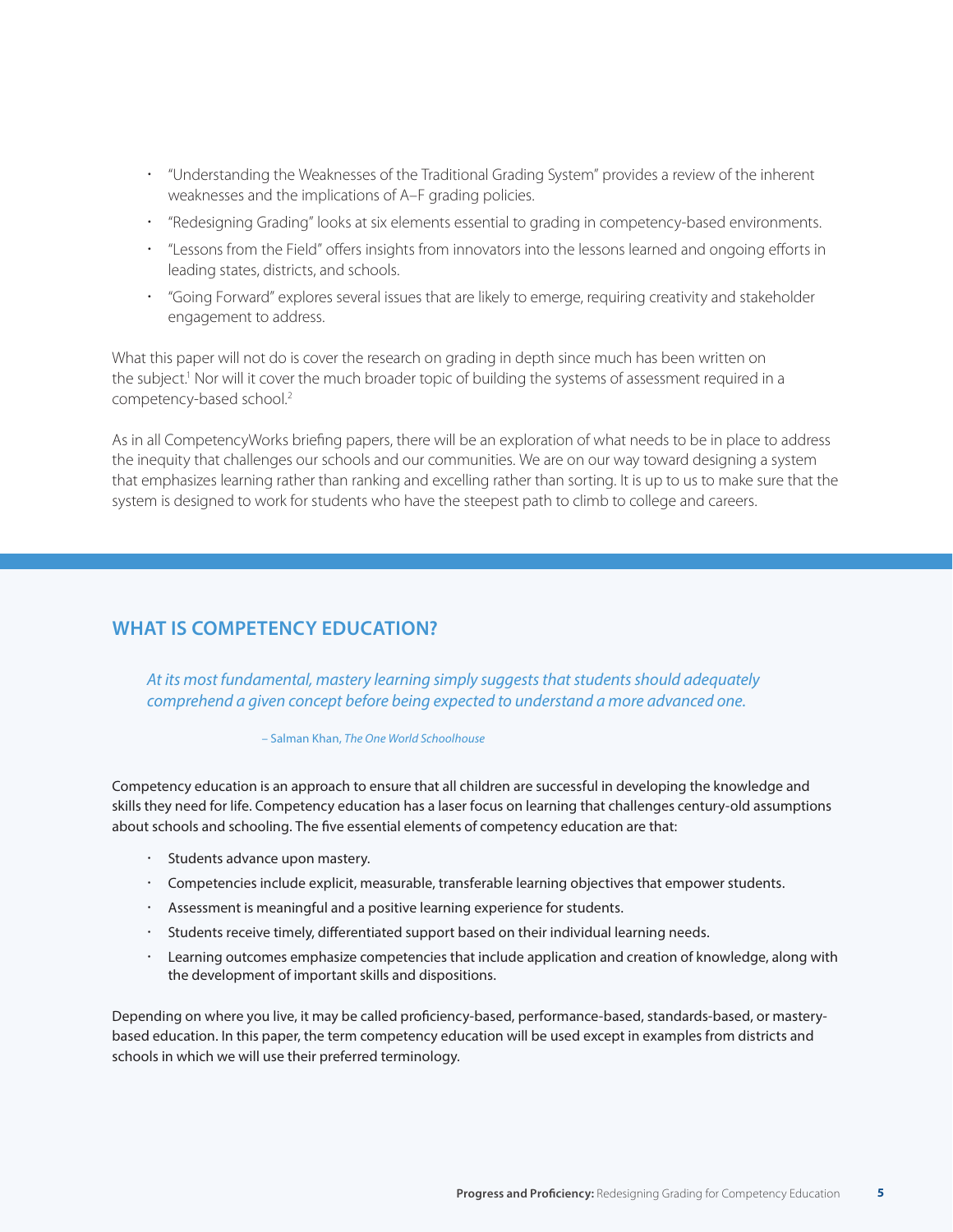## <span id="page-5-0"></span>**II.** Understanding the Weaknesses of the Traditional Grading System

Letter grades and age-based grades are the way we currently track student progression through the system. Grades play many functions — communicating performance, providing motivation and feedback to students, criteria for guidance, and input for instructional planning and administration<sup>3</sup> — although not as effectively as we would like.

As educators begin the conversation within their schools and with the broader community about redesigning grading systems, questions will arise regarding what is wrong with the traditional grading practices.

Although designed with best intentions to motivate students and communicate student achievement, both past and potential, as students move through school, our A–F grading scheme is undermining the very core purpose of our education system: learning. To understand how this happens, we need to review the inner workings of traditional grading.

Before a student receives one of those five powerful letters at the end of the semester, a number of steps occur. Schools and districts set some overarching policies; however, it is up to teachers to create their own grading policies. They do this by mixing and matching how they design the grade scale; distributing points for scoring assignments and exams; adding points for extra credit and deducting points for late homework, missing work, and classroom behavior; and determining the final grade.

- **What Is a Passing Grade?** The continuum of A–F, with its curiously missing E, is familiar to all of us. Traditionally, an F has suggested an unsatisfactory performance, while students getting anywhere from a C to a D get passed on to the next class. Some schools are moving toward a higher cutoff point for satisfactory achievement by eliminating the D so that only a C, B, or A allows a student to move on without taking a course over.
- **What Does Each Grade Mean?** Before teachers give a letter grade, they create a numerical scale. The 100-point scale is the standard practice in classrooms. Teachers create cutoff points, such as an A is 90–100, B is 80–89, and so on. Cutoff points differentiate and rank students, separating "A" students from "B" students with as little as one point.
- **How Can Students Earn Points?** Teachers decide how points will be distributed among assignments, projects, exams, and behavior, such as turning in homework on time and how to earn extra credit. The grade book is then constructed around these items.
- **What Does a Grade Point Average (GPA) Mean?** When students reach high school, the competition for admissions to college escalates the focus on ranking. Letter grades for each course are converted back into a numerical form and then averaged. Averaging ensures that the GPA reflects bad years as well as good ones in the students' overall high school experience. Weighting advanced courses more heavily can allow the GPA to rise above 4.0.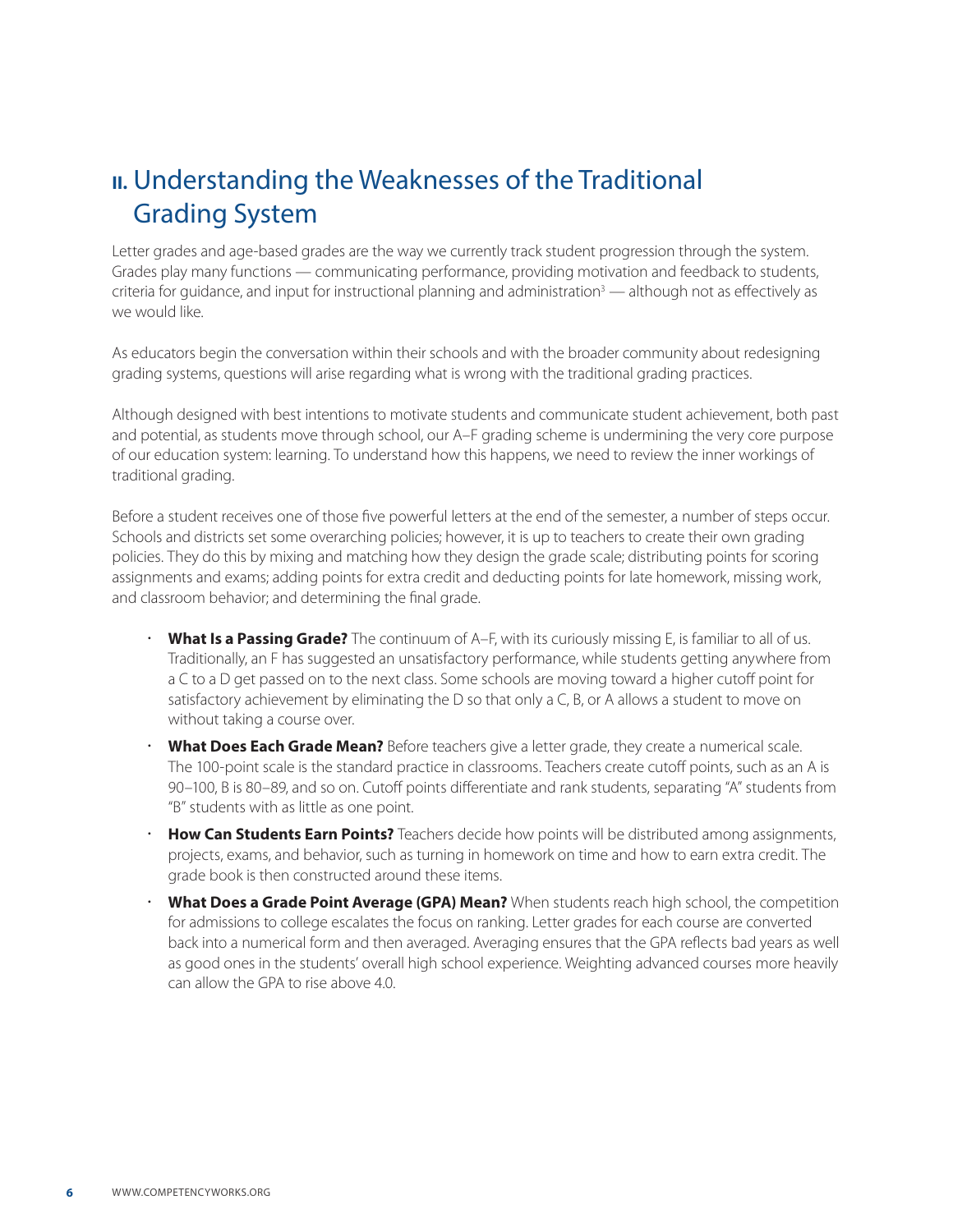There are several weaknesses in this grading system. First, it is not a reliable indicator of achievement, often misleading parents into believing that their children are making progress toward college and career readiness. Second, it allows students to advance without fully mastering skills. Finally, it is a limited tool for motivating students. The following section will describe how each of these failings of the A–F grading system inhibits the effectiveness of our schools and the achievement of our children.

#### **What Are the Problems with the Traditional System?**

- For all students, there are only time-limited incentives to learn course material and no *opportunity or incentive to improve performance or learn more after grades are issued; no mechanism for recording student progress relative to learning goals; and a lack of connection between classroom grades, state learning standards, and standardized accountability measures.*
- • *Students earning low but passing grades accumulate credits even in the absence of substantive learning. They earn a high school diploma without achieving a requisite level of skills and knowledge, and a low grade point average threatens their eligibility for colleges and financial scholarships.*
- • *For students who fail classes, the resultant credit deficiency increases the likelihood that they will leave school without a diploma; a low GPA threatens their eligibility for colleges and financial scholarships even if they persevere to graduation; and their official school transcripts permanently record their failure and undermine their future life choices.*

– Camille A. Farrington and Margaret H. Small, "A New Model of Student Assessment for the 21st Century"<sup>4</sup>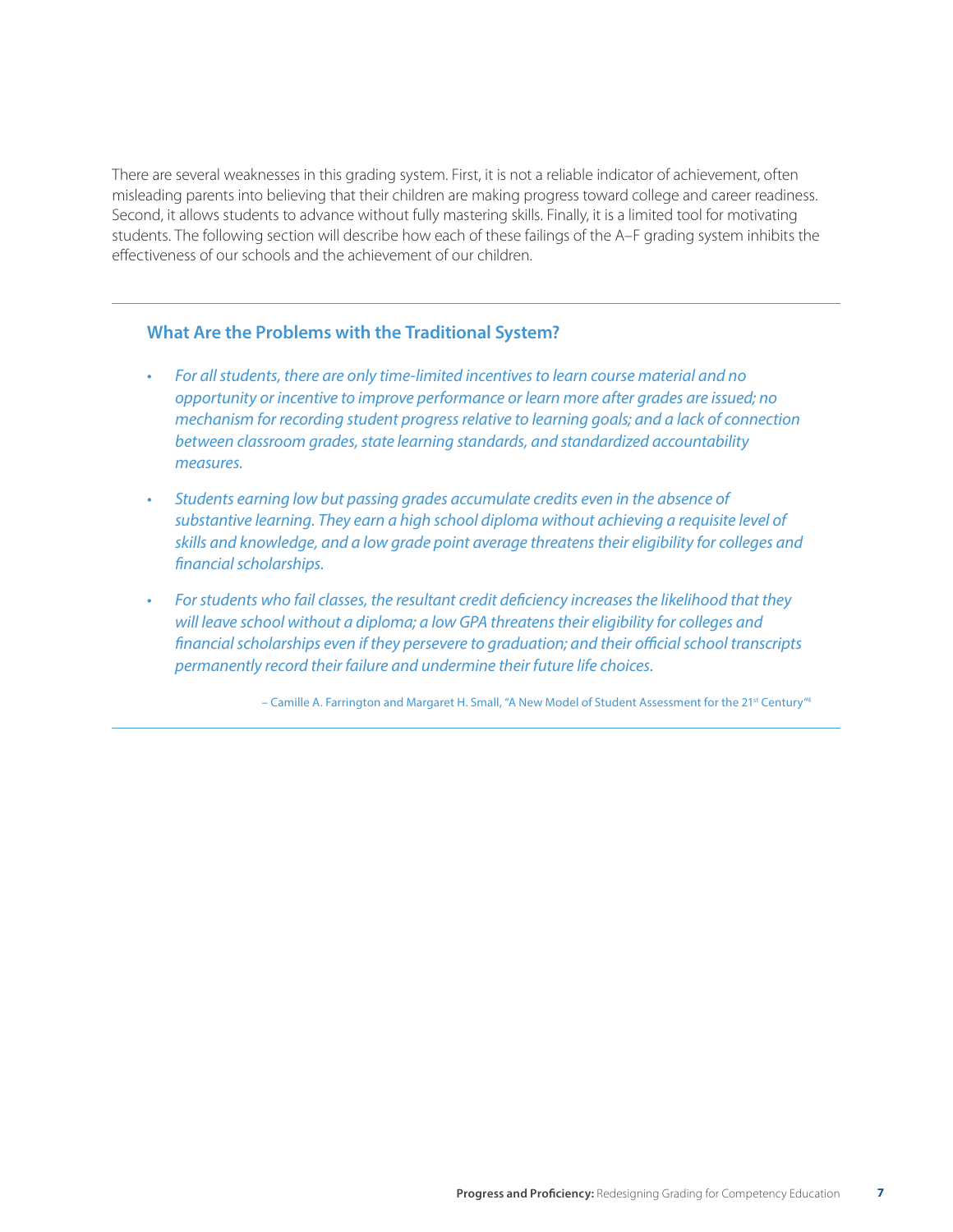#### **The Historical Context of the A–F Grading System**

Material summarized from *"[Making the Grade: A History of the A–F Marking Scheme](http://academics.holycross.edu/files/Education/schneider/Making_the_Grade_JCS_pre-pub.pdf)" 5*

*Grading is the linch-pin-keystone-underlayment-foundation of our factory model of education.* 

– Shawn Cornally, Teacher, Cedar Rapids Community School District, Iowa6

Once upon a time, children in school were not graded at all nor were there age-based grade levels. Colleges began early experiments in grading in the U.S. in the late 1700s in an effort to use competition to produce higher achievement. Some of these practices were absorbed in schools with students constantly ranked and re-ranked based on exam results. By the end of the Civil War, grading as a form of differentiating students within their peer group was becoming a familiar practice in elementary and secondary schools, although there was no uniformity in the grading systems.

In the late 19<sup>th</sup> century, grading — and the other major design elements of our education system — started to firmly take root when educators were confronted with the challenge of teaching at a much larger scale than ever before. As the nation's population swelled with the arrival of new immigrants and the introduction of compulsory education laws, our schools went through a rapid process of bureaucratization. U.S. educators turned to the Prussian model with its attention to efficiency. Soon the education system was organized around age-based grade levels, report cards to monitor progress, and the practice of averaging to determine rank in order to differentiate and track students. These were early steps by Horace Mann and his colleagues toward modularization and transparency, a journey we continue on today.

Two other inventions making their way into the education system intersected with the efforts to adopt the Prussian model. First, the statistical invention of the bell curve and the concept of "normal" were embraced into the social sciences. Soon the bell curve began to shape grading practices.<sup>7</sup> Second, the newly created Carnegie unit, or credit hour, introduced a time-based system of measuring teaching and learning.

Despite an ongoing debate about weaknesses, unintended consequences, and limitations of grading practices, the practices of A–F grading, with its 100-point system and the 4.0 scale, continued to expand, becoming standard practice by the 1980s. Age-based grades, A-F grading systems, credit hours, and the agrarian calendar became the building blocks upon which our education system rests. Grades and credits became the currency.

i<br>I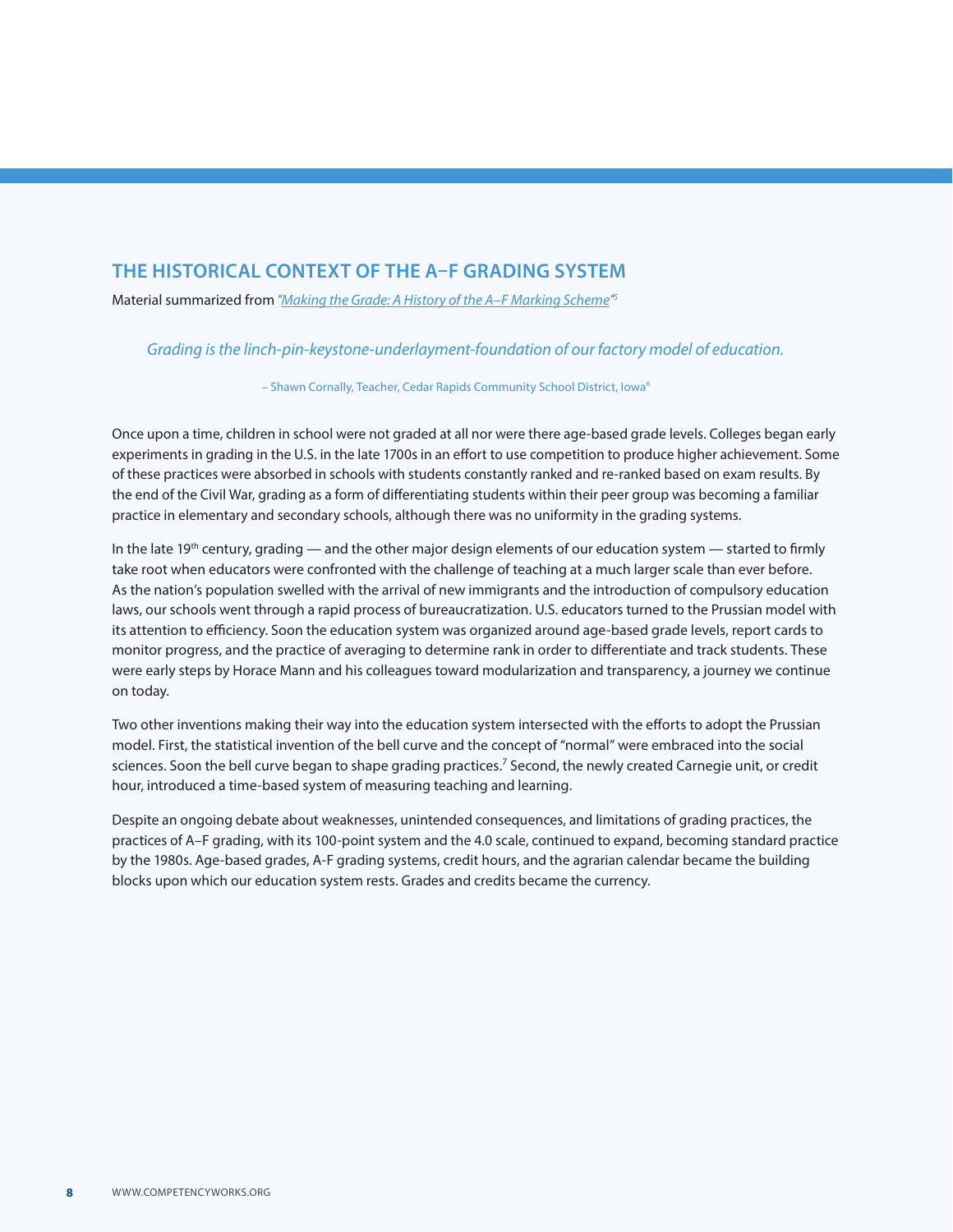#### <span id="page-8-0"></span>**A. Subjectivity, Variation, and Inaccurate Measures of Achievement**

*If someone proposed combining measures of height, weight, diet, and exercise into a single number or mark to represent a person's physical condition, we would consider it laughable. How could the combination of such diverse measures yield anything meaningful? Yet every day, teachers combine aspects of students' achievement, attitude, responsibility, effort, and behavior into a single grade that's recorded on a report card and no one questions it.*

– Thomas R. Guskey, "Five Obstacles to Grading Reform"8

Given that one of the main functions of the traditional grading system is to differentiate students based on achievement, it should then be safe to assume that grades can produce a consistent understanding of achievement. However, that is not the case at all. The A–F grading scheme is too subjective, abstract, and arbitrary to act as a meaningful proxy of achievement.

As described by Robert J. Marzano in *Transforming Classroom Grading*, the process of grading is rife with subjectivity. Take for example that two perfectly well-intentioned teachers, teaching the same course, are likely to give different grades to students doing the same level of work. There are three reasons for this situation. First, they are likely to weight parts of the point system differently within a course. One teacher may give more points to the final exam, another to a paper. Second, the consideration that teachers give to factors other than academic achievement could vary. One teacher may deduct for late homework, another for attendance. One may give points for class participation, another for extra credit. Third, teachers will weigh the importance of skills differently within an assignment or test. This results in two teachers assigning different scores to the exact same assessment.<sup>9</sup>

Thomas Guskey and Eric Anderman point to one of the primary weaknesses in grading systems: arbitrary cutoff scores on the 0–100 point scale. In their article "In Search of a Useful Definition of Mastery," they write that "Setting percentage cutoffs on any form of assessment is an arbitrary decision that says little about the rigor of expectations set for students' performance."10 Teachers may use different cut scores, which could result in two students in different classrooms doing the same level of work, but one receiving an A- and the other a B+. Moreover, if a passing grade is 70, it means that any one of the failing scores has an extreme mathematical impact upon the averaged final grade.

Gregg Palmer, principal of Falmouth High School in Maine, in the essay "Demystifying Standards" explains that "The problem is that schools have no clear reasons for these single cut point differences. … They remain a mystery to students, parents/guardians and, to be honest, to the schools that issue the grades. It comes down to this idea: the difference between any two consecutive numbers in a traditional 0–100 scale is not about a difference in the quality of the work an individual student has completed so much as it's about ranking the students in order to sort them in relation to one another.<sup>"11</sup> Even more worrisome is the insidious grade inflation that can creep into norm-referenced classrooms, resulting in students receiving As and Bs even if they are actually doing work at several levels below their grade.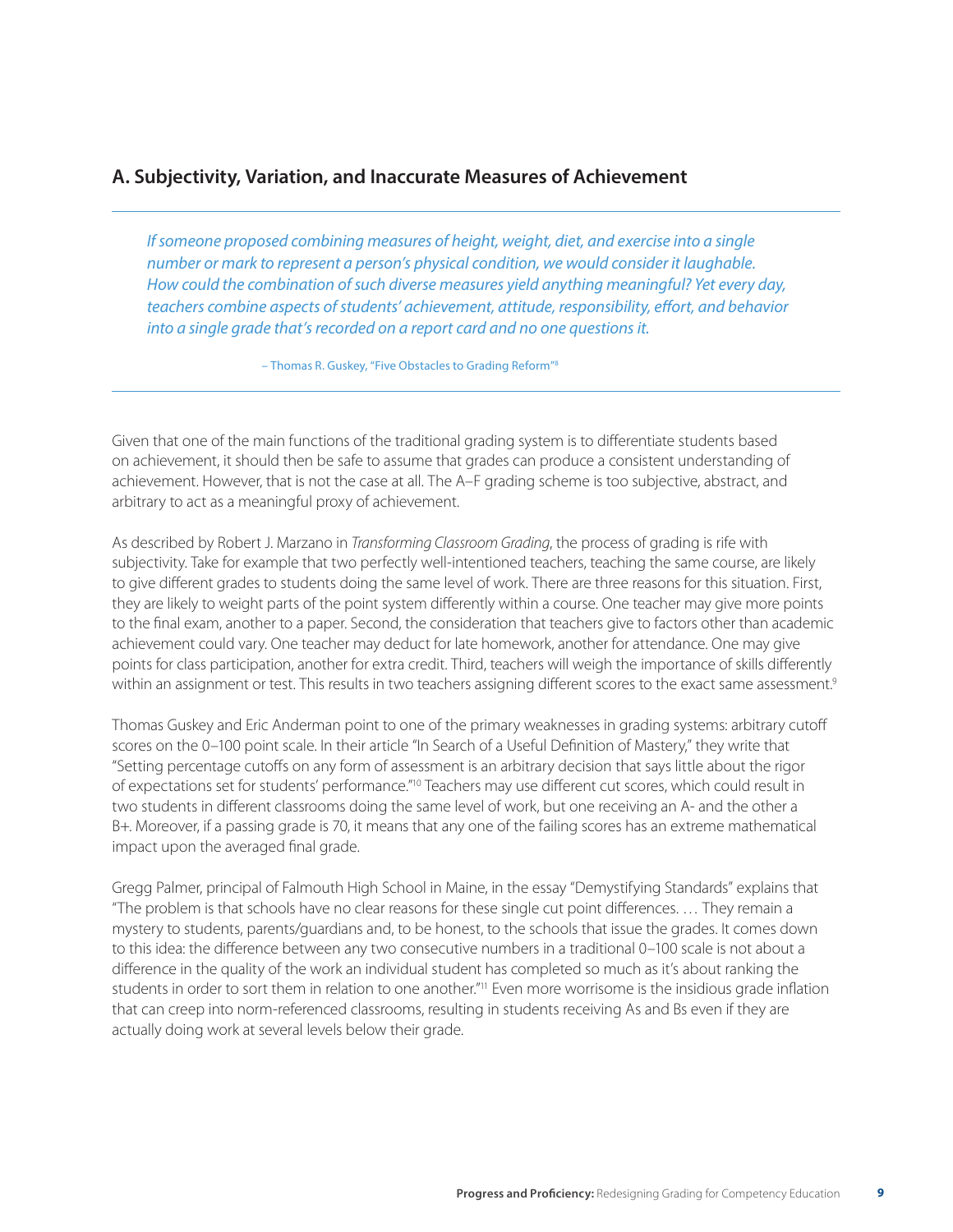<span id="page-9-0"></span>The abstraction and variation of the A–F grading system then begs the question: If we can't trust the reliability of grades then why do we think that the all-powerful GPAs should be trusted? We extend our misplaced trust in grades to the GPA as a meaningful way to differentiate and rank students. However, if the GPA is such a good measure of achievement, why do so many supposedly high-achieving students take remedial courses at college? At best, grades are an inaccurate measurement of accomplishment.

#### **B. Swiss Cheese Achievement**

Our traditional grading system undermines learning because it allows students to "slide by" until they stumble over the gaps in their knowledge. In norm-referenced classrooms the risk is high that many students including those with As and Bs — will be moving on with gaps in their knowledge. Even in standards-referenced classrooms, in which standards are used as the basis of assessment, students with Cs and Ds are passed on by teachers to the next level, thereby expecting the next teacher to help them fill in the gaps or positioning them for more Cs and Ds. We wouldn't accept a flawed foundation in our homes, so why do we accept it for our children's education?

This phenomenon, described as "Swiss cheese learning" is described by Salman Khan in his book *The One World Schoolhouse*.

*What constitutes a passing grade? In most classrooms in most schools, students pass with 75 or 80 percent. This is customary. But if you think about it even for a moment, it's unacceptable if not disastrous. Concepts build on one another. Algebra requires arithmetic. Trigonometry flows from geometry. Calculus and physics call for all of the above. A shaky understanding early on will lead to complete bewilderment later. And yet we blithely give out passing grades for test scores of 75 or 80. For many teachers, it may seem like a kindness or perhaps merely an administrative necessity to pass these marginal students. In effect, though, it is a disservice and a lie. We are telling students they've learned something that they really haven't learned. We wish them well and nudge them ahead to the next, more difficult unit, for which they have not been properly prepared. We are setting them up to fail.12*

Regardless of whether grades are norm-referenced or standards-referenced, trouble lies ahead if students are allowed to slide on to the next course with gaps in knowledge.

#### **C. Motivation, Competition, and Control**

From the very early days of grading, the underlying assumption was that competition for grades would motivate students. It is true that grades can inspire students to work harder. Students with the top grades may be motivated to work harder to earn more points and a higher GPA, but it doesn't always hold true. Research suggests that a culture of competition for grades actually has limited value. Among adolescents, academic achievement and strong peer relationships are associated with cooperative rather than competitive cultures in the classroom.13

Students may begin to see grading as a game when teachers create grading systems, distributing points among assignments and desired behaviors. Rich Delorenzo, a leader in competency education, describes this dynamic, "Students want to know the rules of the game. They try to find out what the teachers want and what it is going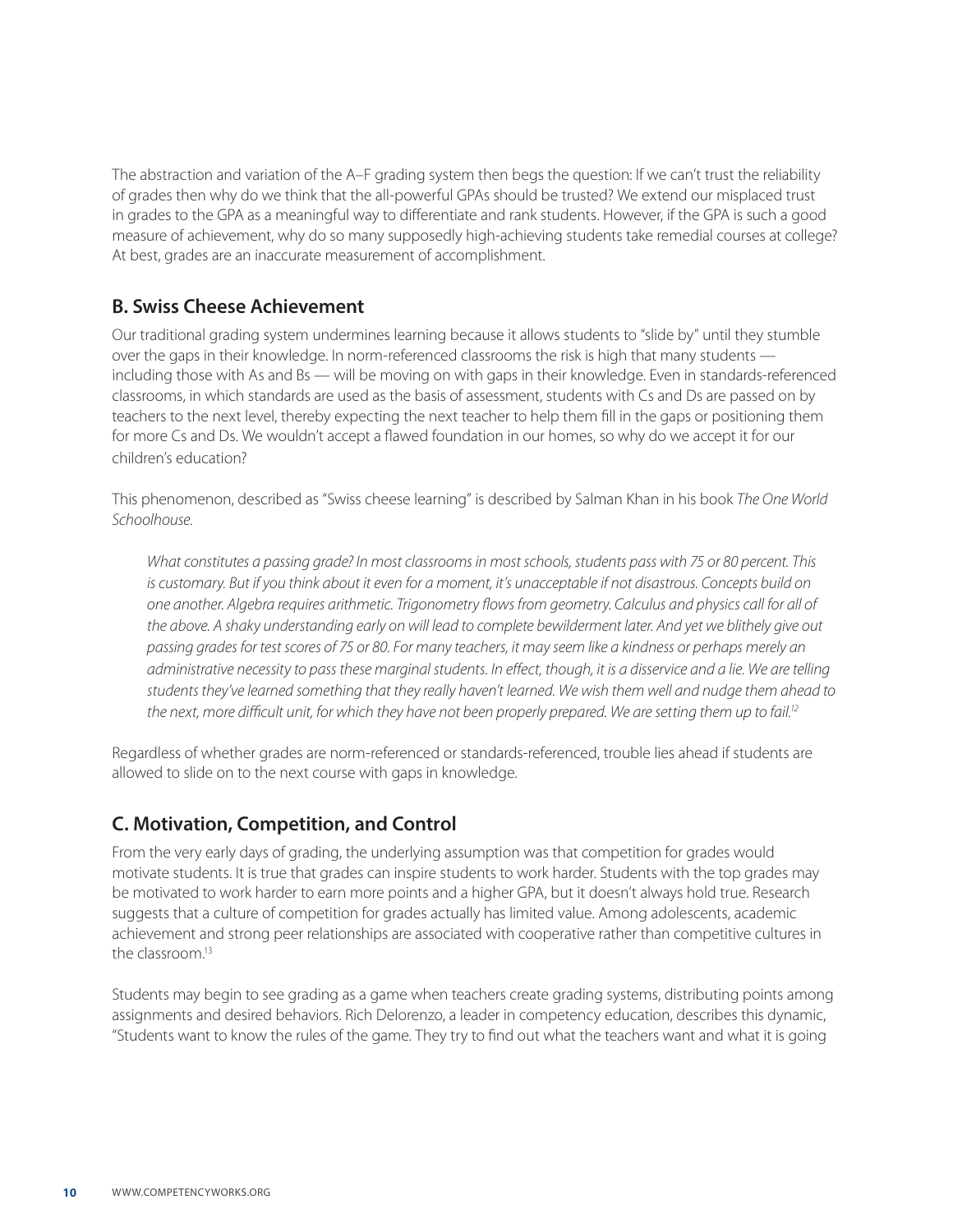to take to get an A. The focus becomes more on increasing points earned rather than on learning."<sup>14</sup> Knowing the limits of the motivational power of grades, teachers create incentives by giving points for behaviors that are part of good study skills, such as attending and participating in class or turning in assignments on time. Despite teachers' good intentions, for adolescents this can easily be perceived as punishment and control, thereby undermining the quality of the relationships in the classroom.

As teachers exert power over students in an attempt to control the classroom, distrust and disengagement grows rather than the respect and trust needed for a safe learning environment. This downside of using grades to inspire and motivate good study skills can easily become a vicious cycle. Students who have landed at the bottom of a grade scale start to feel that they aren't smart, that teachers don't care, that school is a waste of time, and that perhaps they should just get on with their lives.

The cost of this time-based grading system is enormous. We invest heavily in an education system that consistently produces gaps in learning. Drop-out rates, retention, credit recovery, and remediation in college are all direct consequences. Yet, it's hard to let go of the familiar A–F system. Robert J. Marzano emphasizes that "Americans have a basic trust in the message that grades convey — so much so that grades have gone without challenge and are, in fact, highly resistant to any challenge."15 Districts and schools converting to competency education will need to be prepared to help students and parents understand that those As, Bs, and Cs are a result of a profoundly idiosyncratic process that does little more than differentiate and rank students.

However, in communities all across the country, districts and schools are discovering the power of using standards to lift expectations and organize teaching, learning, and grading. For those districts that are embracing competency education, redesigning grading is an important step in fully aligning systems, policies, and practices around learning.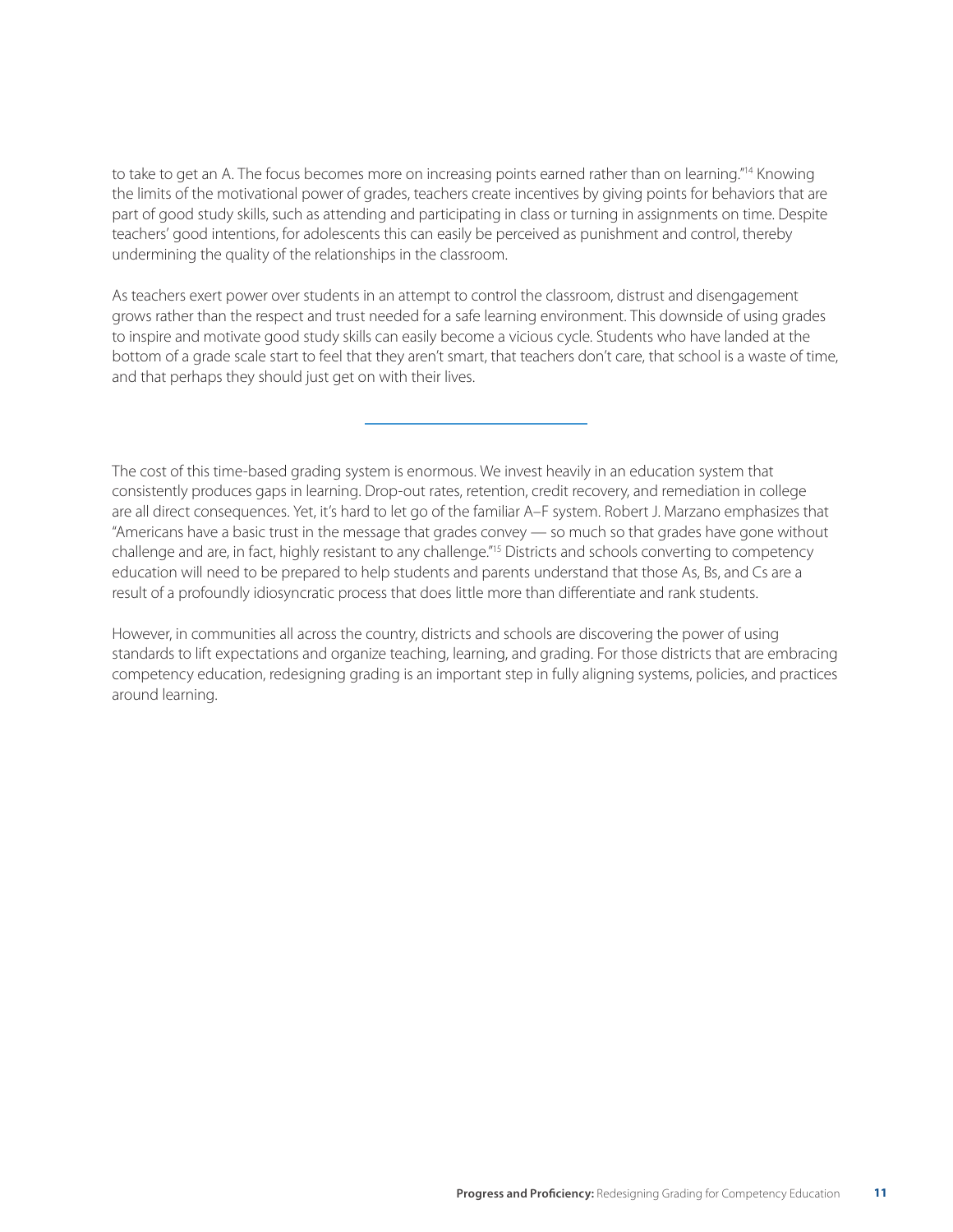## <span id="page-11-0"></span>**III.** Redesigning Grading

*Competency-based grading should develop a culture of continuous learning, providing targeted*  feedback to students in relation to identified learning outcomes. Grades should be a reflection of *learning based on transparent expectations and consistent rubrics.*

– Akili Moses Israel, Diploma Plus16

Districts and schools that are converting to competency education are developing new philosophies of grading as well as the specific practices needed to operationalize them. In this section, the core values and major elements of competency-based grading are described.

#### **A. Getting Started**

The process of redesigning grading policies and practices begins with thinking through the purpose and the design principles. In competency education, student learning and achievement is always the primary purpose. Grant Wiggins, President of Authentic Education, proposes the following criteria to use in redesigning grading:<sup>17</sup>

- Honest feedback about one's standing
- Fair to each student and other students
- Transparent and without mystery
- Credible to clients and constituencies
- Valid assessment against key long-term learning goals
- Useful (actionable) and user-friendly information about performance and how to improve
- Pedagogically wise it sends the right message and gets the incentives right for learners

Gaining agreement on the design principles or criteria that will be used to assess grading policies is a participatory process that includes educators as well as students and families.

As schools begin the conversion to competency-based education, they have choices along a continuum of incremental steps to a full redesign. When schools take incremental steps, they may narrow the band of what is considered satisfactory by eliminating Ds as a passing grade. They may implement standards-referenced grading, in which student performance is based on meeting specific standards, rather than norm-referenced grading. Others may try to increase the relationship between grades and academic performance by reducing the amount that behavior and homework can count toward grades.

Others consider a comprehensive approach to be necessary. Kim Carter, Executive Director of the QED Foundation, explains the problem: "Trying to move from traditional grading to a system that fully supports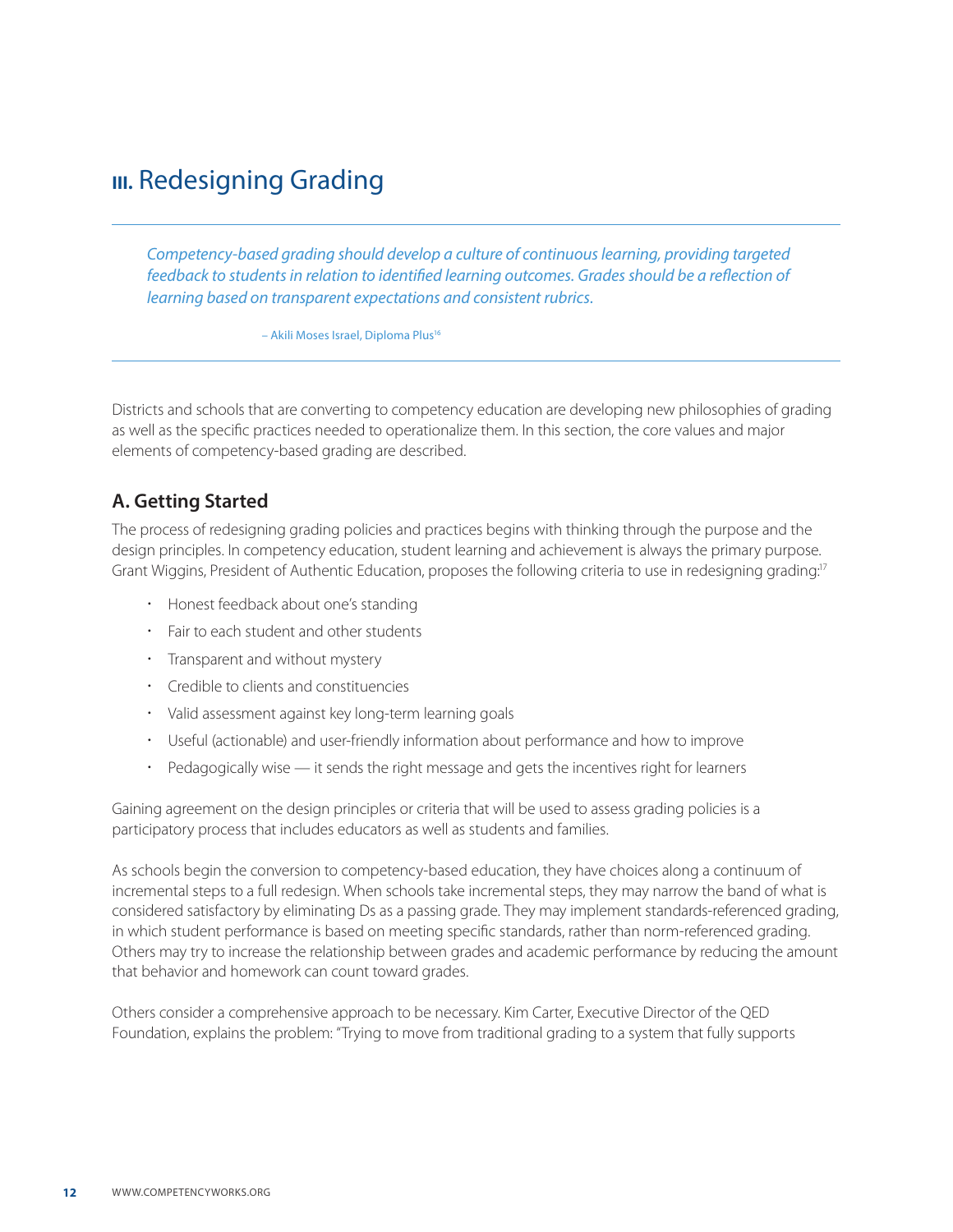<span id="page-12-0"></span>learning is like trying to cross a chasm with small leaps. It's like trying to translate from Chinese to English. You lose too much in the translation. You can't convert scores that indicate performance level into traditional grades or vice versa."<sup>18</sup> She cautions that "We have to design for exactly what we want in schools. Otherwise we are simply perpetuating inequity under the guise of new names." New schools will find it easier to leap to an entirely new grading system that is fully aligned with competency education. Traditional districts and schools converting to competency education will need to build the change in grading policy into their implementation plans.

For those not comfortable with either approach, Grant Wiggins offers a third option: "To avoid fruitless battles, students could continue to receive letter grades (which would provide a holistic look at how the student is doing as measured by teacher goals and expectations, more or less related to local norms). But at least twice a year, they should also receive a standards-based score, which would be derived from school-wide assessments that reflect Common Core standards and which would incorporate tasks like those on the new Common Core– aligned assessments."19 What is common across all three approaches is that a competency-based grading system has one primary function — supporting student success — and everything else is secondary.

#### **B. Elements of Competency-Based Grading**

Competency-based districts and schools are experimenting with systems of grading as they align policies and practices around student learning. Although there is a lot of variation, six elements are followed in most, if not all, competency-based schools.

#### **The Six Elements of Competency-Based Grading**

- 1. Embrace explicit learning progression or standards so that everyone will have a shared vision of what students should learn.
- 2. Develop a clear understanding of levels of knowledge so that students and teachers share an understanding of what proficiency means.
- 3. Ensure transparency so that educators, students, and parents all understand where students are on their learning progression.
- 4. Create a school-wide or district-wide standards-based grading policy.
- 5. Offer timely feedback and meaningful reassessments so that students can continue to progress and stay on track.
- 6. Provide adequate information infrastructure to support students, teachers, and school-wide continuous improvement.

The following sections explore how schools are designing each of the components of competency-based grading policies. Bear in mind that technology is playing a part in many of these elements. As technological supports continue to develop our sense of what is possible will expand.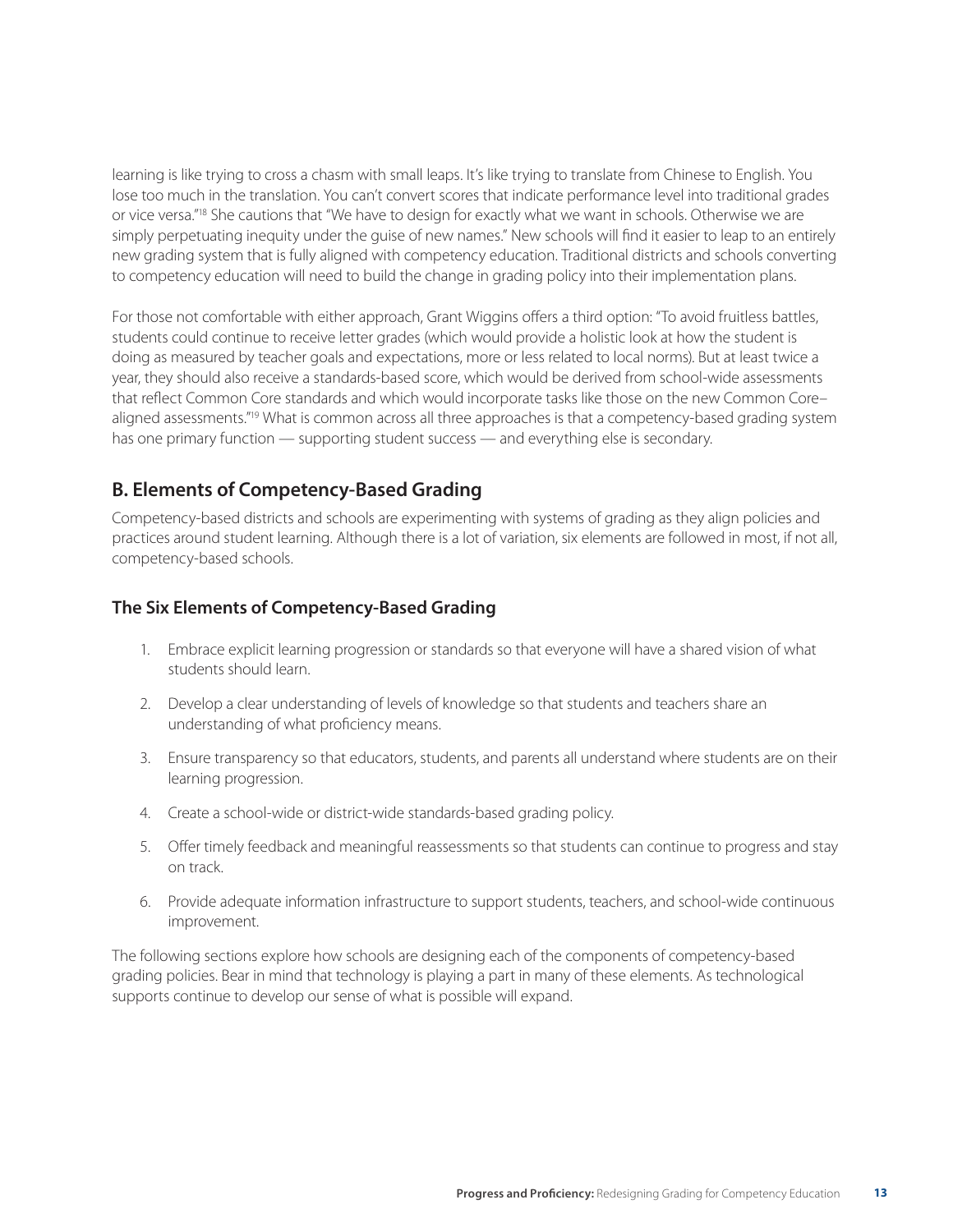#### <span id="page-13-0"></span>*1. Learning Progressions*

Rich Delorenzo challenges the current grading system. "When we talk about the traditional grading system, we aren't just talking about A–F. It is built on three assumptions: 1) a bell curve in which students are compared to each other based on how quickly they learned new concepts, 2) how a student is doing in meeting teacher expectations, and 3) presumed consistency from teacher to teacher and school to school. So what does it mean to get a B+ or an A-? What's the difference? Teachers and students can't tell you unless they are using standards and aligned assessments." Thus, the first step in building a competency-based grading system is to develop the learning progression that indicates what students are expected to know and be able to do. A learning progression can be organized to stretch from kindergarten all the way through graduation or to be as short as what is expected to be learned in a specific course. It needs to include the essential standards or performance indicators upon which a student is to be graded.

It is important to remember that students will be starting at different points along the larger learning progression, and teachers will need to be able to assess, grade, and track learning gains for skills at earlier stages, as well as later, beyond the specific skills to be taught in a specific course. In addition, the culture of transparency will demand that the learning progression or standards be written in student-friendly language so that students can fully understand the expectations.20

States, districts, and schools are exploring different ways of designing structures or competency frameworks in which the standards are embedded. For example, the New Hampshire Department of Education created College [and Career Ready Competencies](http://www.education.nh.gov/competencies/) for English Language Arts and Mathematics that bind the state standards together.<sup>21</sup> The English Language Arts standards have nine competencies, such as the Writing Arguments Competency that states "Students will demonstrate the ability to analyze and critique texts or topics and support claims and reasoning with sufficient evidence for intended purpose and audience."22 The Mathematics standards have nineteen competencies, such as "Students will apply probability concepts to analyze and evaluate potential decisions and strategies."23 At Kennebec Intra-District Schools (referred to as RSU2) in Maine, a different structure or language is used as shown in Exhibit 1. [RSU2's learning progressions](http://www.kidsrsu.org/index.php/learnercenterednews/measurement_topics_and_learning_targets) are broken into standards or strands, measurement topics, and learning targets that indicate the level of performance or knowledge at which a student is working.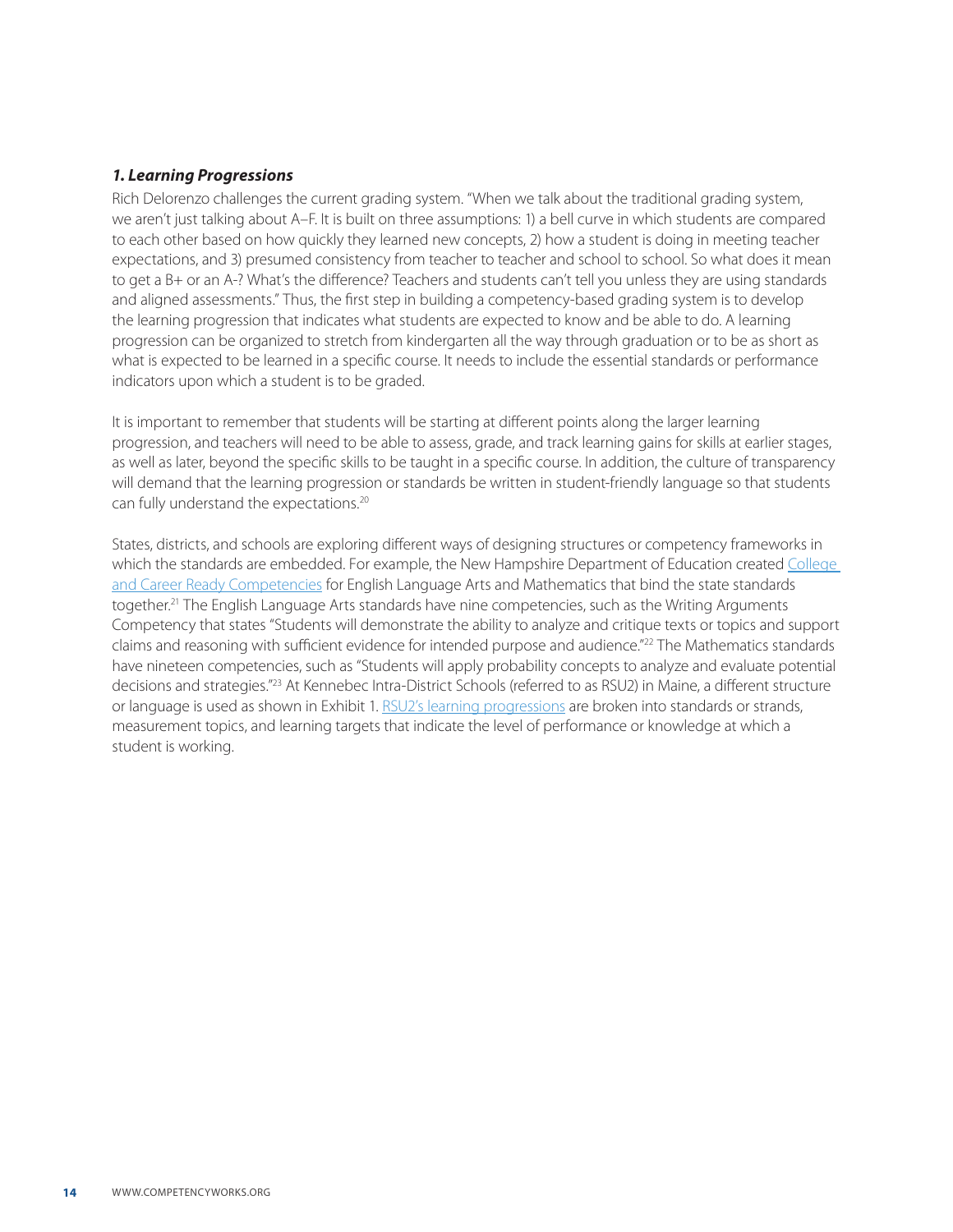#### **Exhibit 1**

Sample Science Measurement Topic — Life Sciences<sup>24</sup>

| <b>CONTENT AREA: Science</b><br>STEP: 3 |                                                                                                                                                                                                                                                                | <b>STANDARD/STRAND: Life Science</b><br><b>MEASUREMENT TOPIC: Environmental Science</b> |                                                                                                                                                                                                                                                                                                                    |
|-----------------------------------------|----------------------------------------------------------------------------------------------------------------------------------------------------------------------------------------------------------------------------------------------------------------|-----------------------------------------------------------------------------------------|--------------------------------------------------------------------------------------------------------------------------------------------------------------------------------------------------------------------------------------------------------------------------------------------------------------------|
| 4.0                                     | In addition to the 3.0<br>knowledge, infers or applies<br>beyond what was taught.                                                                                                                                                                              | Taxonomy Level<br><b>ANALYSIS</b><br>Specifying                                         | <b>4.0 ASSESSMENT ITEMS:</b><br>As a result of understanding or being<br>skilled at the knowledge identified in<br>4.0, the learner is able to:<br>Predict what would happen to an<br>environment when an invasive<br>speciesis introduced.<br>Explain how it effects the<br>interactions of the existing species. |
| 3.0                                     | No major errors or gaps in the<br>following TARGETED, COMPLEX<br>ideas and processes.<br>Understand ways in which<br>organisms interact within<br>an ecosystem (competition<br>for resources, predator/<br>prey, mutualism, parasitism,<br>commensalism etc.). | Taxonomy Level<br><b>COMPREHENSION</b><br><b>Integrating</b>                            | <b>3.0 ASSESSMENT ITEMS:</b><br>As a result of understanding or being<br>skilled at the knowledge identified in<br>3.0, the learner is able to:<br>Create your own environment,<br>animalsand plants.<br>Describe how they interact.<br>$\bullet$<br>Identify the type of interaction.                             |
| 2.0                                     | No major errors or gaps in the<br>following FOUNDATIONAL,<br>SIMPLE details and processes.<br>Knows Terms: predator,<br>prey, mutualism, parasitism,<br>commensalism, symbiosis.                                                                               | Taxonomy Level<br><b>RFTRIFVAI</b><br>Recalling                                         | <b>2.0 ASSESSMENT ITEMS:</b><br>As a result of understanding or being<br>skilled at the knowledge identified in<br>2.0, the learner is able to:<br>Define and give an example of the<br>$\bullet$<br>terms: predator, prey, mutualism,<br>parasitism, commensalism,<br>symbiosis.                                  |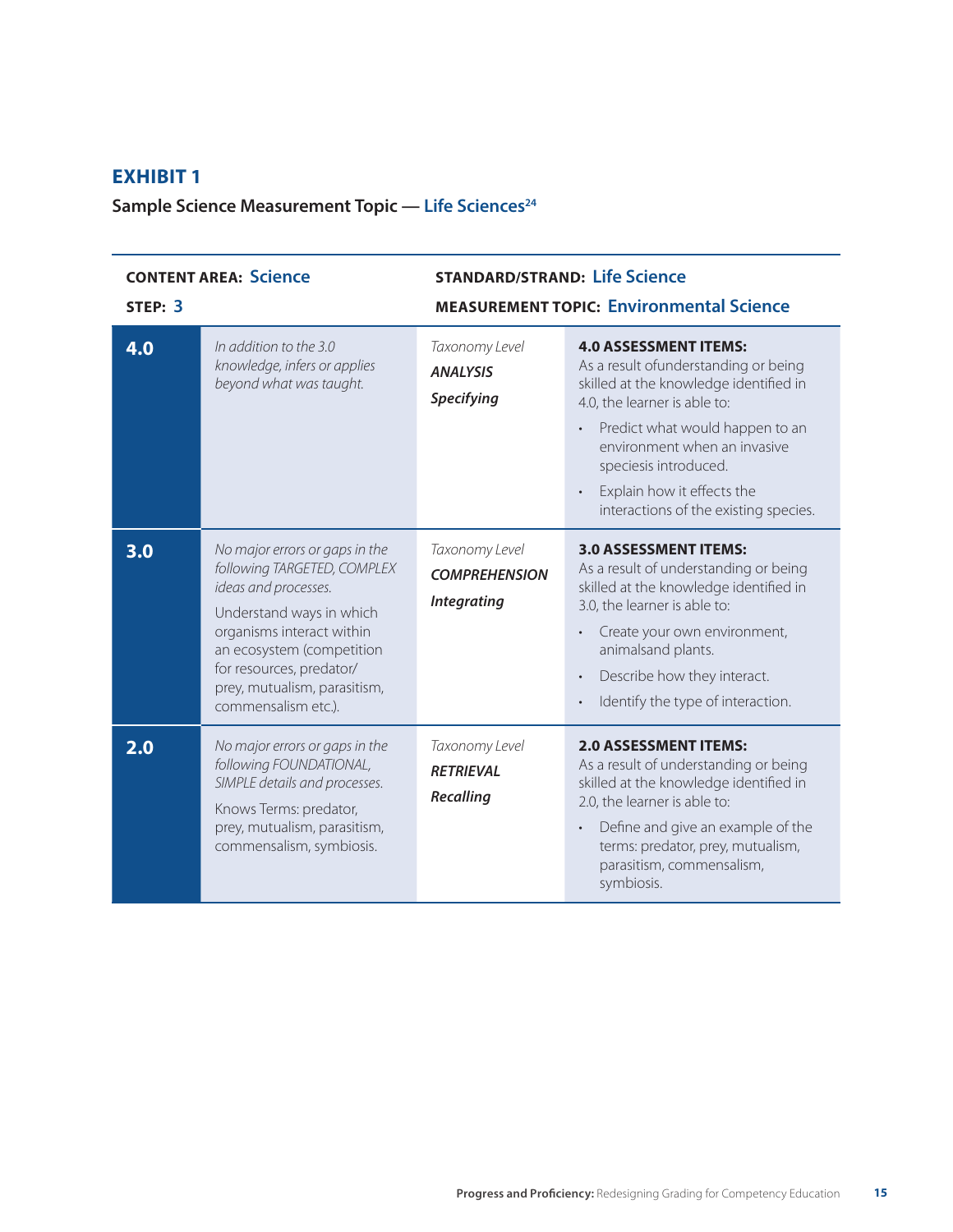#### <span id="page-15-0"></span>*2. Calibrating Proficiency through Levels of Knowledge*

Competency education assumes that proficiency means the ability to apply skills or content, sometimes referred to as higher-order skills and sometimes as deeper learning. Therefore, competency-based schools need a common framework to help teachers and students communicate about the depth of knowledge or learning target for any specific standard that students are expected to meet. For example, in New Hampshire the state has embraced Webb's Depth of Knowledge with four levels: Recall, Skill/Concept, Strategic Thinking, and Extended Thinking.25 Many of the districts in the Re-Inventing Schools Coalition network use the New Taxonomy of Educational Objectives developed by Robert Marzano and John Kendall.26 Others, like schools in the Diploma Plus network, use Bloom's taxonomy.<sup>27</sup> See Exhibit 2 for an overview of the levels of knowledge in four of the frequently used learning taxonomies. Although beyond the scope of this paper, the implications that higherorder skills or deeper learning is embedded in competency education requires districts and schools to build their capacity to design and assess performance tasks.

#### **Exhibit 2**

#### **Taxonomies of Learning**

| <b>BLOOM'S TAXONOMY - Original (1956)</b>                           |                                                          |                    |                           |                          |                   |
|---------------------------------------------------------------------|----------------------------------------------------------|--------------------|---------------------------|--------------------------|-------------------|
| Knowledge                                                           | Comprehension                                            | <b>Application</b> | <b>Analysis</b>           | <b>Synthesis</b>         | <b>Evaluation</b> |
|                                                                     | REVISED BLOOM'S TAXONOMY - Anderson and Krathwohl (2000) |                    |                           |                          |                   |
| Remembering                                                         | Understanding                                            | <b>Applying</b>    | <b>Analyzing</b>          | <b>Evaluating</b>        | <b>Creating</b>   |
|                                                                     | <b>WEBB'S DEPTH of KNOWLEDGE (1997)</b>                  |                    |                           |                          |                   |
| <b>Recall and</b><br><b>Reproduction</b>                            | <b>Skill/Concept</b>                                     |                    | <b>Strategic Thinking</b> | <b>Extended Thinking</b> |                   |
| NEW TAXONOMY on EDUCATIONAL OBJECTIVES – Marzano and Kendall (2007) |                                                          |                    |                           |                          |                   |

#### **NEW TAXONOMY on EDUCATIONAL OBJECTIVES – Marzano and Kendall (2007)**

| <b>Retrieval</b>     | <b>Knowledge Utilization</b> |
|----------------------|------------------------------|
| <b>Comprehension</b> | <b>Analysis</b>              |

Competency-based schools and districts need to ask: What does proficiency look like? Kim Carter explains: "Schools need to be clear and transparent about the level of performance that meets the bar. We need to have a shared understanding for awarding credits based on competency." This is the process, sometimes called calibration or tuning, in which teachers come together with their competency frameworks or standards, knowledge taxonomy, rubrics, and examples of student work. Through discussion, they fine-tune their understanding of what is expected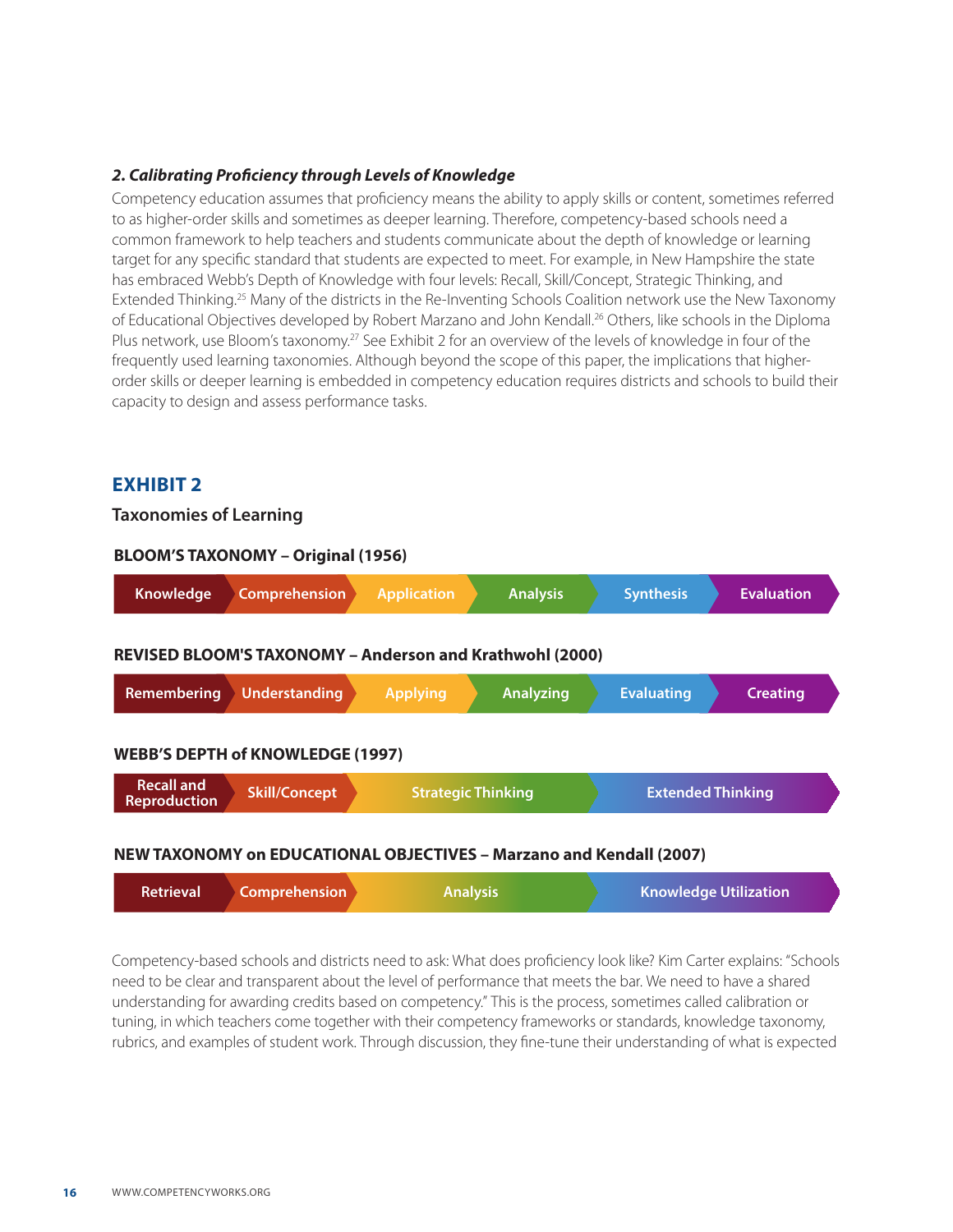<span id="page-16-0"></span>of students at each learning target. As schools implement the Common Core State Standards and competency education, reviewing their curriculum and assessments, they often find that they have been setting proficiency at recall and comprehension rather than the higher levels of application and analysis. Calibration is one of the important mechanisms for sustaining high expectations, and it is attained by bringing together teachers from different grade levels to create a shared understanding of the full learning progression.

#### *3. A Culture of Transparency*

Transparency is a core value in competency education. It is the magic ingredient for increasing students' agency and ownership of their education. Rich Delorenzo explains that "In a proficiency-based system, everything is transparent. Students know where they started, where they are at in their learning progression, where they are going next, and how they will get there. Kids want to know what they need to do to be successful and they are always trying to figure it out. Once you unpack the standards, you empower kids to create unique ways to learn it and demonstrate it. When you have a culture of transparency, then and only then will acceleration of learning occur." Transparency also reinforces "show what you know," emphasizing performance assessment and the demonstration of learning, often in public settings such as presentations, blogging and digital portfolios.

Students can play several roles in understanding the expected learning progression, grading or scoring their evidence of learning, and tracking their progress. First, teachers can guide students in unpacking the standards, helping to rewrite them in student-friendly language. Second, students need to become familiar with the rubrics at the beginning of any unit so that there are no secrets about what is expected. Some schools use peer and selfassessment to help students learn how to revise and correct their own work. When students believe that they have become proficient and have evidence of their learning, they initiate a conference with the teacher.

Finally, monitoring their own learning progression sparks students' ownership and responsibility for their learning. According to Robert Marzano in his paper "[The Art and Science of Teaching/When Students Track](http://www.ascd.org/publications/educational-leadership/dec09/vol67/num04/When-Students-Track-Their-Progress.aspx)  [Their Progress](http://www.ascd.org/publications/educational-leadership/dec09/vol67/num04/When-Students-Track-Their-Progress.aspx)," schools can anticipate better engagement and higher achievement from students if systems are designed so that students can track their own progress.28 Some type of Target Tracker or other visible system for students to show where they are on in their learning is used in most personalized, competency-based classrooms. In schools with information systems that support competency education, the students, teachers, and parents can all see the same information about a student's progress.

Operating in a culture of transparency requires teachers to be crystal clear about how they are defining proficiency. In their article "In Search of a Useful Definition of Mastery," Thomas Guskey and Eric Anderman explain that "First, if teachers want students to achieve mastery on a particular task or assignment, they must make sure students understand the goal and must clearly articulate to students what constitutes mastery. If mastery will be determined by answering 80 percent or 90 percent of the questions on an assessment correctly, then students should know that in advance. Likewise, if mastery means being able to demonstrate a particular level of skill on a complex task, then students need to know the criteria by which their performance will be judged and the level of skill that will be expected. Students can work toward mastery only if they know what is involved and how mastery is defined.<sup>"29</sup> As schools gain more experience with competency education, teachers become more skilled in creating shared understanding of proficiency and the different techniques for determining proficiency across the disciplines.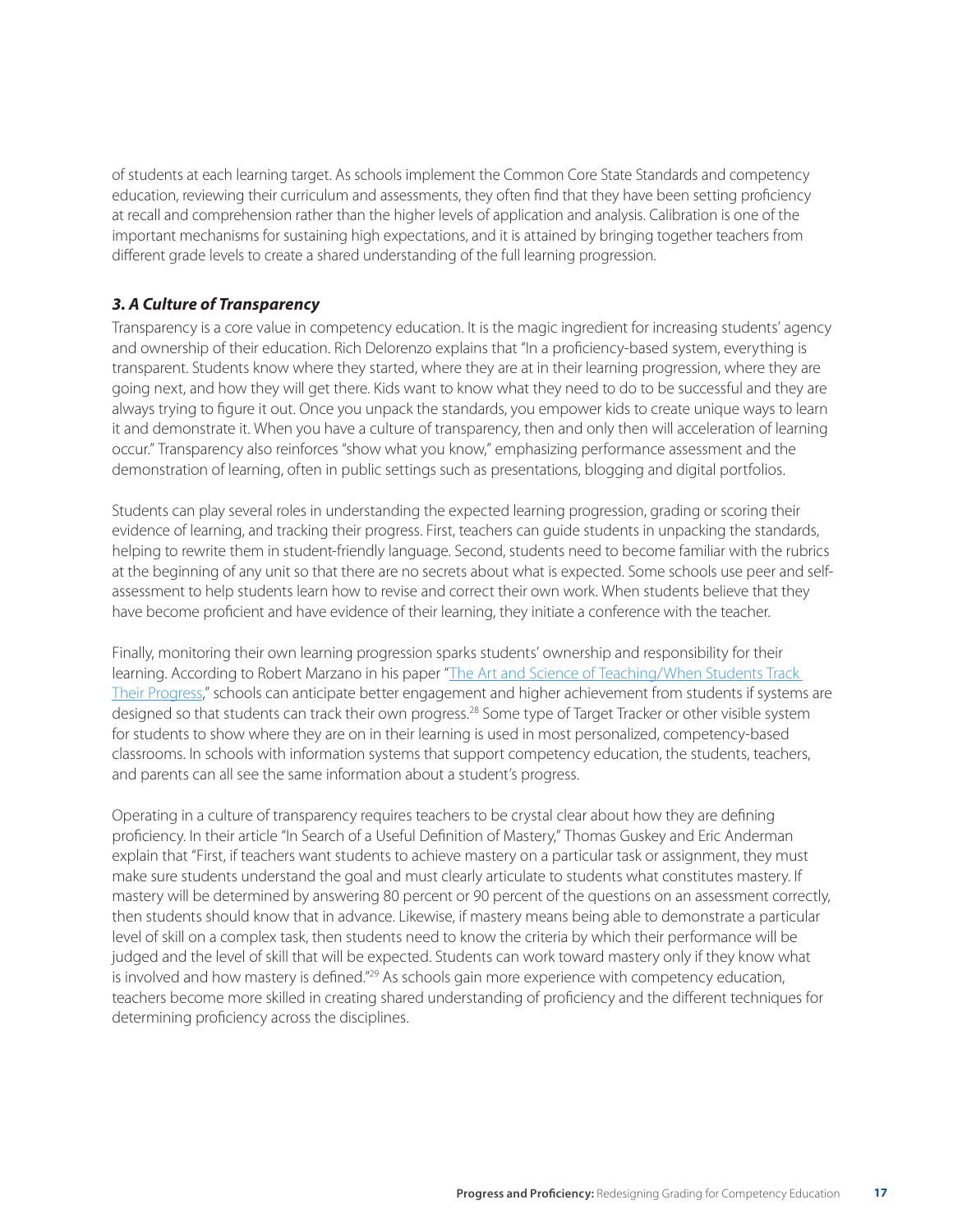#### <span id="page-17-0"></span>*4. A School-Wide Standards-Based Grading Policy*

*Today's graduates must be able to apply skills and knowledge in order to succeed in college or land a job, climb a career ladder, and earn a family-supporting income. While just going through the motions of school, getting by with "C" and "D" grades, was never optimum, it is now more than ever a dead-end for students and society as a whole.*

> – Nora Priest, Antonia Rudenstine, and Ephraim Weisstein, "[Making Mastery Work: A Close-Up View of](http://www.competencyworks.org/resources/making-mastery-work/)  [Competency Education](http://www.competencyworks.org/resources/making-mastery-work/)"

At a minimum, competency-based schools need to have standards-based grading policies in place so that the focus is on what students learn, not when they learn it. However, Rose Colby, a national leader in competency education, points out that although there are many similarities between standards-based and competencybased grading, there are important differences. "First, competency-based requires teachers to be able to assess and grade the application of skills or performance tasks whereas not all standards have that quality of deeper learning. Second, competency-based grading assumes that students may be Not Yet Proficient and need to take the time to get help and continue practicing in order to have a reassessment."<sup>30</sup>

Given that there is substantial literature on the topic of standards-based grading, this section explores four aspects particularly important to competency education: school-wide approach, scoring, trending, and separation of academic progress from behavior.

#### *a. Standards-based grading requires a school-wide commitment*

The commitment to standards means that there is a commitment on behalf of the school to help all students become proficient in the standards. Not some, or a few, but all.<sup>31</sup> This means that schools have to establish a standards-based grading policy, not just a standards-referenced approach. In his book *Formative Assessment & Standards-Based Grading*, Robert J. Marzano explains the difference. "In a standards-based system, a student does not move to the next level until he or she can demonstrate competence at the current level. In a standardsreferenced system, a student's status is reported (or referenced) relative to the performance standard for each area of knowledge and skill on the report card; however, even if the student does not meet the performance standard for each topic, he or she moves to the next level. Thus, the vast majority of schools and districts that claim to have standards-based systems in fact have standards-referenced systems."32 The implementation of a standards-based policy is consistent with the primary principle of competency education — students continue to learn until they are proficient. They are not passed on to the next course or teacher unprepared.

One of the major changes for grading in a competency-based environment is that grading policy becomes school-wide or even district-wide, rather than having individual teachers setting the policy. Teachers alone cannot bear the burden of ensuring that all students in their class receive the support they need to be successful. Without a school-wide commitment, teachers are unable to create the flexibility and deploy adequate resources needed to help students. Nor do they have the capacity to continue to work with students who are not yet proficient. Even with the best intentions, individual teachers cannot move beyond standard-referenced grading.

In competency education, as a whole school reform, teachers' roles are elevated to higher levels of professionalism in which they work collaboratively with their peers to ensure that students understand the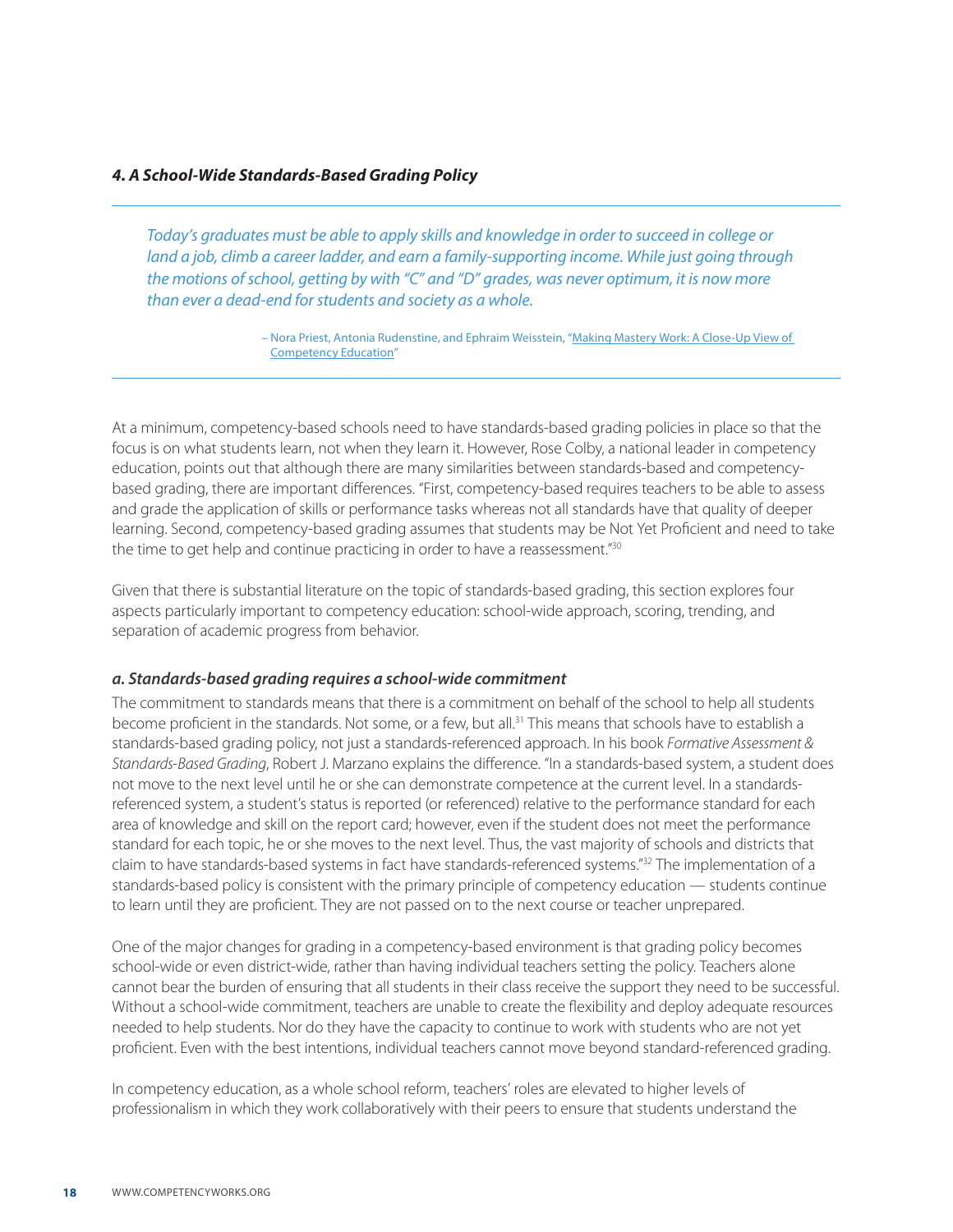standards and what proficiency means, use formative assessment to provide meaningful feedback, and provide instructional tools and opportunities for students to build their skills. Rose Colby offers that "Developing a school-wide grading philosophy that guides individual teacher grading practices provides a quality control measure in the grading process whereby staff, students, and parents all share in the same understanding for the process and products of grading." When teachers are working together with a shared understanding of proficiency, grading becomes a way of tracking progress.

#### *b. A system of scoring: describing performance and progress*

Once a transparent learning progression made up of standards and a framework to describe depth of knowledge is in place, the next step is to design a scoring system that informs students about how they are progressing and what they need to work on next. The variety of scoring systems available mostly use a scale of 0–4, sometimes broken down into an eight-point range of 1, 1.5, 2, 2.5, and so on.

In general, scales may indicate a combination of the depth of knowledge, the amount of independence and the degree that proficiency was demonstrated. For example, in Exhibit 2, Lindsay Unified School District uses the scoring scale based on the generic scale recommended by Robert J. Marzano in Formative Assessment & Standards-Based Grading.33 Level 1 suggests retrieval or recall and Level 4 indicates knowledge utilization or application of skills to new complex problems.

#### **Exhibit 3**

#### **Lindsay Unified School District Scoring Scale for Academic Learning**

| <b>Score</b> | <b>What the Student Knows</b>                                                                                                                                          |
|--------------|------------------------------------------------------------------------------------------------------------------------------------------------------------------------|
| 4            | The learner knows all of the simple knowledge and skills, all of the complex knowledge and<br>skills, and goes beyond what was taught in class to apply the knowledge. |
| 3.5          | The learner knows all of the simple knowledge and skills, all of the complex knowledge and<br>skills, and in-depth inferences and applications with partial success.   |
| 3            | The learner knows all of the simple knowledge and skills, and all of the complex knowledge and<br>skills.                                                              |
| 2.5          | The learner knows all of the simple knowledge and skills, and some of the complex knowledge<br>and skills.                                                             |
| $\mathbf{2}$ | The learner knows all of the simple knowledge and skills.                                                                                                              |
| 1.5          | The learner knows some of the simple knowledge and skills, and some of the complex<br>knowledge and skills.                                                            |
|              | With help, the learner knows some of the simple knowledge and skills.                                                                                                  |
|              | Even with help, the learner does not know any of the simple or complex knowledge and skills.                                                                           |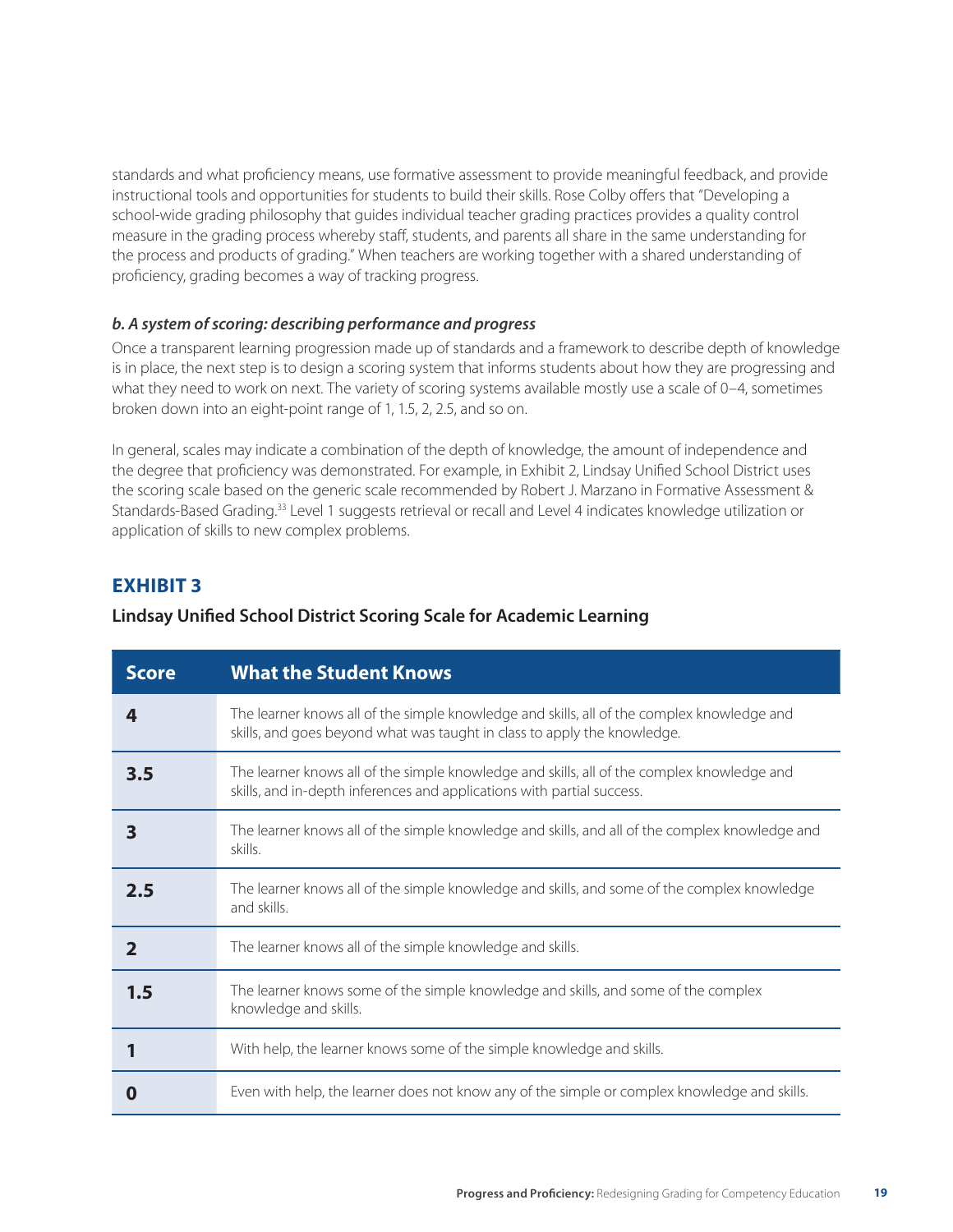Other schools are using scales that reflect how students are progressing toward a standard without explicit reference to the depth of knowledge. The scale is likely to be some variation of 1) inadequate evidence of learning, 2) emerging or not yet proficient, 3) proficient, and 4) exceeding proficiency. Some teachers may create their own scales, such as "Almost there," "I understand," and "Above and beyond." The challenge with this model is two-fold. First, teachers may establish proficiency at a level too low to include higher order skills. Second, the ambiguity of what a score of 4 means can easily reinstitute a way for students to strive for extra points, including performing extra credit activities or requesting reassessments or "do-overs" to get the highest scores they can.

#### **Understanding Scores Versus Grades**

*In the process of collecting and analyzing data, it is important to differentiate between scores and grades. Grading is at least in part subjective; therefore, expectations might differ from one classroom to the next, resulting in a wide disparity in students' grades across the school. Grades often take into account class participation, timeliness, behavior, attendance, and extra credit. A proficient score should be the same no matter what. Even if grades focused only on cognitive performance, the same quality work could earn different grades depending on the time of the school year. For example, a particular essay should earn the same score no matter when it was written, but that score could correspond to a different grade in a teacher's grade book at the beginning of the year versus the end of the year. Grades reflect performance relative to expectations at the time.*

*When teachers use a rubric to score projects, they are looking for certain aspects of student work within different categories (e.g., idea development, supporting evidence, organization, and conventions & styles). The explanatory bullets in each category position students along the rubric, showing what elements they have mastered and areas where they have room to improve. When teachers give students specific guidelines on an assignment along with a rubric with specific criteria, students write and edit their papers to fit the standards. According to one teacher, scoring with the rubric "points out what areas [students] need to work on and breaks it out nicely."*

– Center for Collaborative Education, Quality Performance Assessment: A Guide for Schools and Districts.34

#### *c. Trending*

The traditional technique of averaging is a big no-no in competency-based schools. It can mask gaps as well as creative disincentives for students to work hard on challenging new material. When a student's performance is averaged, scores from the time they were first learning a new skill are included, which might be low in comparison to later scores. The result is that students are penalized for making mistakes during the learning process. Educators with a growth mindset know that with constructive feedback students can learn from mistakes. Anything that penalizes students for making mistakes as they engage in learning is a violation of a core principle of competency education.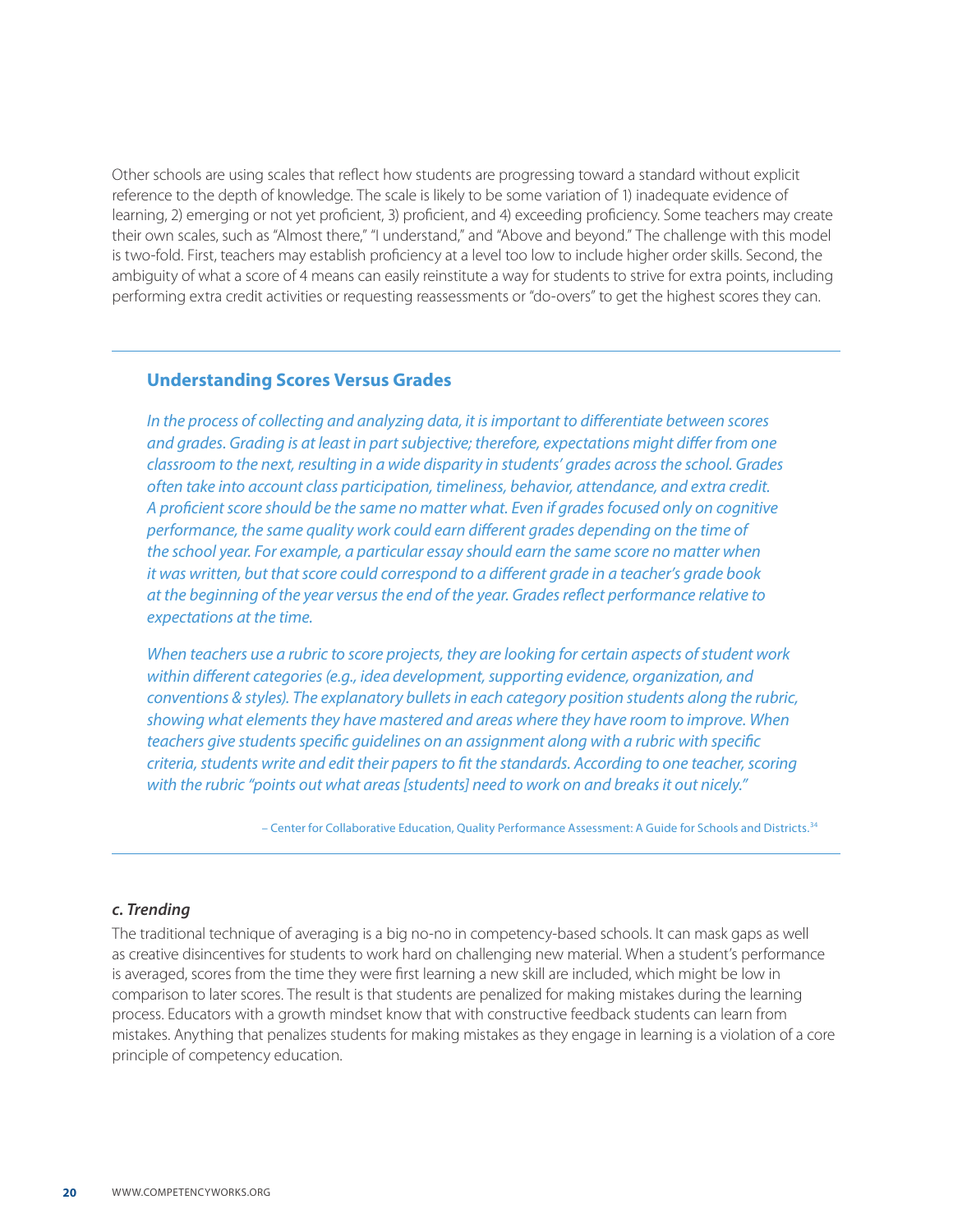Instead, competency education looks for trends. As David Ruff from Great Schools Partnership suggests that "We want to see student's personal best. We want to look and see student's highest attainment and ensure that this attainment can happen consistently."35 Gregg Palmer explains trending in his essay "Demystifying Standards."

*When you think about trending think about a light bulb model of learning. The idea is that whenever you're just starting to learn something new (say you're learning how to fly fish) you might have a hard time, at first, showing to the outside world that you're learning though you are. Someone gives you lessons on how to cast using a fly rod. For a week or more you have no ability to show that you're learning during the lessons, but in that time you are figuring it out, putting together the motions and requirements to cast, studying so that there is a lot going on in your brain though you haven't put it all together yet. Then, one day, the light bulb goes on for you and you think (or say), "ah! I get it." Suddenly you can show your progress and soon are becoming a better and better fly fisherman.*

*Trending would not penalize you as heavily for your early mistakes as would a traditional system that uses averaging. Instead, trending looks for the steep increase in learning that happens once the light bulb goes on. Teachers in this system want to see the trend of that learning and show, through the grade you earn, that in the end you did learn the knowledge and/or skill.36*

Competency-based schools look at trend lines to make sure that students are moving from 1s and 2s to 3s and 4s. If they aren't, that is a clue that they are stuck and need some extra help. Schools also look for several pieces of evidence that a student has reached proficiency. Again, this varies across schools and in some cases is left to teachers to use their professional judgment. Although variations exist in how final scores are set, in general teachers use the highest score on each measurable topic. This reflects students' learning when they have completed all of the units, usually in a range of 3–4. Schools also have techniques for converting standards-based grades back into the traditional ABCs if needed.37

#### *d. Scoring academic progress separately from lifelong learning competencies*

In competency-based schools, academic progress and lifelong learning competencies — often referred to as habits of mind, college and career readiness skills or higher-order skills — are assessed and reported separately. States, districts, and schools select the lifelong learning competencies that are most suited to their community and to the challenges facing their students. These might include collaboration, communication, creativity, or professionalism. Robert Marzano refers to the specific set of skills that relate to our ability to manage ourselves, such as focus or persistence, as conative competencies.<sup>38</sup> There are many ways to structure lifelong learning competencies, taking into consideration the vision for what is expected of students to know and be able to do, the desired school culture, and the culture and experiences of the school community.

Maine and New Hampshire have set state-level competencies. [Maine's Guiding Principles](http://www.maine.gov/doe/proficiency/standards/guiding-principles.html) clearly outline what is expected of students by the time they graduate, including being a clear communicator, a self-directed learner, and a creative, practical problem-solver.<sup>39</sup> New Hampshire's Cross-Cutting Competencies include selfmanagement, the use of technology, and an ability to work with others.<sup>40</sup> Oregon left the decision of which lifelong learning activities and behaviors to emphasize as a local decision but required that academic progress be reported separately from behavior.<sup>41</sup>

The description of the lifelong learning competencies is an important part of creating a shared vision for competency-based schools. In Exhibit 3, Lindsay Unified School District's shared vision of what they want for their students is described, as well as the scoring guide.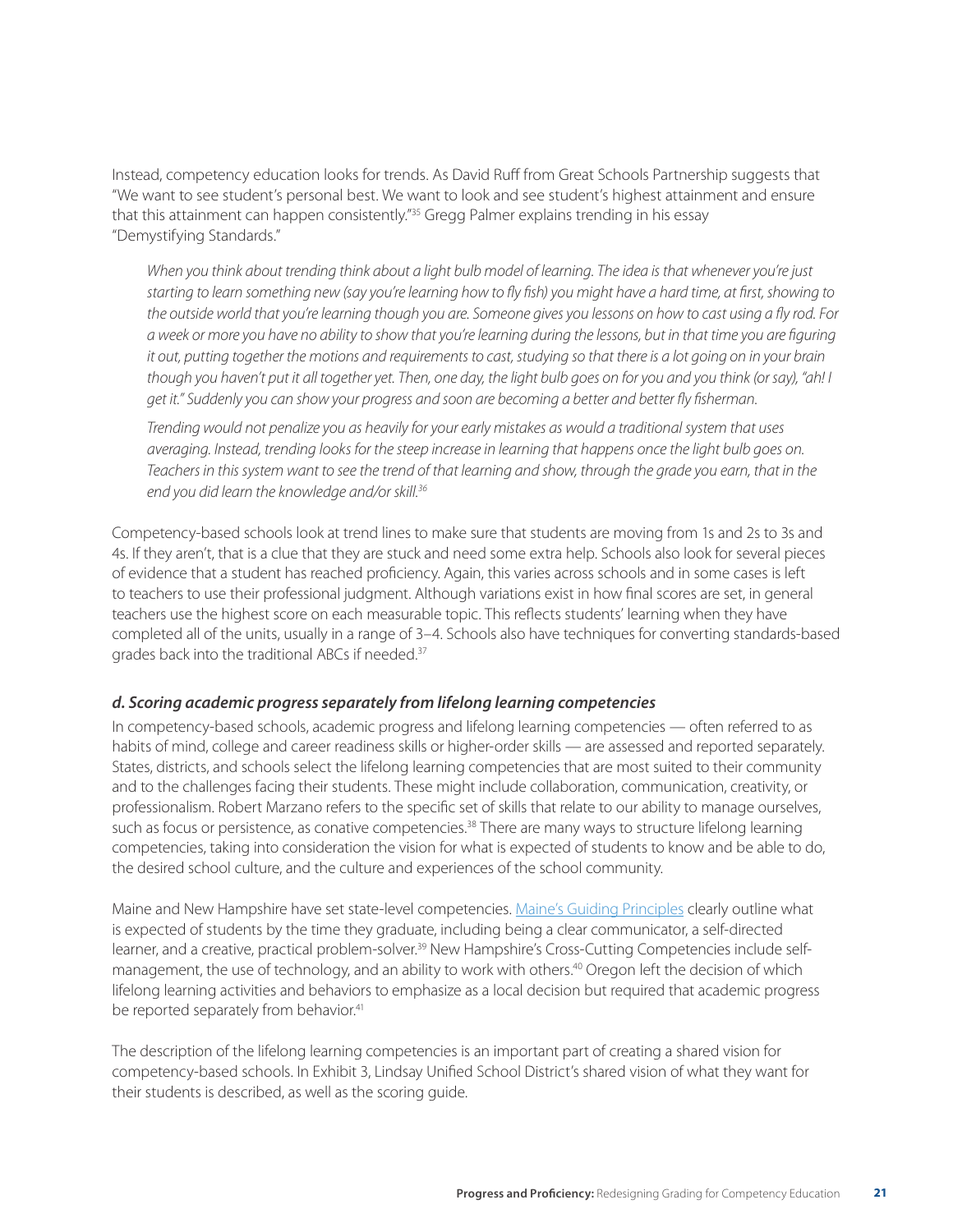#### **Exhibit 4**

#### **Lindsay Unified School District's Lifelong Learning Standards Lifelong Learning Standards**

- A Well-Balanced Person
- A Self-Directed, Lifelong Learner
- A Caring, Compassionate Person
- A Civic-Minded Person
- A Responsible Global Citizen
- A Quality Producer and Resource Manager
- A Culturally Aware Person

#### **Scoring Scale for Lifelong Learning Standards**

| <b>Score</b> | <b>What the Learner Does</b>                                            |
|--------------|-------------------------------------------------------------------------|
|              | The learner always or nearly always demonstrates these characteristics. |
|              | The learner usually demonstrates these characteristics.                 |
|              | The learner sometimes demonstrates these characteristics.               |
|              | The learner rarely or never demonstrates these characteristics.         |

In competency-based classrooms, homework — better described as practice — are often considered formative assessment and as such are not graded. Points are not taken off academic grades for late homework, nor are zeros given for work not turned in. Instead, it triggers conversations about how the student is going to show evidence of learning, including the behaviors and dispositions that are needed to be successful in school and work. Opportunities to work on assignments are built into the school day so that students can get support when they need it.

This last point is essential to creating a competency-based school. As Salman Khan argues:

*There is another unintended and undesirable side effect of homework as it is usually assigned and generally understood. Traditional homework is a driver of inequality, and in this regard it runs directly counter both to the stated aims of public education and to our sense of fairness. Insofar as parents can help with homework, moms and dads who are themselves well educated obviously have a huge advantage. Even when the homework help is*  indirect, households with books and families with a tradition of educational success have an unfair edge. Wealthier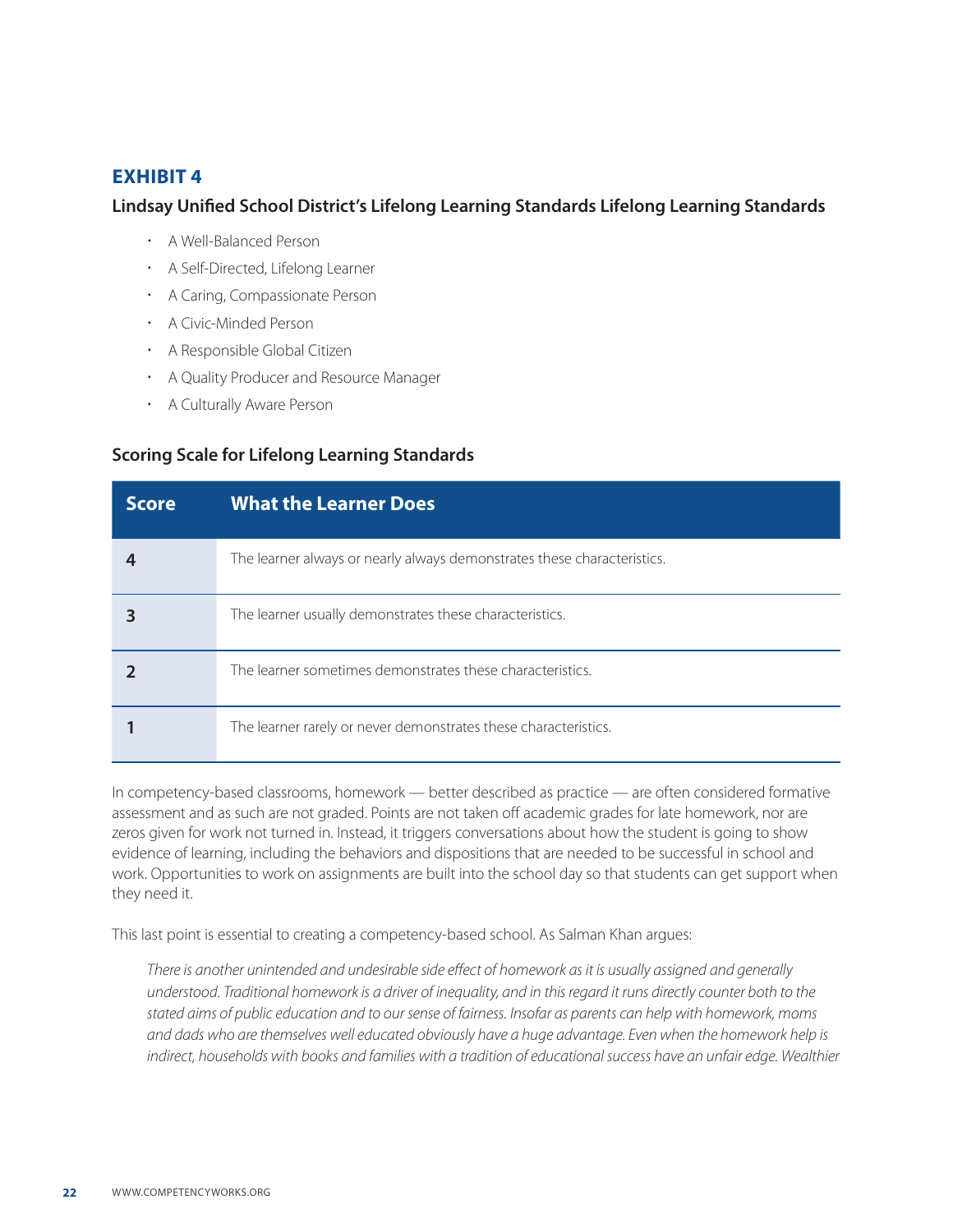<span id="page-22-0"></span>*kids are less likely to be burdened with after-school jobs or chores that single parents — or exhausted parents can't perform. In short, homework contributes to an unlevel playing field in which, educationally speaking, the rich get richer and the poor get poorer.42*

In competency-based schools, systems of supports are developed so that students can get help daily on their homework or any area with which they are struggling. At Messalonskee Middle School in Maine, students have Learning Goal Time (LGT) every day, with a full two hours once a week to work on assignments and get the extra help they need.<sup>43</sup>

#### *5. Not Yet Proficient and the Roles of Feedback, Revision, and Reassessment*

*One of the fundamental things you look for in a grading policy is the elimination of Ds and Fs. You simply can't give credit for less than a minimum level of proficiency. There is no reason to report it other than as Not Yet Proficient.*

– Rose Colby

Competency education depends on educators sharing a growth mindset that believes that students, as well as adults themselves, can develop and build skills with the right mix of feedback, supports, and time to practice. A number of the policies and practices in competency-based grading are rooted in this mindset, including the ideas that 1) students should never be penalized for mistakes that take place during the learning cycle, 2) practice is never graded, and 3) it is acceptable and even expected that students may reach proficiency the first time through a cycle of learning. The most important tenet sprouting from the growth mindset is that feedback and support are necessary for learning.

In competency education, the primary purpose of grading is to provide feedback to students. Although research suggests that feedback can have a powerful impact on learning, there is reason to believe that some feedback is better than others. Robert Marzano summarizes the research done by John Hattie and Helen Timperley in their report "The Power of Feedback"<sup>44</sup> by saying that, "They argued that feedback regarding the task, the process, and self-regulation is often effective, whereas feedback regarding the self (often delivered as praise) typically does not enhance learning and achievement."45 In competency education, we want to design grading or scoring systems to provide a stream of feedback. Thus, formative assessment and adaptive instruction becomes absolutely essential.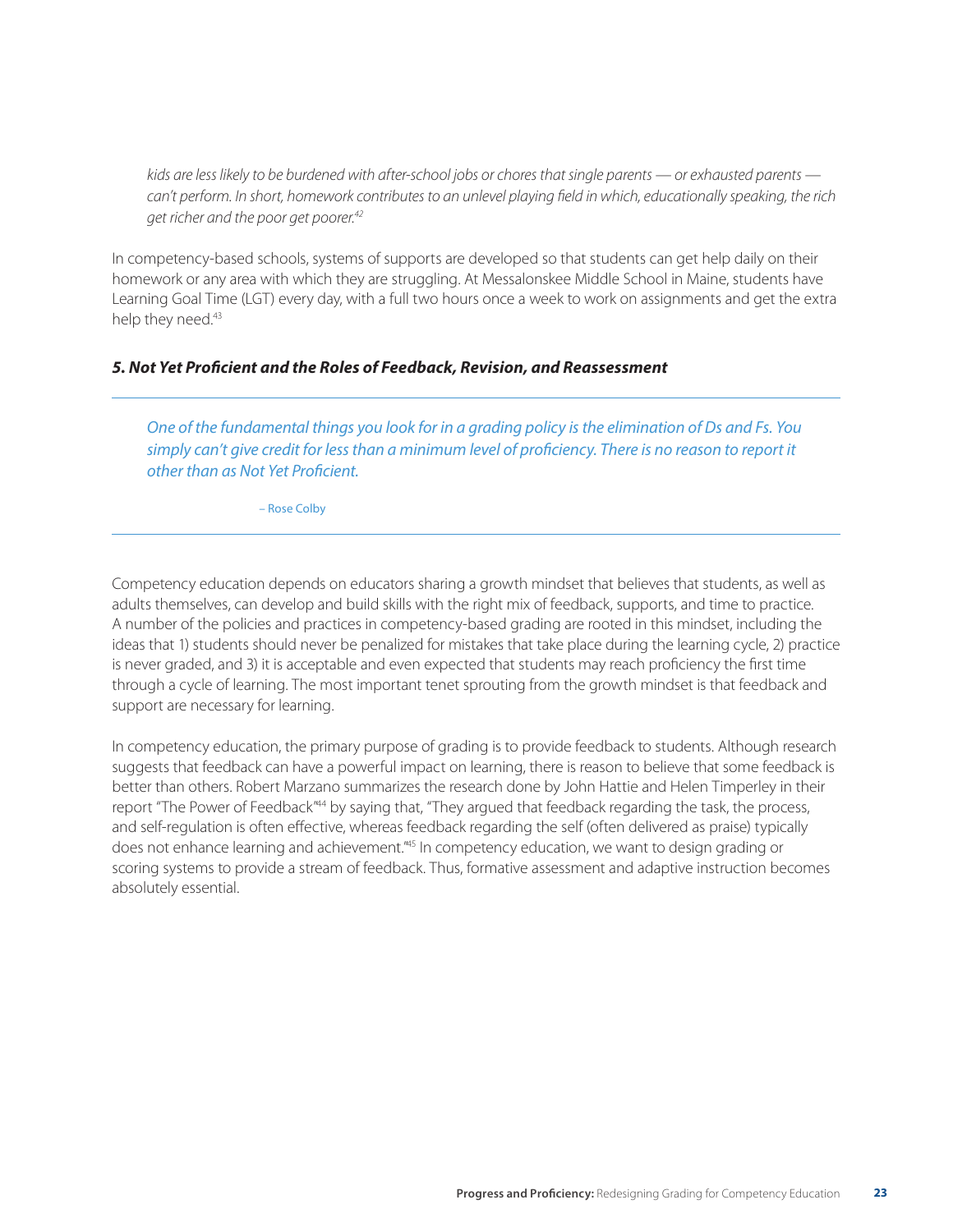In competency-based schools, there is a constant cycle of learning, practice, application, and assessment. When students do not demonstrate proficiency on an assessment, they are not given an F. Instead, the status of "Not Yet Proficient" is used to indicate that students are still working on completing a unit or a course. If an assessment shows that a student doesn't fully comprehend or know how to apply skill or content, it triggers feedback, supported revision, and meaningful reassessment. Brian Stack, principal at Sanborn Regional High School in New Hampshire, emphasizes that "Making reassessments a school-wide practice changes the learning culture for students from one where they are trying to earn enough points to pass to one in which they are held accountable for everything they need to know and be able to do."46 Providing opportunities for meaningful reassessments of the specific standards, not taking the same test over and over or taking an entire course over, is a core policy and practice in competency-based schools. It is what Envision schools call "a culture of revision."<sup>47</sup>

Competency-based educators often reflect that schools need not be afraid to determine that a student is not yet proficient. Brian Stack's experience at Sanborn Regional High School suggests that teachers learn how to engage students in a competency-based system. "When this model was first implemented, my teachers were skeptical and concerned that this practice may make it difficult, if not impossible to keep track of make-up work and could drag out the grading deadlines indefinitely. While this may be true to some extent in the short term, my teachers quickly realized that the more they 'hounded' students early on in a course, the less likely students were to give them issues later in a course. Our teachers continually impress upon students the idea that they cannot give them a grade on their learning if they have no proof that learning has taken place."<sup>48</sup> To support students and teachers alike, it is important to implement school-wide systems of supports so that there is no excuse for a student to reach the end of the semester not having met the standards. Schools are also using schedules creatively to allow more time up front to help students who do not have prerequisite knowledge, as well as flex time at the end of a course or semester for students who need a little more time.

#### **Characteristics of Feedback That Supports Learning**

The time has come to stop believing that report card grades and test scores represent effective communication capable of supporting student learning. They do not — indeed cannot. It's not that they cannot provide indications of learning success or failure. But a recent summary of research on the characteristics of feedback that supports learning reveals why they fall short as supporters of learning.

Hattie and Timperley (2007) report that research reveals that feedback works to encourage and support student learning when it does the following:

- Focuses on attributes of the student's work rather than attributes of the student as a learner
- Is descriptive of that work, revealing to the student how to do better the next time, rather than judgmental
- Is clearly understood by the intended user, leading to specific inferences as to what is needed
- Is sufficiently detailed to be helpful yet not so comprehensive as to overwhelm
- Arrives in time to inform the learning, versus too late

– Rick Stiggins, Assessment FOR Learning, the Achievement Gap, and Truly Effective Schools<sup>49</sup>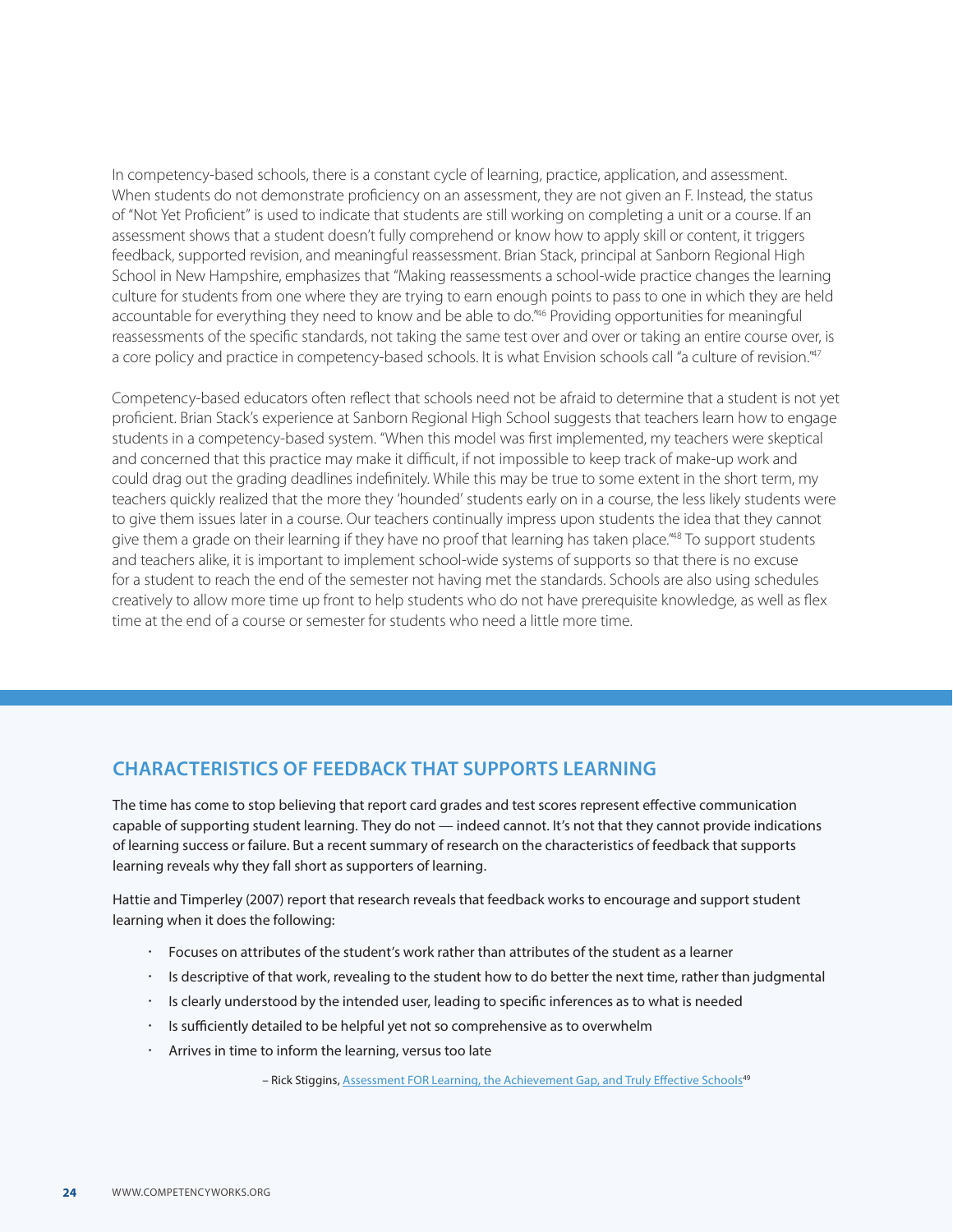Ashley Ogonowski, Dean of Instruction at the PASE program at Southeastern High School in Detroit, pointed out that reassessments are a wonderful learning experience for students and that "As students realize that they are going to have to do a reassessment and that it will require more studying, they realize that they might as well do it right the first time."50 By refusing to allow students to slide by, students succeed in learning the academic skills, as well as developing the maturity required for being an independent learner.

*Reassessment is an integral part of any competency-based grading system. Students learn at different rates, and they need multiple chances to demonstrate mastery of a competency or skill. Most state-level department of motor vehicle agencies that I know of let new drivers reassess their driving test until they have reached a proficient level. Most state-level department of education offices allow future teachers to reassess a licensure test until they have reached mastery. Why should a high school assessment be any different?* 

*At Sanborn High School, we initially established a policy that any student who does not obtain an 80% or higher on a summative assessment has the option to reassess providing they met a set of conditions. We expected them to complete a reassessment plan with their teacher that may include a deadline for completion of the reassessment as well as the completion of several formative assessments at a proficient level prior to taking a reassessment. However, some teachers started wondering why we were preventing students from excelling in academics. Next year our reassessment policy will be revised so that any student can ask for a reassessment and we'll use the highest grade. Together, teachers and students are learning to balance striving for excellence with staying on pace to move through the course.* 

– Brian Stack, Principal, Sanborn Regional High School<sup>51</sup>

Schools embed reassessment in their grading policies based on the design and culture of their schools. In classrooms with more personalized approaches there is less emphasis on reassessment and more on students continuing to work until they can submit evidence that they have learned a standard. Schools converting to competency education may encounter tension around reassessment, especially if the grading policy indicates the highest score is for "exceeding proficiency" rather than knowledge utilization. Rose Colby warns that "If you are using a modified grading system that is going to be converted into a GPA, then opening reassessment to everyone all the time may result in the system crashing in on itself." High-performing students who have already demonstrated proficiency may start asking for "do-overs" to get higher marks on tests or papers if the grading system allows them to get the highest score. Suddenly teachers are being asked to direct their time to students who are demanding reassessments in pursuit of higher grades, rather than exploring the topic more deeply or advancing to the next unit.

Colby recommends that schools clearly design reassessment policies around students who are not yet proficient. "Schools have to use the lens of reaching proficiency to determine when students need a reassessment. If they have already demonstrated proficiency, there is no need to do a reassessment. If they want to reach for a deeper level of learning, then students will need to design a project to demonstrate knowledge utilization, not retaking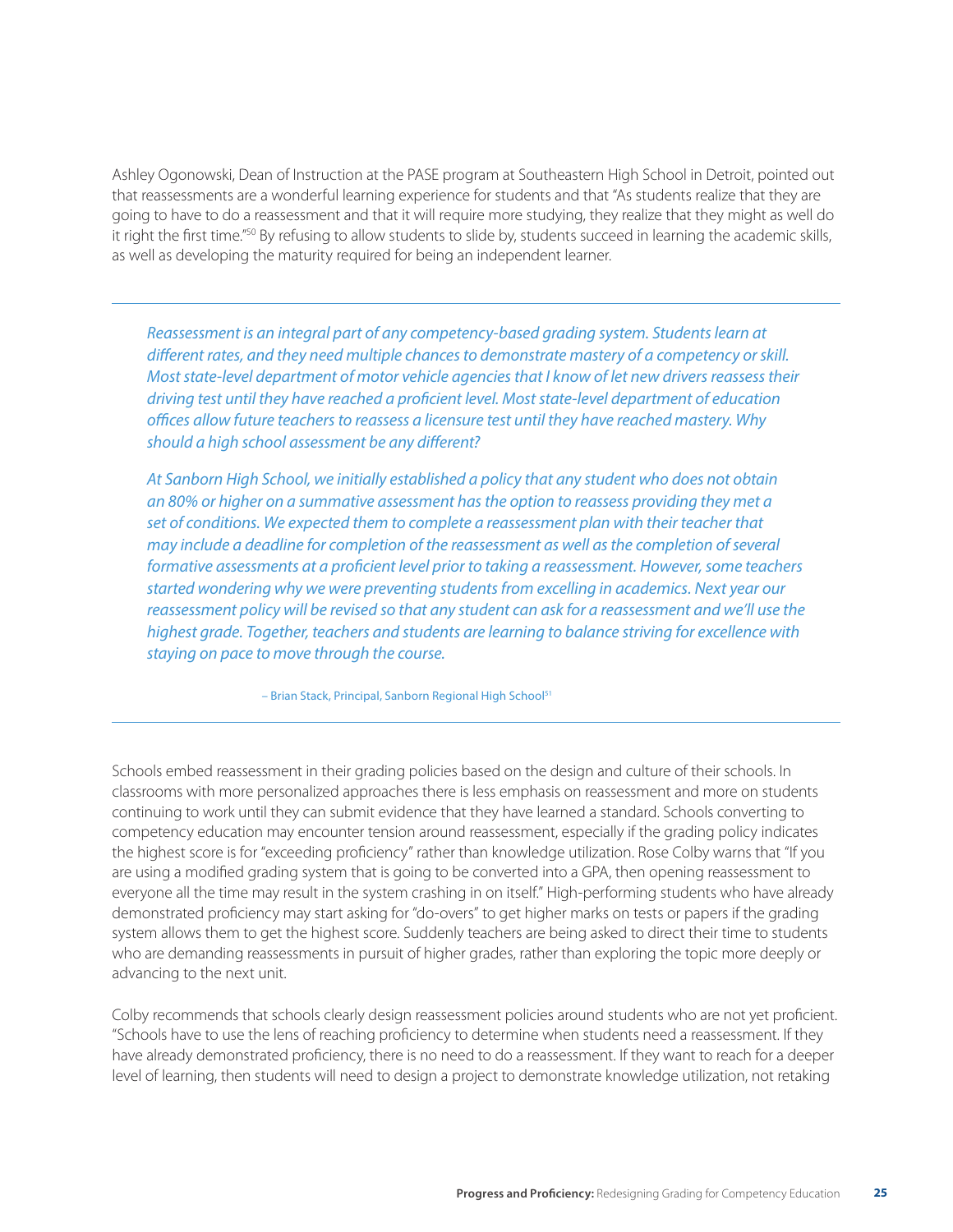<span id="page-25-0"></span>an examination. Reassessments are for students that are not yet proficient and they require extra investment of time and effort, i.e., re-learning." Reassessment policies for students not yet proficient usually require a work plan and evidence that the student participated in more practice or study, such as individual or small group tutoring, before resubmitting evidence of learning or taking a test over. Teachers may also use the reassessment as an opportunity to engage parents in making sure that there is consistency in expectations surrounding the student.

#### *6. Tracking and Communicating Progress*

One of the big changes in standards-based grading is that teachers organize their grade books around measurement topics rather than assignments and assessments. Instead of distributing points across tests, projects, homework, and behavior, grade books — or perhaps they should be referred to as "progress books" — are designed around what students are expected to learn with information on how students are progressing under each one, based on evidence of learning or assessments.<sup>52</sup>

Tracking student progress according to measurement topics or standards generates an extraordinary amount of information about student learning. Thus, many schools turn to platforms that allow them to collect and use the data for supporting individual students, informing teachers' professional development, and embarking in continuous improvement of school performance. For example, many of the proficiency-based schools in Maine use Educate K-12 and the Education Achievement Authority schools in Michigan use Buzz. One of the key elements of the technology platforms is to provide transparency on how students are progressing, where they are in their learning cycle within a unit or standard, and what they can do next. Students, teachers, and parents all see the same information about a student so that they can have informed conversations about how to best

#### **Discussion Questions Regarding Grading Policies**

Districts and schools are developing a variety of grading schemes as they convert to competency education. The following questions should be considered in designing competency-based grading policies:

- 1. How is the learning progression communicated?
- 2. In what way is proficiency or the depth of knowledge communicated?
- 3. How do students and parents know where a student is on their learning progression?
- 4. What are the core elements of the standards-based grading policy and what are the implications for school operations?
- 5. What elements of the grading policy ensure timely feedback and meaningful reassessments so that students can continue to progress and stay on track?
- 6. What type of information infrastructure is available to support students, teachers, and school-wide continuous improvement?

The [CompetencyWorks Wiki](http://competencyworks.pbworks.com/w/page/66734498/Welcome%2520to%2520the%2520CompetencyWorks%2520Wiki) includes examples of grading policies from Rochester School District, New Hampshire; Lindsay Unified School District, California; Casco Bay Charter School, Portland, Maine; and the Diploma Plus Network.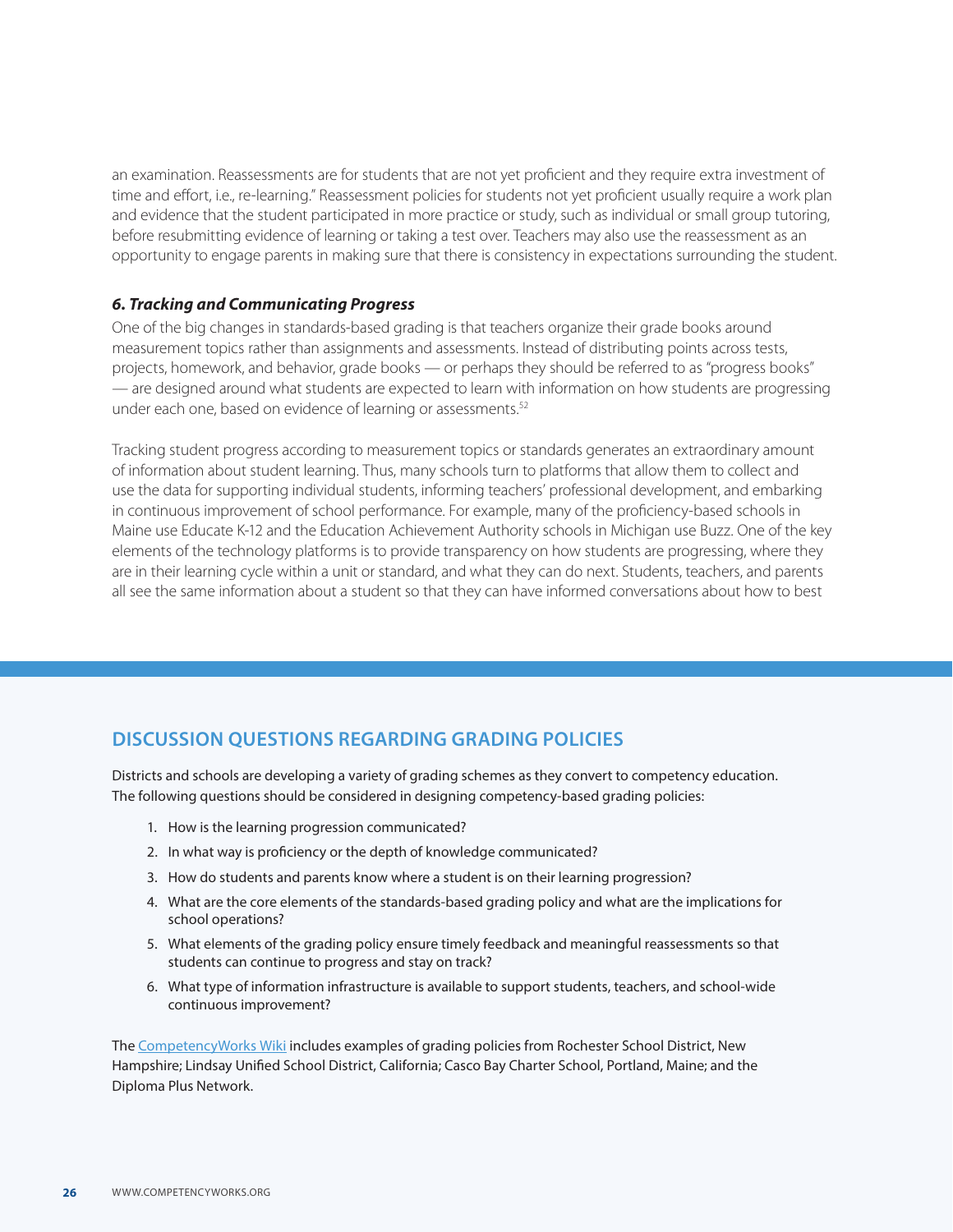<span id="page-26-0"></span>support the student. Buzz provides teachers with a "radar report" that allows them to quickly scan their students' progress. By clicking on a student's name in the report, teachers can dive quickly into the student's learning path to better understand the content, issues they've had, and results on assessments.

Although the technology platforms allow real-time access to student progress, report cards continue to be important tools for communicating with parents. Standards-based report cards vary in their design across competency-based schools. However, what they do have in common is that they provide significantly more information about how students are doing in their learning than traditional report cards, and they separate academic progress from lifelong learning competencies. In addition, they are likely to give some indication of the progress of students who are not yet proficient along their learning progression.

An important communication tool about student achievement is the high school transcript that is used for students transferring between schools and for college admissions. Through collaboration between colleges and districts, the Great Schools Partnership and New England Secondary Schools Consortium are developing a proficiency-based transcript to be used throughout Maine. The considerations articulated by the highereducation partners included providing students' proficiency in each standard and in cross-curricular graduation standards, an ability to compare students, and a complementary school profile that describes the school's approach to pedagogy, learning standards, and the proficiency-based approach.<sup>53</sup>

## **IV.** Lessons from the Field

The following discussions explore some of the lessons learned from various districts and schools as they began implementation of competency-based grading.

#### **A. Timing, Sequencing, and Community Engagement**

Schools that begin the process by focusing on what parents and communities want for their children and creating a set of beliefs about learning are able to embed the conversation about grades within a shared vision. John Caesar, Director of Technology & 21st Century Learning at Lindsay Unified School District reflects on this point. "We all can agree that people learn in different time frames. This opens the conversation to assess traditions such as time-based courses or grade levels. It allows us to ask whether 'time' should be the primary variable in the learning process … or should it be 'learning'? This conversation begs us to dive deeper into how we assess learning, leading to further questions such as 'Is A–F the best measure of learning?' We are more likely to have productive discussions where we find common ground in 'beliefs' versus attacking tradition first."<sup>54</sup>

Others find that grading is a powerful entry point for engaging the broader community in systems change. Don Siviski, a consultant to Maine's Department of Education, cautions that "Educators have to be ready to have deeper conversations about the purpose of school and why a personalized, proficiency-based system will work for families and their children." However, if grading is the entry point, educators need to be prepared to lift up the conversation to create a shared vision and community-wide commitment. The risk is that conversation can grind to a halt if the debate becomes about one grading system compared to another.

No matter when you begin the conversation about grading, there will always be some parents or community members asking tough questions. Rose Colby warns that "If you don't invest in helping parents to understand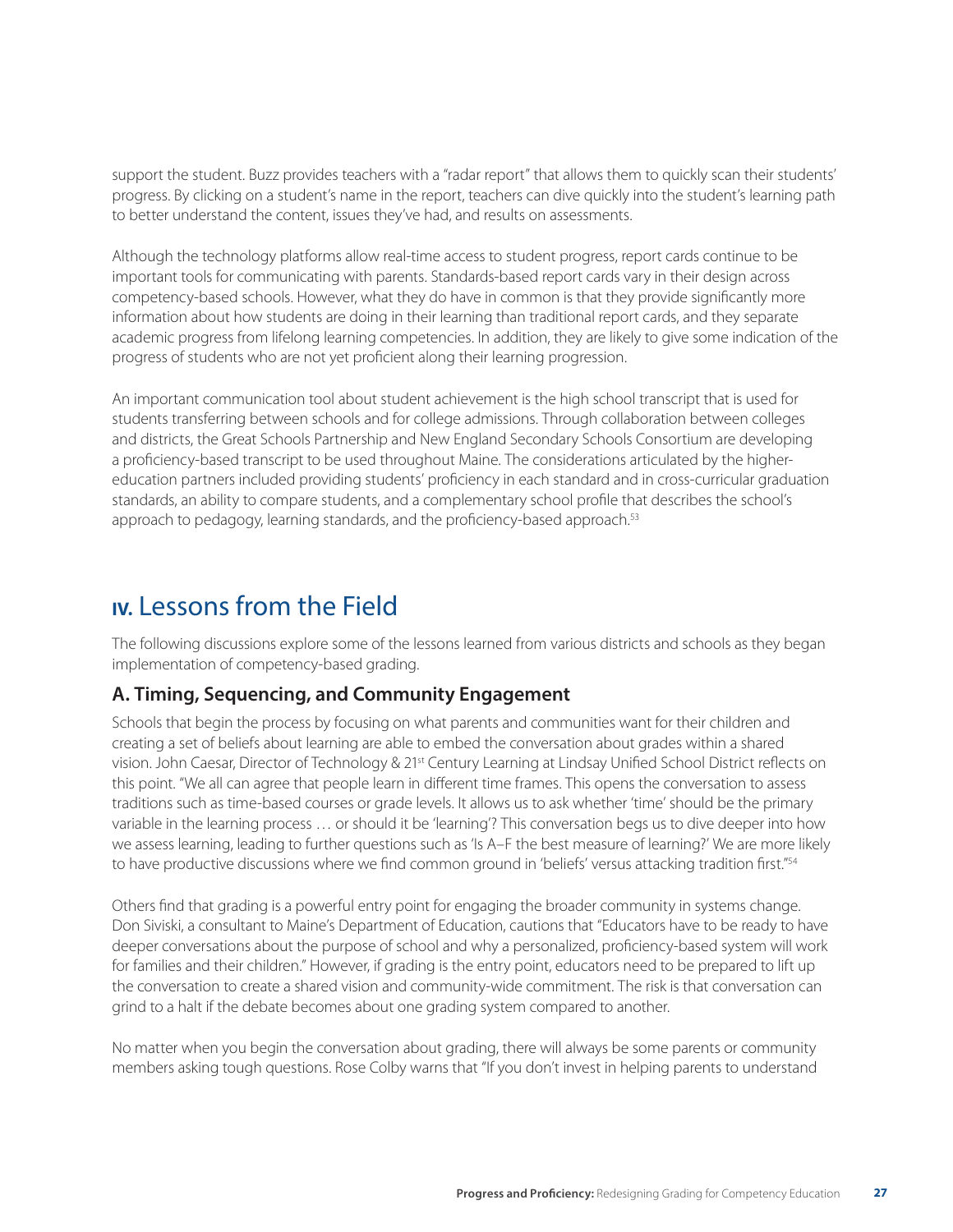<span id="page-27-0"></span>the big picture, you might as well move the meeting to the gym. High school is the most challenging, as parents are worried that any changes might impact their child's chances of getting into Harvard." Thus, it makes sense to be prepared. In addition to being clear about why the current grading system isn't working for even the highest achieving students who often find themselves in remedial college classes, principals and superintendents will need to be ready for concerns and misconceptions. Below are a few examples of ones heard in community meetings about grading:

- Without deadlines, students are not held accountable.
- Real life doesn't allow for do-overs.
- It's not fair for students to get the same grade if one student works hard all semester and another procrastinates until the end.
- This just means testing out.
- The NCAA won't accept competency-based credits.
- The GPA is necessary for my child to get into a good college.
- Giving too many second chances is unfair.
- Students will stop doing homework or participating if I can't take away points.

Colby suggests several ideas for high schools converting to competency education, including rolling out the transition to the new grading system starting in 9th grade, engaging students in helping to communicate the value of the new grading system and how it works, and demonstrating to parents that colleges will accept the transcripts. Siviski encourages principals and teachers to use adaptive leadership practices whenever possible. Instead of simply responding to questions, use them to open up deeper conversations that can build higher engagement.

#### **B. Preparing for Transparency in the Classroom**

It is very important to think about the implications of the transparency inherent in competency education. It calls for new practices as relationships change, demands honesty and courage in those relationships, and creates new ways to address current challenges.

#### *1. Classroom Management in Personalized Settings*

The transparent scoring system that tracks student progress in competency education shifts the power dynamics in the classroom. Immediately, students are more empowered, demanding to understand what the standards mean, to know what proficiency looks like, and to have choices in how they demonstrate their learning.

Teachers who try to cling to traditional management practices from the conventional classroom — by using points as incentives or punishment — are likely to end up frustrated. Rich Delorenzo cautions that "In the traditional classroom, teachers seek to have control over the classroom. They only know one way to do grading, the way they were graded. Once a school shifts to competency-based education, teachers understand how the traditional systems prohibit growth and recognize the potential of the new paradigm. It's important to remember that teachers know only what they know. We can't expect them to move to a new paradigm they've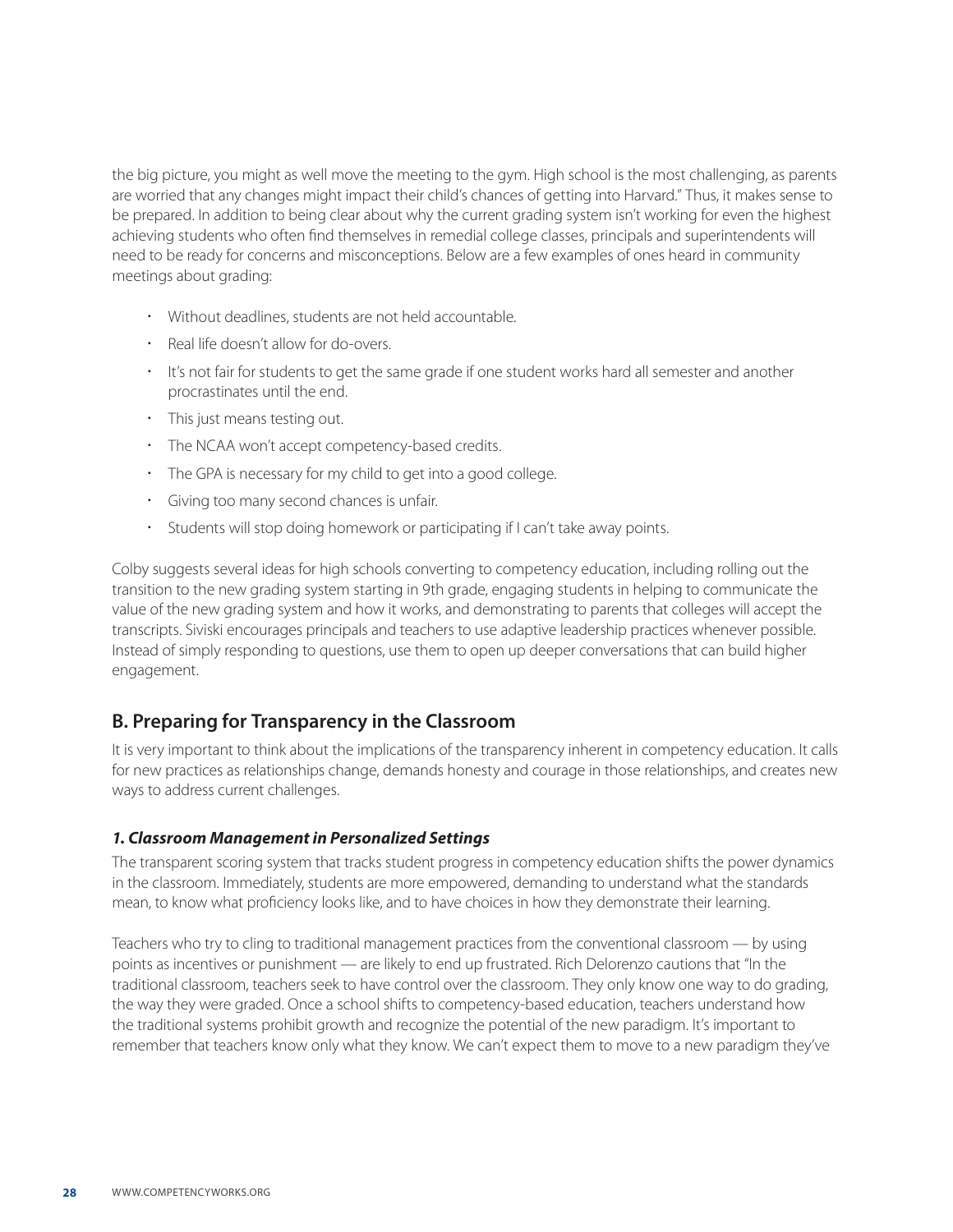<span id="page-28-0"></span>never experienced unless it is clearly laid out for them and they have support." Those who are willing to let go of control and develop classroom management methods suited to a more personalized setting will find themselves forming partnerships with students around a common goal: learning.

#### *2. Honest Conversations*

Imagine that you are an 8th grader who has been getting As and Bs all along the way, but now your new teacher is explaining to you and your family that you are actually performing at the 6th–grade level in your learning progression. You thought you were a "good student" and now you are behind?!

This is one of the situations that often develops when a new student enrolls in a competency-based school. Encountering a student-centered environment that focuses on teaching students not just delivering the curriculum, students learn about where they are on their learning progression even if they are well behind their age-based grade. The older the students, the more painful this conversation is with the students and their families. Educators have to be ready to help students and their families through the emotions this causes: shame, anger, frustration, and distrust. Then, students, educators, and families can work together to implement intentional strategies to fill gaps and accelerate learning.

Competency-based schools help teachers prepare to handle this situation. With a strong culture of learning and respect, teachers can focus on where students are on their learning progression and make plans on how to help students catch up. Principals need to understand that it isn't only the students and families that will have emotional responses to this situation. Kristin Floreno from Matchbook Learning working in partnership with Brenda Scott Academy for Theatre Arts in Detroit explained that "Teachers can be demoralized by seeing where students are on their learning progressions and how far they need to go to catch up."<sup>55</sup> Competency education didn't create this situation; it is exactly the same situation in conventional classrooms with students having a wide range of skills. However, in competency education, students are no longer passed along; instead, the expectation is to find a way to help students get back on track. Principals and coaches need to build their own leadership capacity to help teachers and students see that they are making progress, even if the journey is long. Beginning with the honest conversations, perseverance and grit are developed on the part of students and teachers alike.

#### **C. Continuous Improvement**

The conventional grading system doesn't allow for schools to draw on student data for continuous improvement or as feedback to teachers to improve their skills because of the subjectivity and absence of standards. Once competency education's grading system is put into place, principals and teachers can access information to help identify the instructional strengths and weaknesses of the school.

At the Barack Obama Charter School in Los Angeles, data is used to track student progress, rate of learning, and teacher verification of proficiency, all of which can be used to target where teachers need support.<sup>56</sup> At the Education Achievement Authority in Michigan, principals can quickly identify the students who are not making the expected progress, identify if it is a school, teacher, or individual student issue, and engage the appropriate parties to develop meaningful strategies.<sup>57</sup> In Chugach School District in Alaska, within three years of implementation, teachers were asking for student data to be included in teacher evaluations as it was so helpful in driving meaningful conversations with their peers.<sup>58</sup>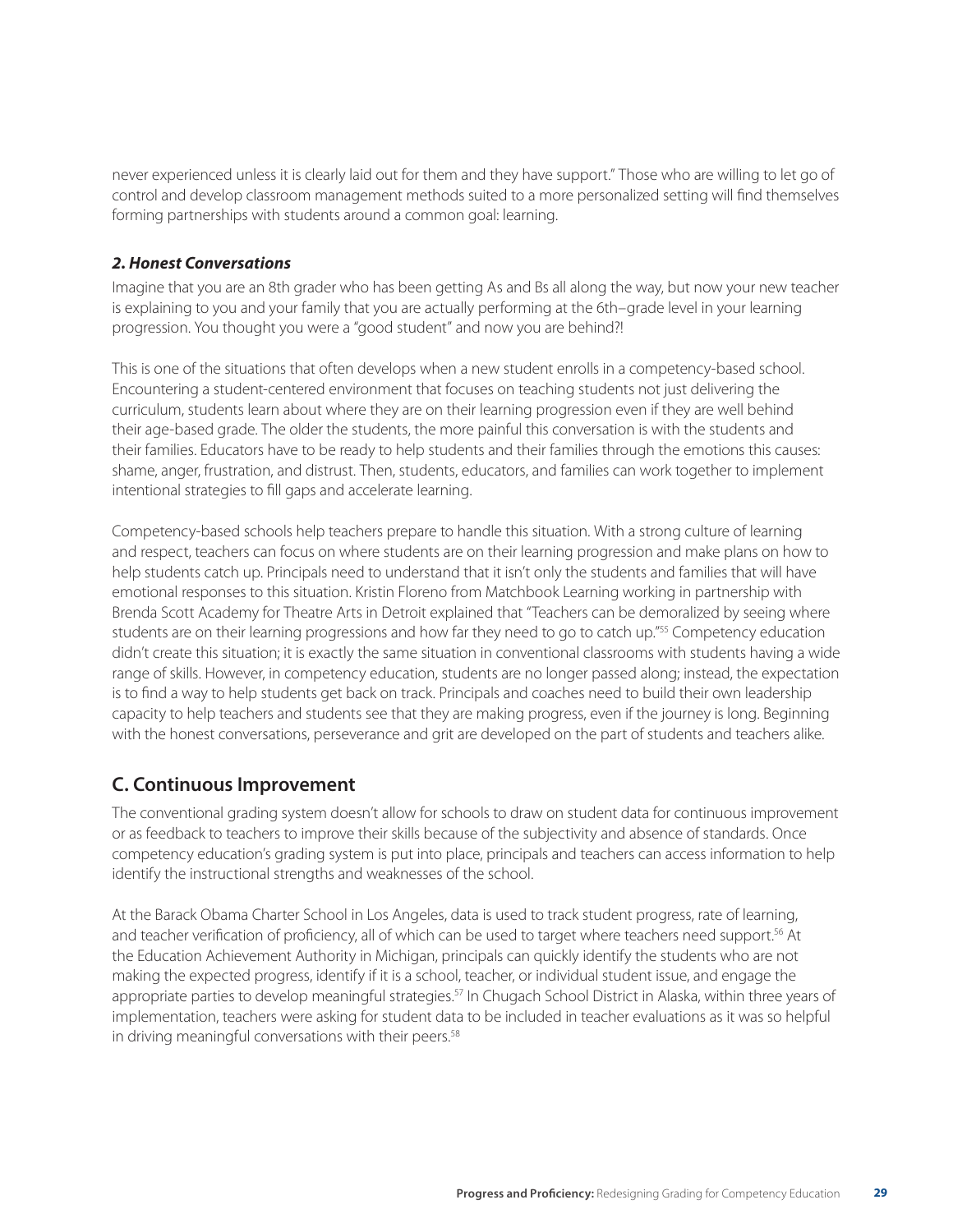#### <span id="page-29-0"></span>**D. High School and College Admissions**

Implementing competency-based or standards-based grading in elementary school is easier than in high schools. As Rich Delorenzo points out, "High school is where there is the most risk and the most vulnerability because it is high stakes grading. Kids are counting on their GPA for eligibility for scholarships." However, in many schools, there is a conversion process that allows students to determine a GPA to be used in college applications.<sup>59</sup> In addition to ensuring that high schools have a way of recognizing high achievement, they also need to ensure that students can advance beyond the K–12 curriculum through Advanced Placement, concurrent or dual enrollment, or online opportunities to pursue their career interests.

District collaborations and partnerships with state leadership can be helpful in engaging colleges and universities. In Maine, the Commissioner of Education convened higher education leaders, and later, a meeting with admissions directors was held. With the leadership of the New England Secondary Schools Consortium, 48 universities and colleges in New England have pledged to accept a proficiency-based transcript.<sup>60</sup>

## **V.** Going Forward

As we move forward and become more adept at deconstructing the time-based system, new ideas and models are developing that challenge the underlying assumptions of the conventional system. We are also encountering practices that seem intransigent. Alternatives can be easily developed for some of these practices, while others may require the participation of stakeholders to design new solutions. Below are some of the emerging opportunities and issues that will need our attention.

#### **A. Recognize Excellence in Academic Performance**

Conventional schools use the GPA system to rank students, but it doesn't necessarily tell us much about their courses, calibration to standards, or the depth of knowledge students are expected to demonstrate. In competency education, the understanding of academic excellence is transparent and more expansive — we'll know where students are on their learning trajectories, the depth of knowledge at which they are learning, and their rate of learning.

It's unlikely that the need for ranking will ever be absolutely obsolete. Highly selective colleges and those who want to attend them are going to want to be able to identify the "best students" through some mechanism that recognizes distinction. Brian Stack asks, "Why not instead set a bar that you will use to distinguish an "honor graduate," and any student who is able to reach (or exceed) that bar gets the distinction at graduation. From year to year, the number of honor graduates will change, but the standard never would. Every student would have the opportunity to be considered an honor graduate, provided they meet the requirements."<sup>61</sup>

Perhaps we can turn to levels of distinction, such as *cum laude* meaning "with honor," *magna cum laude* meaning "with great honor," and *summa cum laude* meaning "with highest honor." Or perhaps we can create a range of academic distinctions. Similar to recognition in sports teams of the most valuable player, we might have levels of distinctions in different subject areas or distinctions that recognize those who are the most improved or who have demonstrated the most academic growth.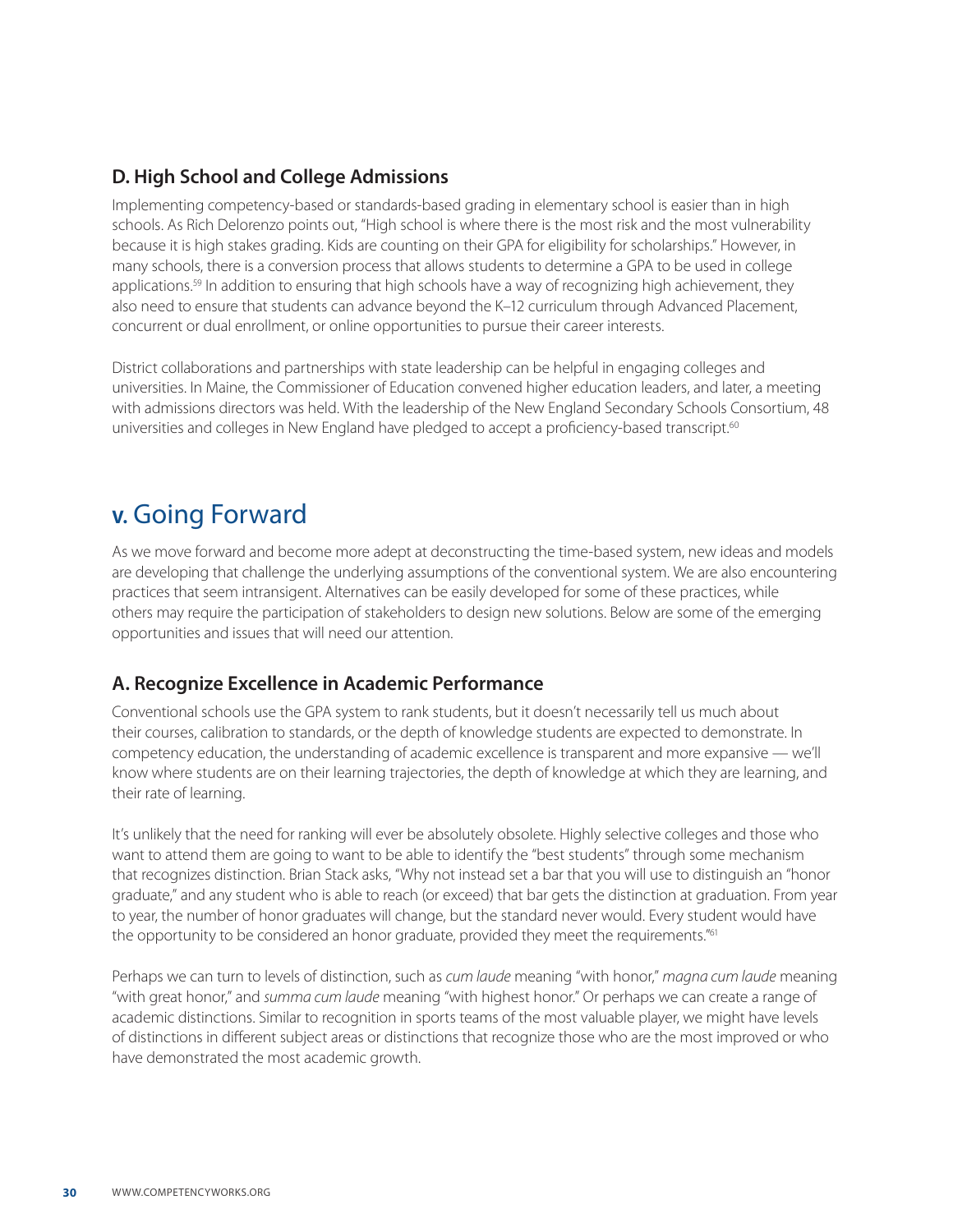#### <span id="page-30-0"></span>**B. Design for Deeper Learning**

In both traditional and competency-based schools, teachers are working to upgrade instruction and learning in response to the Common Core State Standards. Since its inception, our system has been focused on recall and basic skills, the lower half of knowledge taxonomies. The Common Core and the call to college- and careerreadiness demand that we build the capacity in our schools to help students apply and use new skills.

David Ruff raised this question: "What would competency education and its grading system look like if we designed backwards from a commitment that all students reach deep levels of success?" Designing backward from where we want students to be might lead us toward organizing our schools to offer substantially more project-based, problem-based, and real-world learning. We would invest in performance assessment, as well as support teachers in assessing creativity, analysis, and evaluation. Grading systems might be modified to be more granular at the higher end of performance targets, and students might have the opportunity to veer from linear progress, taking different paths in demonstrating proficiency along their learning progression.

Diploma Plus has resolved some of this tension by expecting students to demonstrate a level of analysis for every standard and to participate in deeper learning in at least one project for each course. As Akili Moses Israel explains, "It's critical that our students have an opportunity to apply their learning in interdisciplinary ways so that they can make the connections between real life and what they are learning in class." Similarly, Boston Day and Evening Academy sets aside a week at the end of each trimester for their Symposium in which teachers offer different projects for students so that they have an opportunity for hands-on application of the skills they have been learning.

Another issue that is likely to emerge as we better understand the implications for building capacity in our schools to support deeper learning is the relationship to the lifelong learning competencies. Rose Colby explains the challenge: "The issue of non-academic skills and dispositions is a tough one. We are preparing students for college- and career-ready skills so we should be assessing them. However, those college- and career-ready skills, as described by David Conley or the Partnership for 21<sup>st</sup> Century Learning, are the process skills behind the performance tasks. So we are asking our teachers to assess students separately on those specific dispositions and skills necessary for the performance task." Colby suggests that, as we develop better insight into the relationship between the lifelong learning skills and the application of academic skills, we assess and report but not grade lifelong learning skills so that they can be useful for student reflection.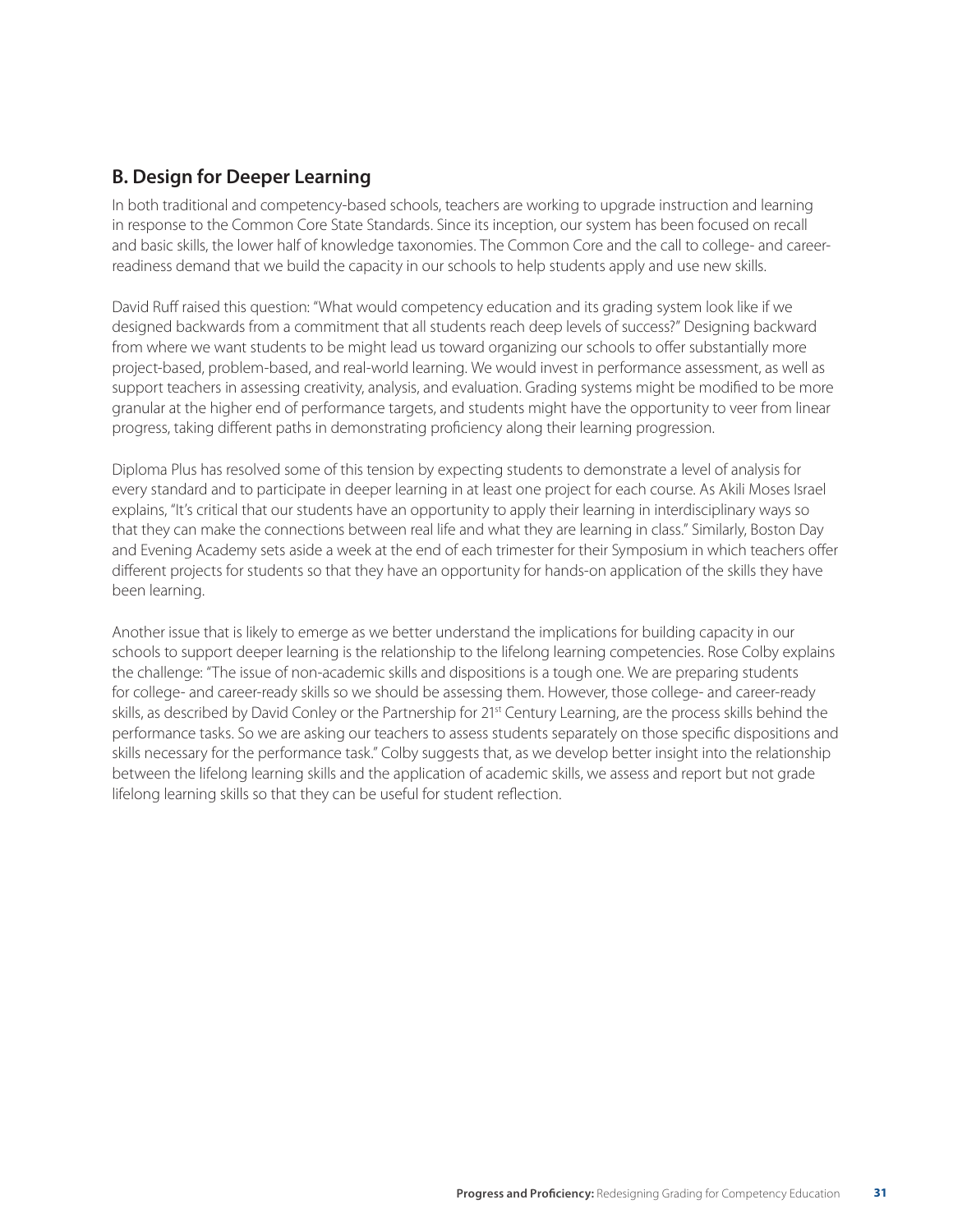#### <span id="page-31-0"></span>**C. Equity in a Competency-Based Grading System**

*Feedback is an essential ingredient for learning. In a mastery-based system, grading using a rubric*  is designed to provide students with constant feedback on where they need to focus, where they *need extra help, and the progress they are making. These grades are even more powerful as they direct teachers' attention to making sure students get the help they need today, not next week.*

– Mary Esselman, Deputy Chancellor, Education Achievement Authority

We know the ways that the conventional grading scheme perpetuates inequity. What we do not know yet is how equity issues and unintended consequences may appear in competency-based grading systems. As Susan Patrick, CEO of the International Association for K–12 Online Learning, emphasizes, "We have to be vigilant in protecting the quality of competency education implementation. This means paying attention to the rigor of learning experiences, calibrating the assessment rubrics for each level of proficiency, providing all students with access to timely supports, and personalizing learning for each student's needs." The most important issues to consider in ensuring that competency education improves educational equity are related to monitoring progress and responding quickly when students are struggling.

#### *1. Rates of Learning*

In competency-based high schools, you may hear students talk about themselves as "faster" or "slower" learners. At first it sounds disturbingly like smarter and dumber. However, as the conversation continues, you find that students think of this as their pace or tempo. They talk about their pace within the context of what they are learning, recognizing that it changes in relation to whether they are doing recall or analysis, tackling new content or reviewing previous curriculum, and whether they are turned-on by the topic or not. As teachers and students become familiar with teaching and learning in a competency education, they realize that pace matters. If a student is beginning to fall off-pace, they and their teacher know they will need to work together to invest the right mix of extra time, extra effort, and extra support.

How might we measure pace or a rate of learning? Are we considering a rate of learning between standards, based on the student's learning trajectory, or the rate to reach a specific benchmark such as completion of an academic level? At what periods of time should we measure? Are there periods of time that are too small to be meaningful? As John Caesar explained, "One of the greater challenges of performance-based systems (PBS) is pacing. Pacing is easy in a time-based system because 'time' is the constant. In PBS, time is the variable and learning is the constant, so pacing and acceleration become a critical conversation. At Lindsay we are designing 'individual meters' for students that provide for diagnostic pacing to include acceleration and deceleration over time. This is critical information that students, parents, and teachers need to navigate a system that honors learning over time. We still need to maintain 'viability' within a 'guaranteed' curriculum even though we often allow for extra time when needed." As we think about equity in designing metrics, we want to make sure that they are meaningful for learning, recognize the persistence and extra work it takes to get back on track, and recognize but not privilege students for knowledge that they carry with them when they enter school.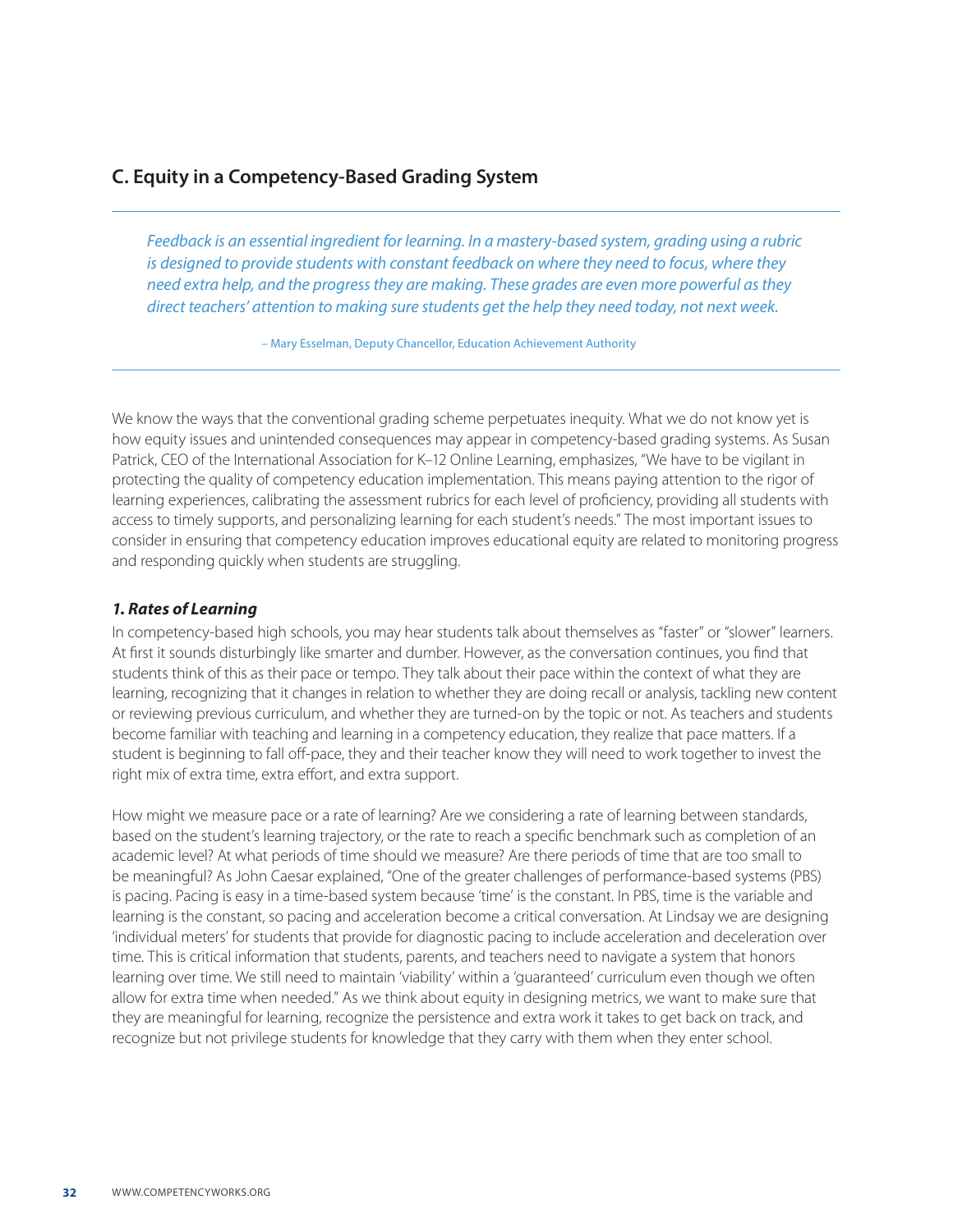#### <span id="page-32-0"></span>*2. Advance or Go Deeper*

In conventional classrooms, students who master knowledge and skills may find themselves overwhelmed with boredom. In the competency-based classroom, reaching proficiency triggers the question "What's next?"

In many competency-based grading schemes, reaching Level 3 is considered proficient. This is usually spoken about as strategic thinking, application, or analysis. Depending on how the school is structured and the degree that blended learning is available to expand educational opportunities, students may advance to the next unit of study or reach for Level 4 or knowledge utilization, in which skills are applied to create or explore complex problems. Or they can stay at teacher pace and use their time in other ways that are important to them, such as focusing on topics that are more difficult or developing skills and knowledge in areas that are particularly meaningful. In highly personalized schools, as students reach proficiency based on their individual learning plan, they might create flexible schedules to help with adult responsibilities of child care or working to support their family.

Given that students have more voice and choice in competency education, how do we value these different paths in learning, especially as they relate to students who have traditionally been underserved? How do we construct grading policies and honors distinctions that support their choices?

#### *3. Lifelong Learning Competencies*

Gloria Pineda, a long-time competency-based educator, points out that teachers have rarely been trained in how to assess students on lifelong learning standards and that this is an area in which stereotypes and bias of all forms — cultural, racial, gender, and class — can come into play.

This spectrum of learning area is ripe for bias and misunderstanding. For example, if there are cultural or racial dynamics at play, students may respond negatively or shut down, possibly generating lower scores on skills that require group participation. Furthermore, severe poverty can shape student behavior. Take for example the student at a Diploma Plus school who was consistently late for school by fifteen minutes. It would be easy to say that she was unprofessional and reflect it on her report card as such. On the other hand, knowing the young woman's story — that she had to get two young siblings up, dressed, fed, and off to school before then riding two bus routes to get to her own school — one might say she shows the ultimate level of professionalism, taking responsibility for her schooling even in the face of daily challenges.

#### **D. Higher Education**

There are several ways that higher education and K–12 systems will want and need to realign themselves as competency education expands. Among many issues, key are admissions and alignment.

#### *1. Admissions, Transcripts, and Ranking*

Moving beyond the GPA may be one of the biggest changes from the time-based system. Students and parents are cautious about changes in grading policies, as both college admissions and scholarship personnel use the GPA to differentiate students, with some state university systems using it to offer entrance to the top students in any high school.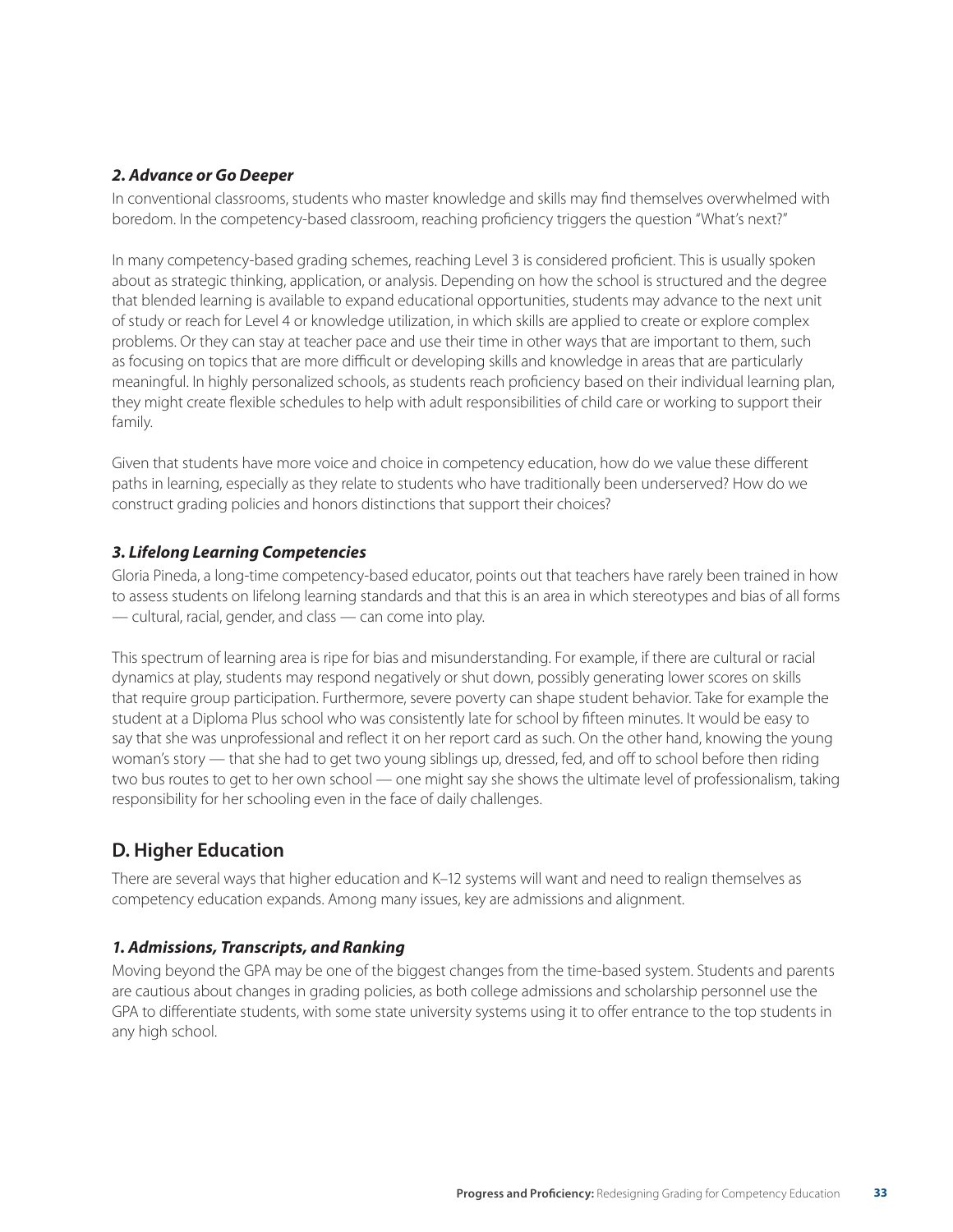<span id="page-33-0"></span>Do competency-based schools need an alternative to the GPA so that students can demonstrate that they have good grades? Or can we find a way to focus on what students have learned rather than the grades they received? In competency-based schools, there will be a broader range of ways that students can differentiate themselves and colleges can take advantage of that to help them create a rich diversity of skills, interests, and backgrounds among their student body. Transcripts can focus on the learning done only in school, or we may see them become documents that represent students' lifelong learning with much broader recognition of skills through badging and other forms of credentialing outside of school.

If colleges insist on using individual ranking rather than other forms of distinctions of academic excellence as an element of their admission process, they will be holding back our students and our country.

#### *2. Alignment between Competency-Based Systems*

It is too soon to tell to what degree higher education will become competency-based. As colleges and universities explore ways to establish competency-based programs, there will be an opportunity to further align the high school and college systems to make a more streamlined transition for students. For example, if both systems are competency-based, we can begin to ensure that a college prep English course in high school is aligned directly to the expectations of college admissions, without taking placement tests or remediation courses. Or if there are differences between what is required for graduation and what competitive colleges consider "ready," high schools and colleges can both offer transitional courses.

#### **E. Competency-Based Human Capital Development**

Kristin Floreno pointed out that once a school begins to score students according to their progress toward competencies, it only makes sense to do the same for teachers. She organizes professional development based on where teachers are in their own learning progression in different skill areas such as blended learning or managing a personalized classroom. As teachers develop their skills, they find ways to show evidence of their learning, including classroom videos and presentations. It is easy to imagine that by embedding the philosophy of competency education into the human resource functions of a district and school, new approaches to staffing patterns, hiring, training, and evaluation might develop.

#### **F. The Role of State Policy in Grading**

Leading states in competency education vary in their approach to establishing their grading policy. [New](http://www.education.nh.gov/innovations/hs_redesign/documents/clarification_ed_30627.pdf)  [Hampshire](http://www.education.nh.gov/innovations/hs_redesign/documents/clarification_ed_30627.pdf) has established a powerful set of state policies that expect schools to be competency-based yet recognize grading as a local responsibility, expecting districts to develop their own grading policy and explaining that there are a "variety of reliable, research-based grading methods for competency assessment that may be adopted or adapted by local school districts."<sup>62</sup> They also recommend to districts that they engage the community in making changes to assessment, grading or reporting systems.

Oregon has taken a stronger approach. In 2012, Oregon's [State Board of Education established a policy](http://www.ode.state.or.us/search/page/%3Fid%3D3515) that parents will be informed whether or not their child is proficient in grade-level standards and that academic standards will be reported separately from behavioral factors. In addition, it establishes the expectation that students will receive additional services and have multiple opportunities to demonstrate mastery of academic content standards.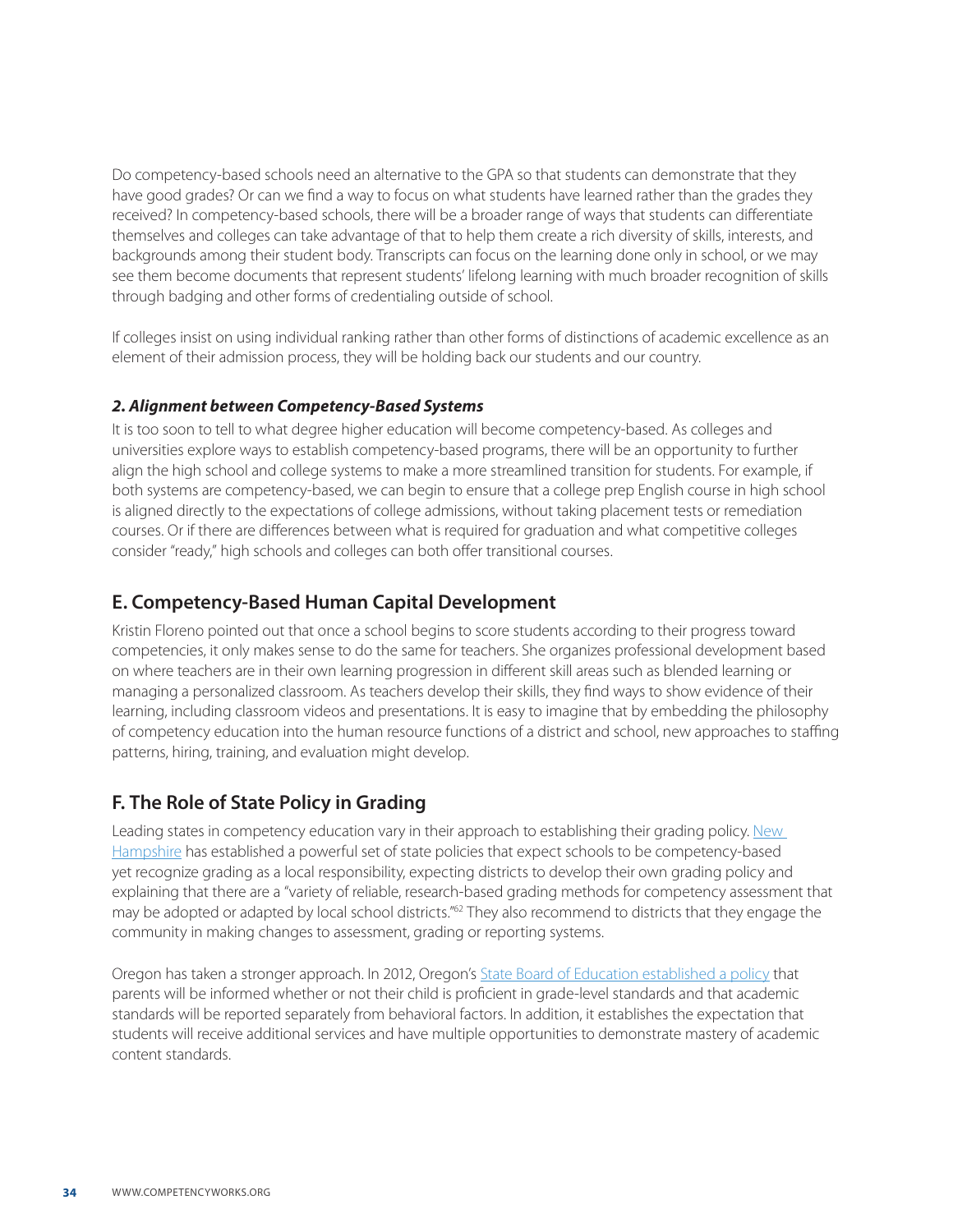<span id="page-34-0"></span>Maine has shaped their policy around a proficiency-based diploma that includes academic expectations and [Guiding Principles](http://www.maine.gov/doe/proficiency/standards/guiding-principles.html) that describe what students should know and be able to do. Without creating state policy around grading, Maine is actively helping to address issues as they arise. For example, as discussed previously, the Maine Department of Education is working with the [Great Schools Partnership,](http://www.greatschoolspartnership.org/) districts, and admissions directors to develop a proficiency-based transcript.

States are beginning to understand the importance of upgrading information and data systems to align with competency education. As more investments are made in developing the information infrastructure, there will be more conversations about which elements of grading policies need to be consistent across districts and schools to ensure portability and alignment with higher education.

#### **G. Badging, Credentialing and Community Assessors**

In K–12 competency education systems, the teachers' role in assessing student learning and providing constructive feedback is elevated. Yet, there will be situations in which students pursue coursework or skills that may be outside the capacity of a school. For example, students may pursue online courses, in which case the online teacher or professor will be the one to assess and credential the learning.

Competency-based schools may want to explore ways to take advantage of emerging trends in credentialing skill building. [Digital badging](https://wiki.mozilla.org/Badges) is being applied in workforce development, as well as in youth programs. As students develop skills, a community or workforce mentor credentials them with digital badges that identify the skill, the assessor, and a link to evidence of the skill. Badging allows students to develop skills beyond what is available in their school, offering opportunities for hands-on learning and more extensive personalization. This may be particularly important for students with passions and talents that are outside the scope of the school curriculum.

For example, the Providence After School Alliance runs the [Hub](http://www.mypasa.org/hub-high-school), in partnership with high schools, to offer students expanded learning opportunities that provide hands-on learning opportunities for them to build, apply, and demonstrate skills. Students may develop apps for their smart phone, participate in the Debate Club, or learn to be a DJ, generating credit as well as digital badges in recognition for the skills they've developed.<sup>63</sup> Community mentors, working in partnership with teachers, fill the role of assessing demonstration of skills that are beyond the knowledge base of school personnel.

Developing badging to complement competency education may be an important avenue, especially for students who may have less educational and social capital. Badging can also open doors to deeper career development, as students try their hands at a range of skills in a variety of industries and even explore the world. Badging is certainly a mechanism for community organizations, schools, and students to communicate about the learning that takes place in expanded learning opportunities. <sup>64</sup>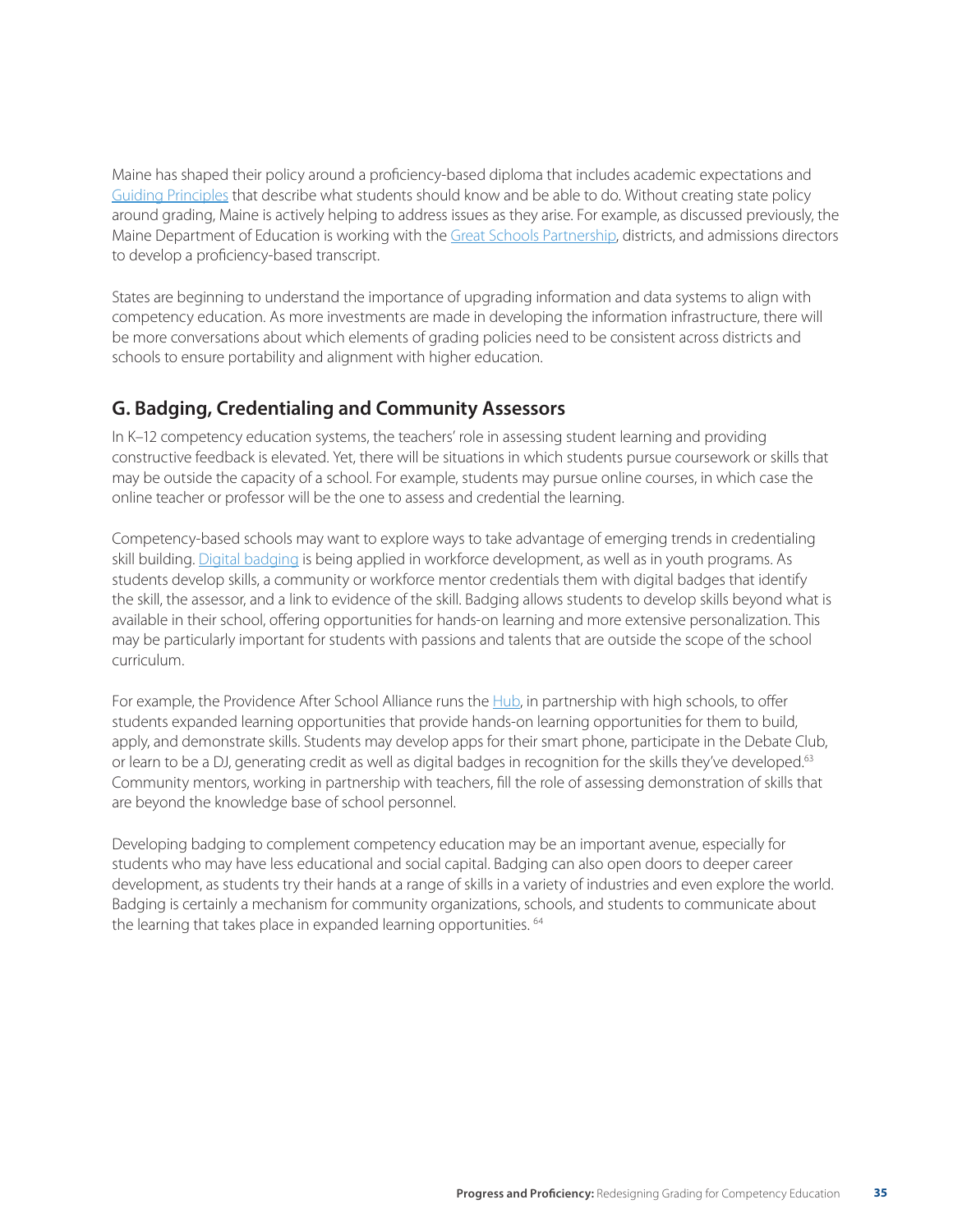## <span id="page-35-0"></span>**VI.** Conclusion

Our traditional grading system is one of the lockstep pieces of our "factory model" education system that was designed with an eye to efficiency and sorting students. Although the original intent was to increase access for students, the unintended consequences have been to reproduce inequity and leave our students — even our high-achieving students — communities, and country vulnerable.

It takes courage to face the truth that the A–F grading scheme is doing a disservice to our children and thwarting the efforts of educators to produce greater improvements in academic achievement. However, with the courage to change comes the possibility of advancement. In competency-based schools across the country, teachers are courageously speaking the truth to students and parents about where their students are on their learning progressions. It is difficult for parents who have received report cards filled with passing grades year after year to suddenly learn that their child is one, two, three, or even four grade levels behind. Nevertheless, the transparency of the competency-based grading is empowering, enabling educators and parents to work together to help students progress.

Given the stage of development of competency education, we can anticipate the practices that make up competency-based grading to develop over time. As more and more districts implement the components of competency-based grading, we will better understand how the pieces best fit together. As in any major systems redesign, when you pull on one thread, you find yourself pulling on many. As districts and schools convert to competency-based grading, they quickly find that they need to address other practices in their schools. As innovators have learned, once grading is revised, it is impossible to avoid revising classroom management practices and adjusting support systems. As school capacity increases regarding the use of the Common Core State Standards, our knowledge of the learning sciences expands, and learning management systems catch up to the innovators of the field, we will be able to understand the full implications of competency-based grading.

Although at times the new structures of competencies, learning progressions, depth of knowledge, and grading systems can feel complex, as districts and schools become comfortable with the structures and terms, the language of competency education will be as familiar to us as the As, Bs, and Fs of our traditional grades. As many have pointed out during school visits, our students will be the ambassadors and translators, explaining to family members, colleges, and employers what they have learned, how they have learned it, what they want to learn next, and what they need in order to be successful.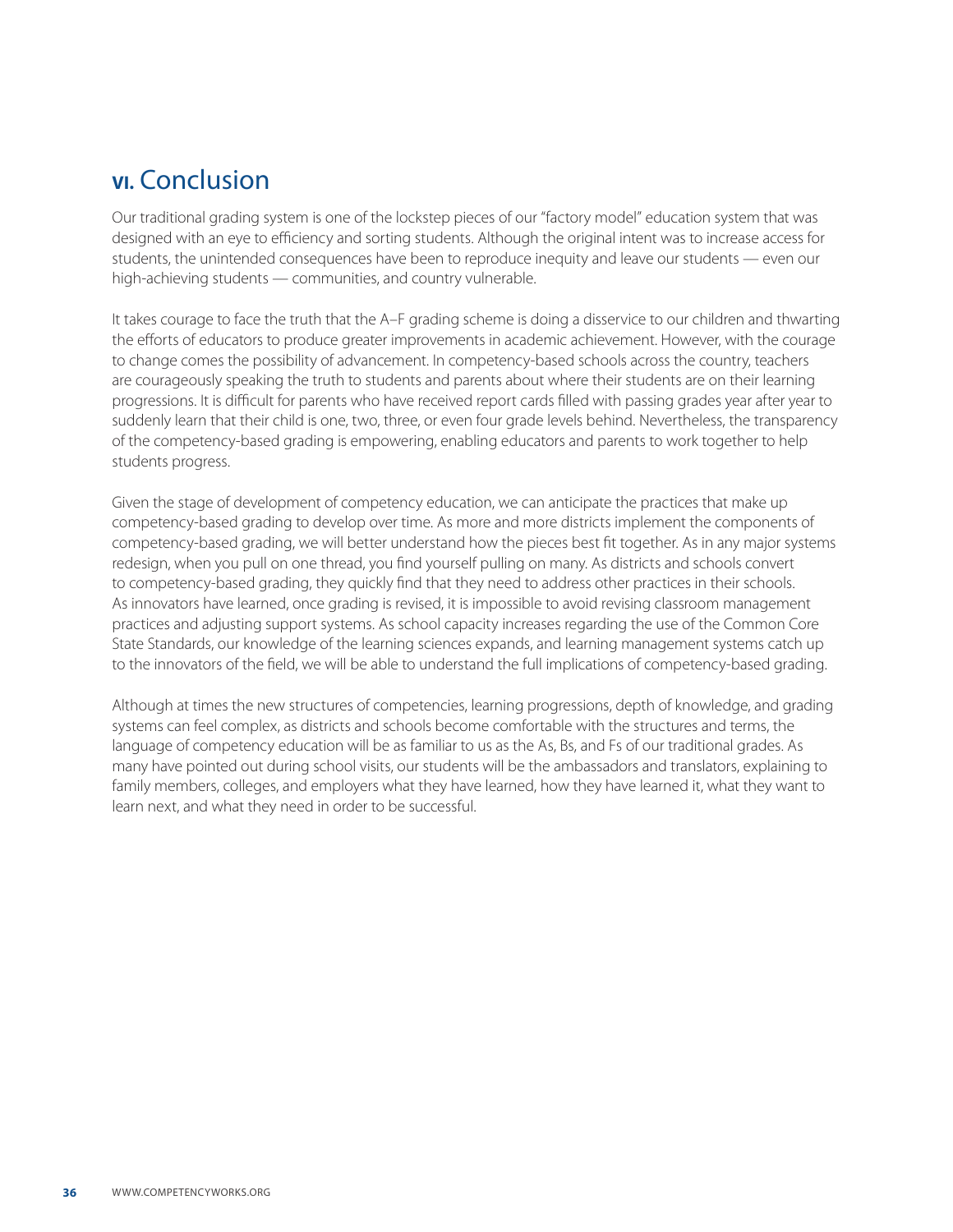#### **End Notes**

1 For a review of research on grading, see Thomas R. Guskey and Jane M. Bailey, *Developing Grading and Reporting Systems for Student Learning* (Thousand Oaks, CA: Corwin, 2001), and Chapter 1 in Robert J. Marzano's *Formative Assessment & Standards-Based Grading* (Bloomington, IN: Marzano Research Laboratory, 2010).

<sup>2</sup> For more information about the systems of assessments, see "Performance Counts: Assessment Systems that [Support High-Quality Learning,](http://www.hewlett.org/uploads/documents/Performance_Counts-Assessment_Systems_that_Support_High-Quality_Learning.pdf)" Linda Darling-Hammond, and "[Quality Performance Assessment](http://www.qualityperformanceassessment.org/)" at the Center for Collaborative Education.

3 Robert J. Marzano, *Transforming Classroom Grading* (Alexandria, VA: Association for Supervision and Curriculum Development, 2000), 14.

<sup>4</sup> Camille A. Farrington and Margaret H. Small, "<u>A New Model of Student Assessment for the 21<sup>st</sup> Century</u>" (American Youth Policy Forum, 2008), 4.

<sup>5</sup> Jack Schneider, College of the Holy Cross, and Ethan Hutt, University of Maryland, College Park, "<u>Making the</u> [Grade: A History of the A–F Marking Scheme](http://academics.holycross.edu/files/Education/schneider/Making_the_Grade_JCS_pre-pub.pdf)," retrieved November 1, 2013.

6 Shawn Cornally, ["Standards-Based Grading: Misconceptions,](http://shawncornally.com/wordpress/%3Fp%3D3647)" *ThinkThankThunk* (2013), retrieved November 20, 2013.

7 Lynn Fendler and Irfan Muzaffar, "[The History of the Bell Curve: Sorting and the Idea of Normal,](http://fendler.wiki.educ.msu.edu/file/view/2008%2BBell%2BCurve.pdf)" *Educational Theory* 58 (University of Illinois, 2008).

8 Thomas R. Guskey, "[Five Obstacles to Grading Reform](http://www.ascd.org/publications/educational-leadership/nov11/vol69/num03/Five-Obstacles-to-Grading-Reform.aspx)," *Educational Leadership* 69 (2011): 16–21.

9 Marzano, *Transforming Classroom Grading*, 3.

10 Thomas R. Guskey and Eric M. Anderman, "In Search of a Useful Definition of Mastery," *Educational Leadership* 71 (2013): 18–23.

<sup>11</sup> Gregg Palmer, ["Demystifying Standards,](http://maine.gov/doe/cbp/case-studies/rsu20/demystifying.html)" Maine Department of Education, retrieved November 20, 2013.

12 Salman Khan, *The One World Schoolhouse* (New York: Twelve Hatchett Book Group, 2012), 83–84.

<sup>13</sup> Cary J. Roseth, David W. Johnson, and Roger T. Johnson, "Promoting Early Adolescents' Achievement and Peer Relationships: The Effects of Cooperative, Competitive, and Individualistic Goal Structures," (*Twin Cities Psychological Bulletin*, University of Minnesota, 2008, 223–246). For more information on motivation and engagement, see John V. Shindler, "[Examining Motivational Strategies — What Makes Your Students Care](http://web.calstatela.edu/faculty/jshindl/cm/Chapter7motivation.htm)?" in *Transformative Classroom Management* (San Francisco: Jossey-Bass, 2008); Edward Vockell, ["Social Aspects of](http://education.purduecal.edu/Vockell/EdPsyBook/Edpsy5/edpsy5_social.htm)  [Motivation: Classroom Goal Structure](http://education.purduecal.edu/Vockell/EdPsyBook/Edpsy5/edpsy5_social.htm)," Educational Psychology: A Practical Approach; and "[Motivating Students,](http://cft.vanderbilt.edu/teaching-guides/interactions/motivating-students/)" Center for Teaching, Vanderbilt University.

<sup>14</sup> Interview with Rich Delorenzo, May 20 and November 26, 2013.

15 Marzano, *Transforming Classroom Grading*, 1.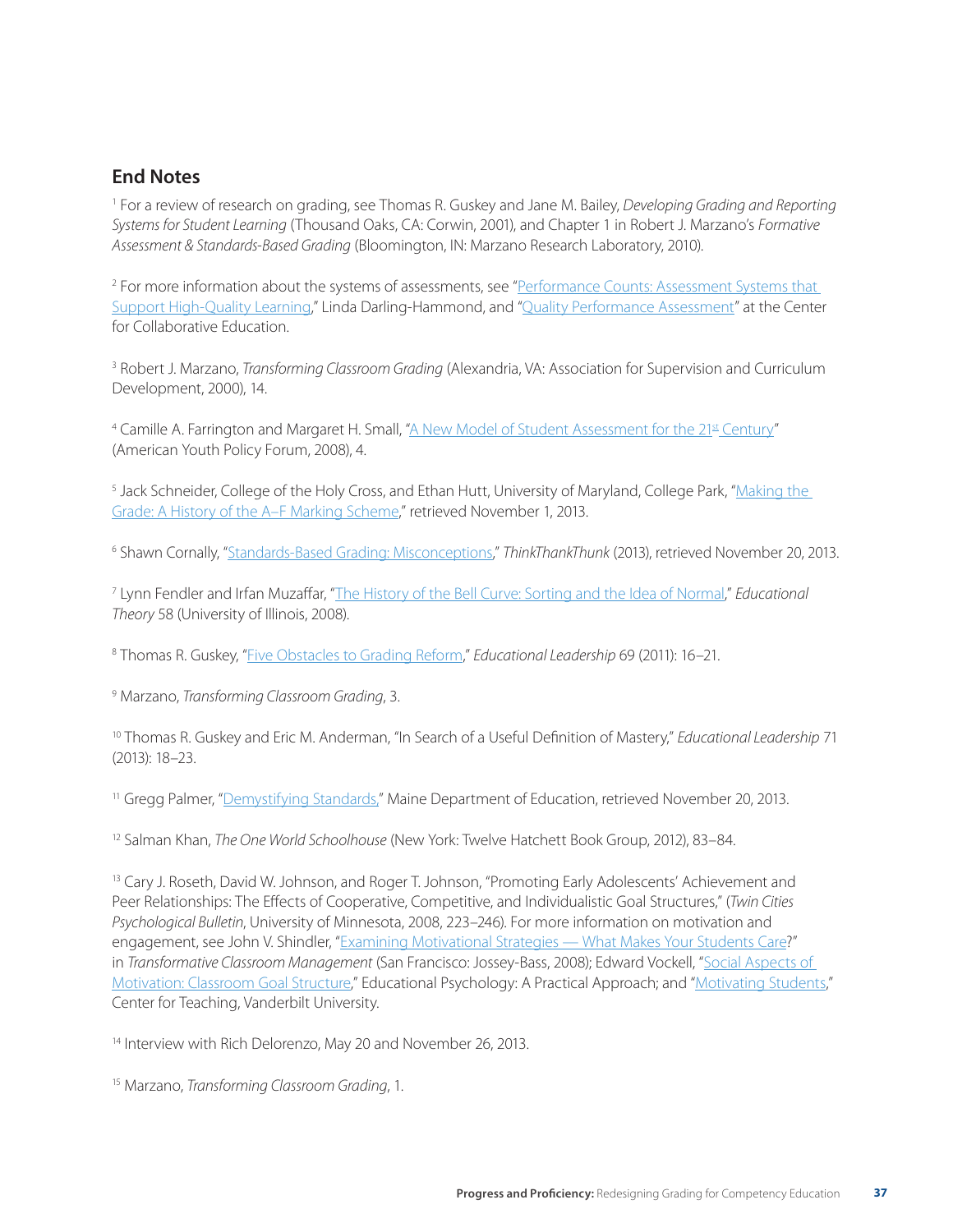<sup>16</sup> Interiew with Akili Moses Israel, Executive Director, Diploma Plus, April 25, 2013.

<sup>17</sup> "[Grant Wiggins on Grading,](http://www.authenticeducation.org/documents/GradingDAY1.pdf)" Authentic Education, retrieved November 20, 2013.

<sup>18</sup> Interview with Kim Carter, Executive Director, QED Foundation on May 10 and September 27, 2013.

19 Grant Wiggins, "How Good Is Good Enough?" *Educational Leadership* 71 (2013): 10–16.

<sup>20</sup> For more on this topic, see Chris Sturgis, "[The Art and Science of Designing Competency Frameworks](http://www.competencyworks.org/wp-content/uploads/2012/08/CompetencyWorks_IssueBrief_DesignCompetencies-Aug-2012.pdf)," International Association for K-12 Online Learning (2012).

<sup>21</sup> ["College and Career Ready Competencies aligned with Common Core State Standards,](http://www.education.nh.gov/competencies/)" New Hampshire Department of Education, retrieved November 20, 2013.

<sup>22</sup> ["New Hampshire Common Core State Standards-Aligned English Language Arts and Literacy Competencies](http://www.education.nh.gov/competencies/documents/ela-competencies.pdf)," New Hampshire Department of Education, retrieved December 23, 2013.

<sup>23</sup> ["New Hampshire Common Core State Standards-Aligned Mathematics Competencies](http://www.education.nh.gov/competencies/documents/NHSBEApprovedMathFinal2.20.13.pdf)," New Hampshire Department of Education, retrieved December 23, 2013.

<sup>24</sup> ["Sample Science Measurement Topics,](http://www.kidsrsu.org/images/uploads/Sample_science_MT.pdf)" Kennebec Intra-District Schools (RSU2), retrieved December 23, 2013.

<sup>25</sup> [Webb's Depth of Knowledge](http://dese.mo.gov/divimprove/sia/msip/DOK_Chart.pdf) has four levels: Recall, Skill/Concept, Strategic Thinking, and Extended Thinking.

<sup>26</sup> For more information, see Robert J. Marzano and John S. Kendall, "Designing & Assessing Educational [Objectives: Applying the New Taxonomy](http://www.marzanoresearch.com/desiging-assessing-education-objectives)," Marzano Research Laboratory. [RSU-2, a leading proficiency-based](http://resources.rsu18.org/EducateResources/Tutorials/Marzanos_Taxonomy.pdf)  [district in Maine provides an example of how districts use Marzano's Taxonomy.](http://resources.rsu18.org/EducateResources/Tutorials/Marzanos_Taxonomy.pdf)

27 Bloom's Taxonomy has six levels. The original version developed in the 1950s was Knowledge, Comprehension, Application, Analysis, Synthesis, and Evaluation. [http://en.wikipedia.org/wiki/Bloom%27s\\_taxonomy.](http://en.wikipedia.org/wiki/Bloom%2527s_taxonomy) It was revised in the 1990s by [Lorin Anderson and David Krathwohl](http://www4.uwsp.edu/education/lwilson/curric/newtaxonomy.htm) to be Remembering, Understanding, Applying, Analyzing, Evaluating, and Creating.

28 Robert J. Marzano, "[The Art and Science of Teaching/When Students Track Their Progress,](http://www.ascd.org/publications/educational-leadership/dec09/vol67/num04/When-Students-Track-Their-Progress.aspx)" *Educational Leadership* 67 (2009): 86–87.

29 Guskey and Anderman, "In Search of a Useful Definition of Mastery," 18–23.

<sup>30</sup> Interview with Rose Colby, May 16 and August 12, 2013.

<sup>31</sup> Many of the innovators in competency education report that the Common Core State Standards are easily modified to create a competency-based learning progression. However, they also remark that in some cases there are too many standards and they have to identify the "power standards" in order to structure learning progressions that are meaningful for students.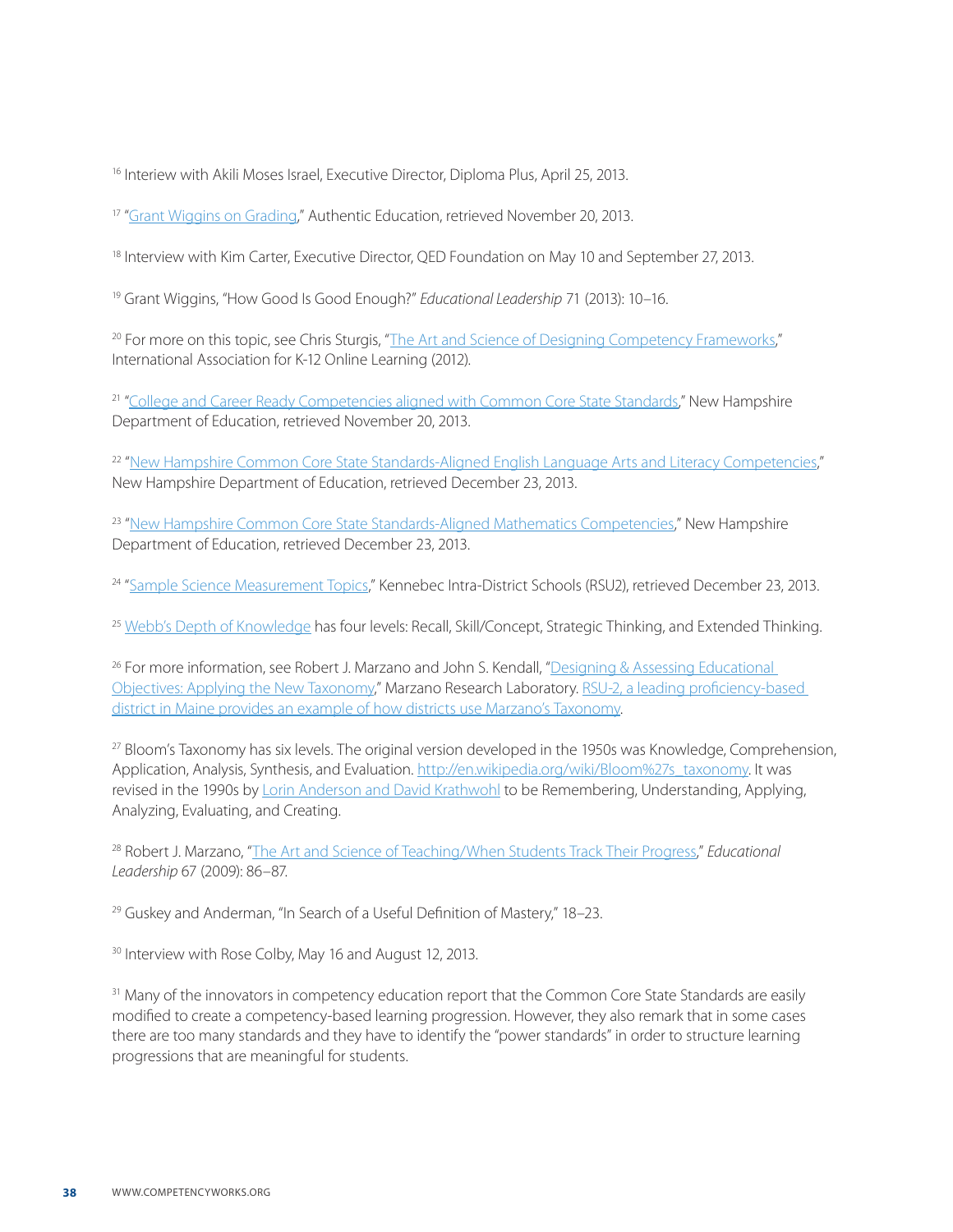32 Robert J. Marzano, *Formative Assessment & Standards-Based Grading* (Bloomington, IN: Marzano Research Laboratory, 2010), 18–19.

33 Marzano, *Formative Assessment & Standards-Based Grading*, 45.

34 Center for Collaborative Education, *Quality Performance Assessment: A Guide for Schools and Districts* (Boston, MA: Center for Collaborative Education, 2012), 104.

<sup>35</sup> Interview with David Ruff, Executive Director, Great Schools Partnership on May 24, 2013.

<sup>36</sup> Palmer, "[Demystifying Standards](http://maine.gov/doe/cbp/case-studies/rsu20/demystifying.html)".

37 See Marzano's *Formative Assessment & Standards-Based Grading* for techniques for determining end-of-course grades.

38 For more on conative competencies, see William G. Huitt and Shelia C. Cain, "An Overview of the Conative [Domain](http://www.edpsycinteractive.org/papers/conative.pdf)." *Educational Psychology Interactive* (2005), retrieved November 19, 2013.

<sup>39</sup> ["Guiding Principles](http://www.maine.gov/doe/proficiency/standards/guiding-principles.html)," Maine Department of Education, retrieved November 20, 2013.

40 "Course-Level Competencies," New Hampshire Department of Education, retrieved November 20, 2013.

41 ["OAR 581-022-1670 Individual Student Assessment, Recordkeeping, Grading, and Reporting](http://www.ode.state.or.us/superintendent/priorities/581022167009282012proposedforweb.doc)," Oregon Board of Education, retrieved November 13, 2013.

42 Khan, *The One World Schoolhouse*, 114.

43 Laura Shubilla and Chris Sturgis, "The Learning Edge: Supporting Student Success in a Competency-Based [Learning Environment,](http://www.competencyworks.org/wp-content/uploads/2012/12/iNACOL_CW_IssueBrief_LearningEdge_full.pdf)" International Association for K-12 Online Learning (2012): 13.

44 John Hattie and Helen Timperly, "[The Power of Feedback,](http://education.qld.gov.au/staff/development/performance/resources/readings/power-feedback.pdf)" *Review of Educational Research* 77 (2007): 31-112, retrieved October 15, 2013.

45 Marzano, *Formative Assessment & Standards-Based Grading*, 5.

46 Brian Stack, "[Reassessments and Retakes: A Necessary Part of a School-Wide Grading Policy](http://www.competencyworks.org/2013/10/reassessments-and-retakes-a-necessary-part-of-a-school-wide-grading-policy/)," [CompetencyWorks](http://www.competencyworks.org./)(2013), retrieved November 20, 2013.

47 Tom Vander Ark, ["Deeper Competency-Based Learning](http://gettingsmart.com/2013/08/deeper-competency-based-learning/)," *Getting Smart* (2013), retrieved November 22, 2013.

48 Brian Stack, ["Assessment of Learning with Competency-Based Grading,](http://www.competencyworks.org/2012/08/assessment-of-learning-with-competency-based-grading/%23more-1601)" *CompetencyWorks* (2013).

<sup>49</sup> Rick Stiggins, ["Assessment FOR Learning, the Achievement Gap, and Truly Effective Schools,](http://www.murrieta.k12.ca.us/cms/lib5/CA01000508/Centricity/Domain/2241/Assessment%2520for%2520the%2520learning%2520gap%2520in%2520effective%2520schools.pdf)" a presentation at the Educational Testing Service and College Board conference, Educational Testing in America: State Assessments, Achievement Gaps, National Policy and Innovations. Washington, DC, September 8, 2008.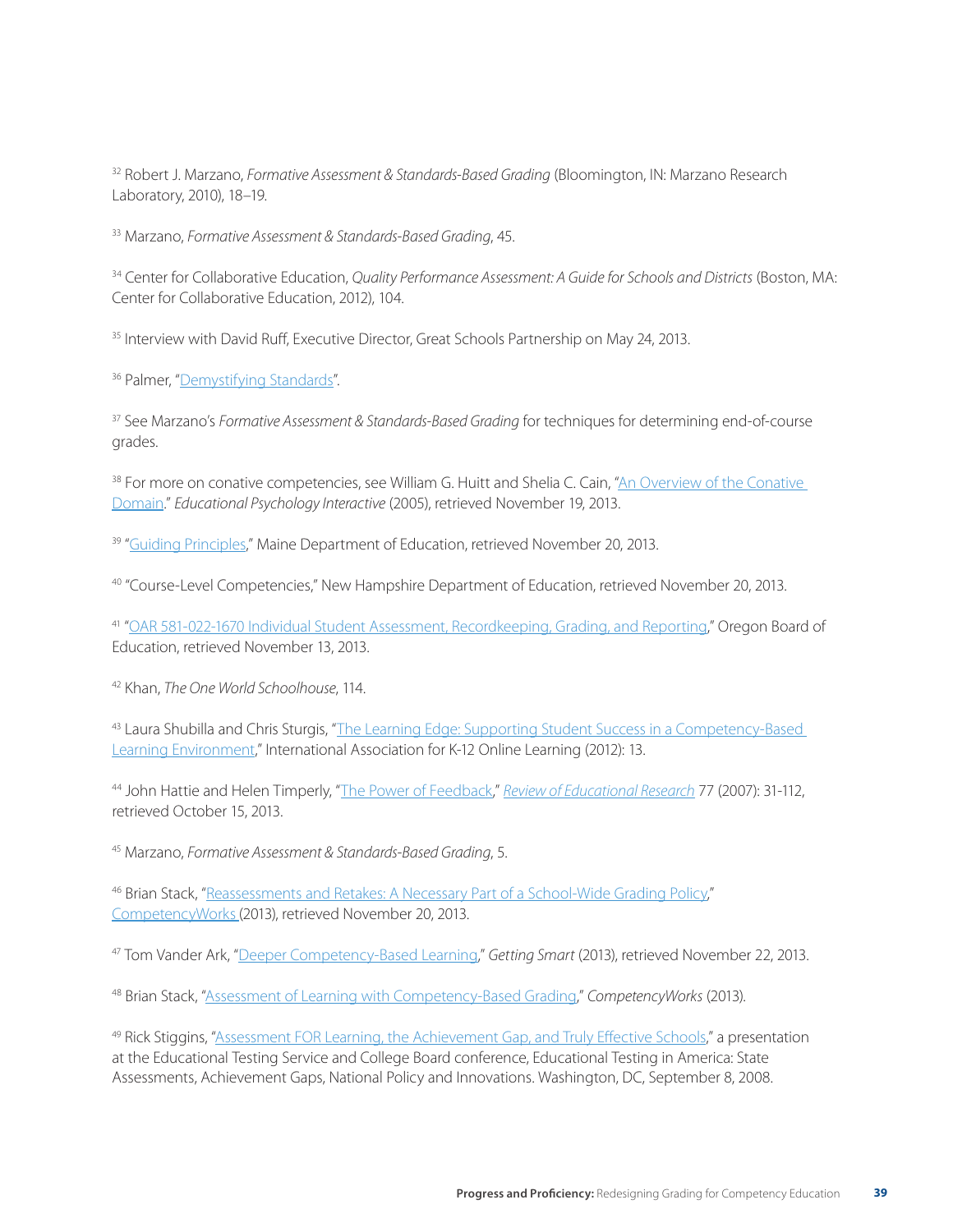50 Interview with Ashley Ogonowski, Dean of Instruction at the PASE program at Southeastern High School, October 1, 2013.

51 Brian Stack, ["Assessment of Learning with Competency-Based Grading](http://www.competencyworks.org/2012/08/assessment-of-learning-with-competency-based-grading/%23more-1601)," revised November 22, 2013, based on email correspondence.

52 See Chapter 5 in Marzano's *Formative Assessment & Standards-Based Grading* for more information on tracking progress and setting up grade books.

53 ["Proficiency-Based Learning Webinar: Transcripts + Reporting,](http://www.greatschoolspartnership.org/webinar_transcripts_reporting/)" *Great Schools Partnership* (2013), retrieved November 20, 2013.

<sup>54</sup> Email correspondence with John Caesar, Director of Technology & 21<sup>st</sup> Century Learning at Lindsay Unified School District November 21 – December 9, 2013.

55 Interview with Kristn Floreno at Brenda Scott Academy for Theatre Arts, October 1, 2013.

56 Site visit to Barack Obama Charter School, February 6, 2013. See ["Ingenium Schools: A Big City Competency-](http://www.competencyworks.org/2013/06/ingenium-schools-a-big-city-competency-based-school/)[Based School](http://www.competencyworks.org/2013/06/ingenium-schools-a-big-city-competency-based-school/)," *CompetencyWorks* (2013).

57 Site visit to Education Achievement Authority, October 1–2, 2013.

58 Richard A. Delorenzo et al., *Delivering on the Promise: The Education Revolution*, (Bloomington, IN: Solution Tree Press, 2009).

59 See Marzano's Formative Assessment & Standards-Based Grading, Chapter 6 for methods to convert standardsbased scores to grades.

60 "Collegiate Endorsement of Proficiency-Based Education and Graduation," New England Secondary Schools Consortium, retrieved November 22, 2013.

61 Brian Stack, "[Class Rank in a Competency-Based High School,](http://www.competencyworks.org/2012/10/class-rank-in-a-competency-based-high-school/%23more-1818)" *CompetencyWorks* (2012).

62 ["Clarification relative to Ed 306.27: Course Level Competencies and Grading"](http://www.education.nh.gov/innovations/hs_redesign/documents/clarification_ed_30627.pdf), New Hampshire Department of Education Update, September 13, 2011, retrieved November 24, 2013.

<sup>63</sup> For more information on the Hub, see the [Providence After School Alliance](http://www.mypasa.org/hub-high-school).

<sup>64</sup> For more information on badges, see the [Mozilla Open Badges](https://wiki.mozilla.org/Badges) project.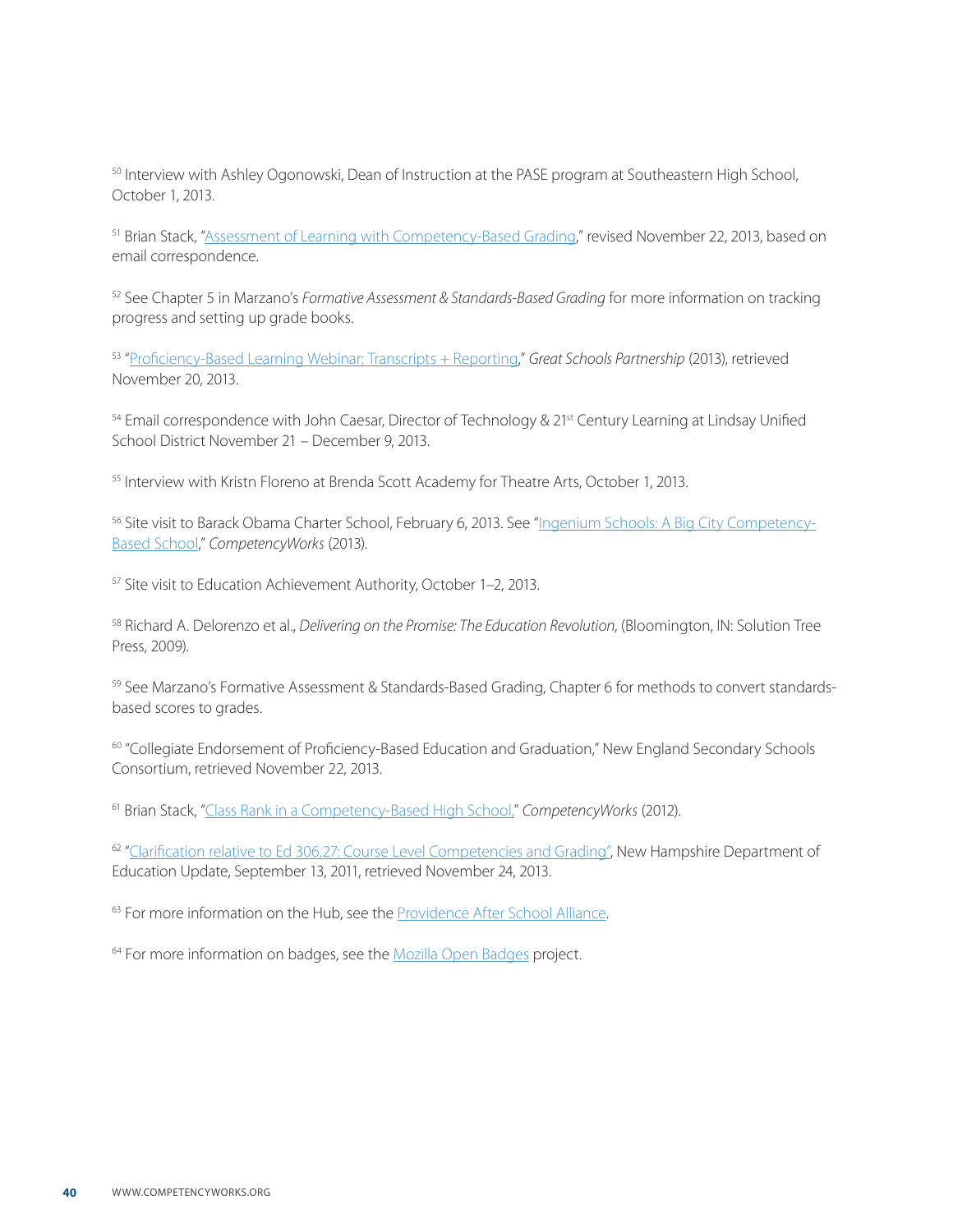#### **About the Author**

#### *Chris Sturgis*

Chris Sturgis is Principal of MetisNet, a consulting firm based in Santa Fe, New Mexico, that specializes in supporting foundations and special initiatives in strategy development, coaching, and rapid research. MetisNet specializes in competency education, high school reform, dropout recovery, youth issues, and community engagement. Chris brings a commitment to drawing on local knowledge (metis) early in the design process to ensure that problem definition reflects the realities of communities. Her knowledge of philanthropy was developed while at the Charles Stewart Mott Foundation and Omidyar Foundation. Prior to joining the philanthropic sector, she worked in state government, human service organizations, and campaigns. She has consulted to the U.S. Department of Education on secondary school policy. She is co-founder of the Youth Transition Funders Group and is project manager of CompetencyWorks and the Connected by 25 blog. Chris is a frequent writer on education, youth, and competency education.